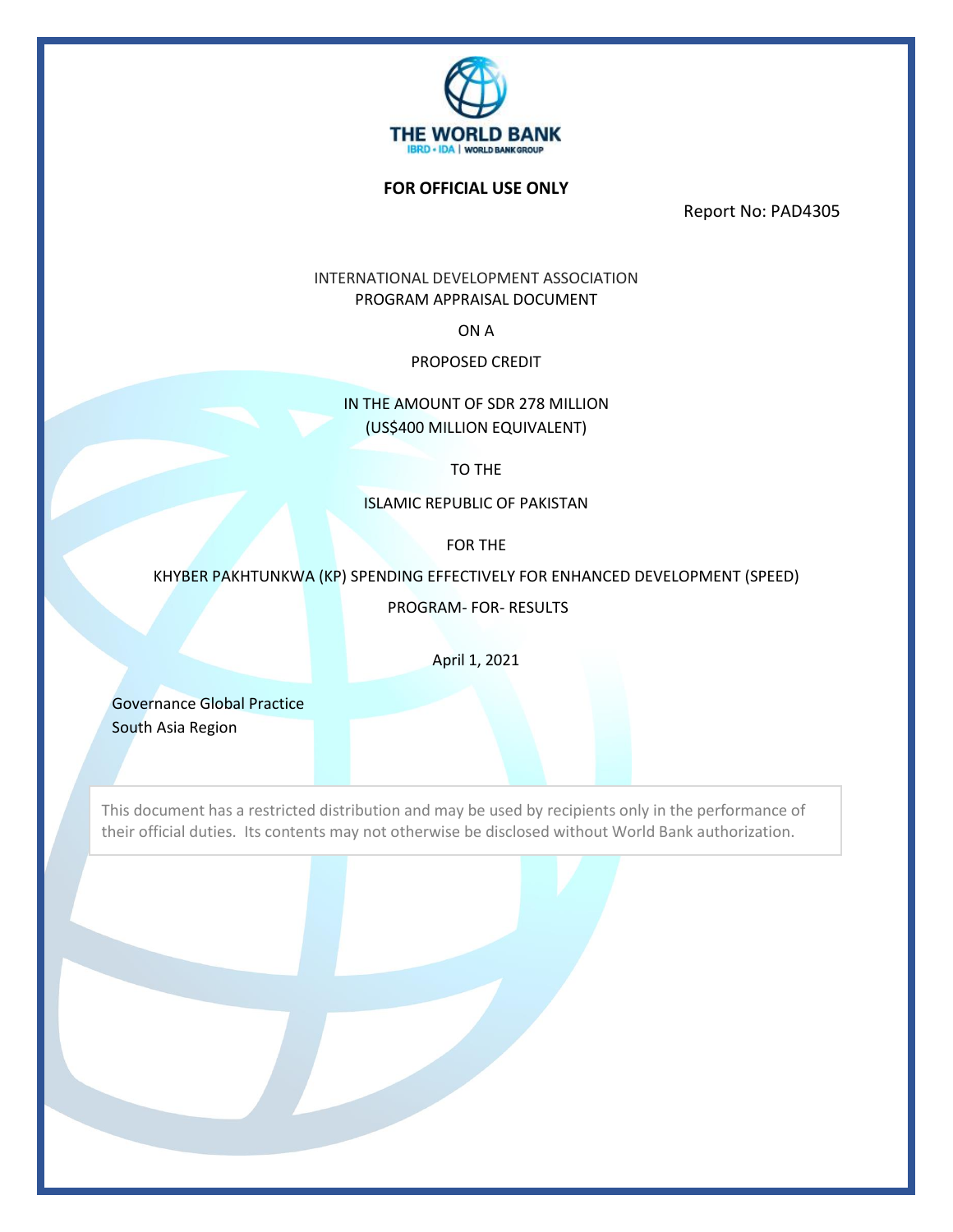# **CURRENCY EQUIVALENTS**

(Exchange Rate Effective February 28, 2021)

| Currency Unit = | Pakistani Rupee (PKR) |  |  |
|-----------------|-----------------------|--|--|
| $PKR$ 157.80 =  | US\$1                 |  |  |
| $USS1 =$        | SDR 0.695             |  |  |

**FISCAL YEAR**

July 1 - June 30

| Regional Vice President: Hartwig Schafer |                                            |
|------------------------------------------|--------------------------------------------|
|                                          | Regional Director: Zoubida Kherous Allaoua |
| Country Director: Najy Benhassine        |                                            |
|                                          | Practice Manager: Hisham Ahmed Waly        |
| Task Team Leader: Raymond Muhula         |                                            |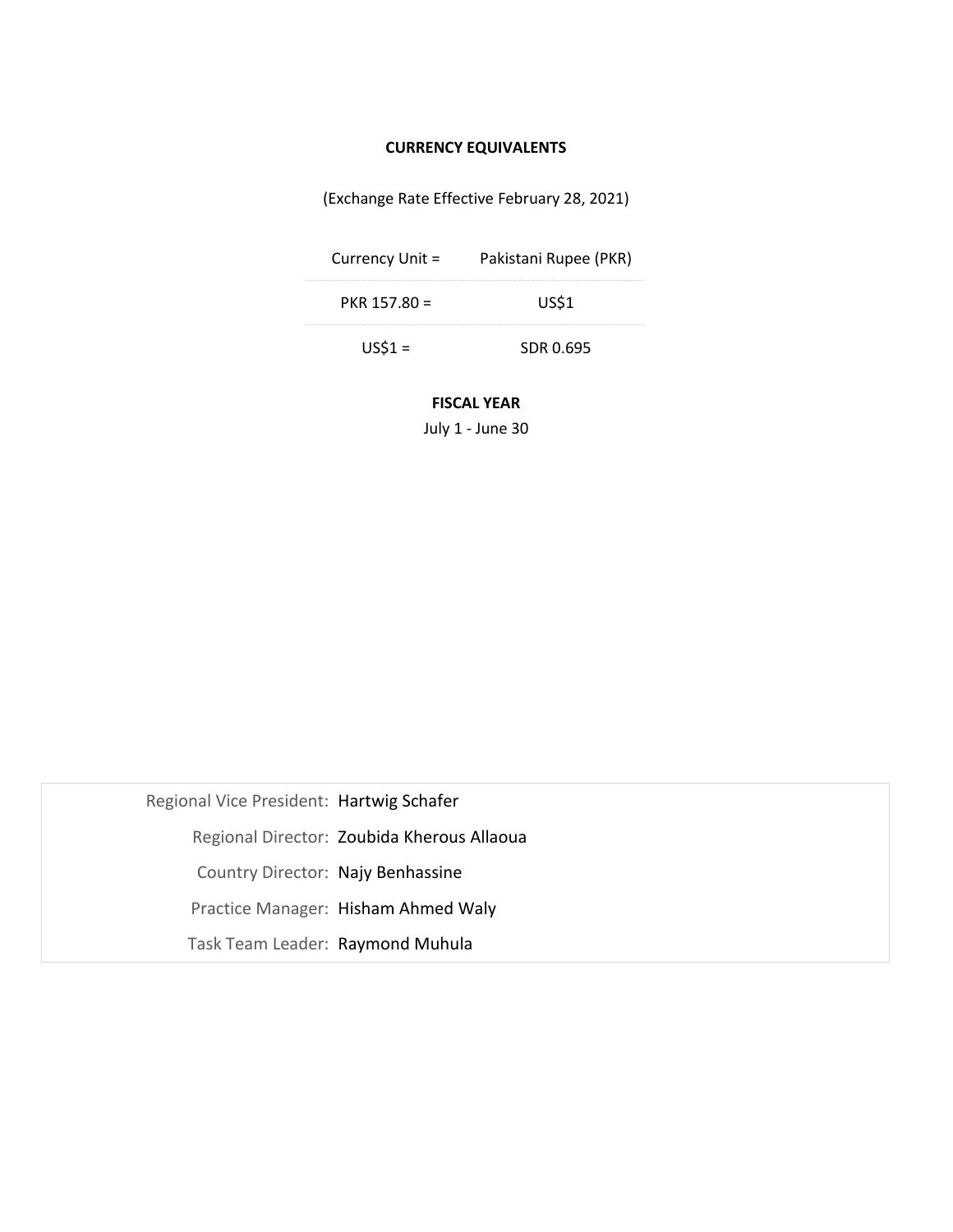

# **ABBREVIATIONS AND ACRONYMS**

| AGP           | <b>Auditor General of Pakistan</b>                  |
|---------------|-----------------------------------------------------|
| <b>CGA</b>    | <b>Controller General of Accounts</b>               |
| <b>DESE</b>   | Department of Elementary and Secondary Education    |
| <b>DLI</b>    | Disbursement Linked Indicator                       |
| <b>DLR</b>    | Disbursement Linked Result                          |
| <b>DOH</b>    | Department of Health                                |
| EF            | <b>Expenditure Framework</b>                        |
| <b>EMA</b>    | <b>Education Management Authority</b>               |
| ESSA          | <b>Environment and Social Systems Assessment</b>    |
| <b>FCDO</b>   | Foreign, Commonwealth & Development Office          |
| <b>FD</b>     | <b>Finance Department</b>                           |
| <b>IFMIS</b>  | Integrated Financial Management Information Systems |
| GDP           | <b>Gross Domestic Product</b>                       |
| GoKP          | Government of Khyber Pakhtunkhwa                    |
| GoP           | Government of Pakistan                              |
| <b>GRS</b>    | <b>Grievance Redress Service</b>                    |
| ICT           | Information and Communication Technology            |
| <b>IDA</b>    | <b>International Development Association</b>        |
| <b>IFC</b>    | <b>International Finance Corporation</b>            |
| <b>IMU</b>    | <b>Independent Monitoring Units</b>                 |
| <b>IPF</b>    | <b>Investment Project Financing</b>                 |
| KP            | Khyber Pakhtunkhwa                                  |
| <b>KPITB</b>  | Khyber Pakhtunkhwa Information Technology Board     |
| <b>KPPRA</b>  | Khyber Pakhtunkhwa Public Procurement Authority     |
| M&E           | Monitoring and Evaluation                           |
| MCC           | <b>Medical Coordination Cell</b>                    |
| <b>MIGA</b>   | Multilateral Investment Guarantee Agency            |
| <b>MSME</b>   | Micro, Small, and Medium-Sized Enterprises          |
| <b>MTEP</b>   | Medium-Term Expenditure Plan                        |
| <b>MTFF</b>   | Medium-Term Fiscal Framework                        |
| <b>NMD</b>    | <b>Newly Merged Districts</b>                       |
| <b>NPV</b>    | Net Present Value                                   |
| Pⅅ            | Planning and Development Department                 |
| PDO           | Program Development Objective                       |
| PEFA          | Public Expenditure and Financial Accountability     |
| <b>PFM</b>    | <b>Public Financial Management</b>                  |
| PforR         | Program for Results                                 |
| PHC           | Primary Health Care                                 |
| PPP           | Public Private Partnership                          |
| PREP          | Pandemic Response Effectiveness in Pakistan         |
| <b>RF</b>     | <b>Results Framework</b>                            |
| SSU           | <b>Shared Services Unit</b>                         |
| <b>STEP</b>   | Systematic Tracking of Exchanges in Procurement     |
| <b>TPVA</b>   | Third-Party Verification Agent                      |
| <b>UNICEF</b> | United Nations Children's Fund                      |
| <b>WBG</b>    | World Bank Group                                    |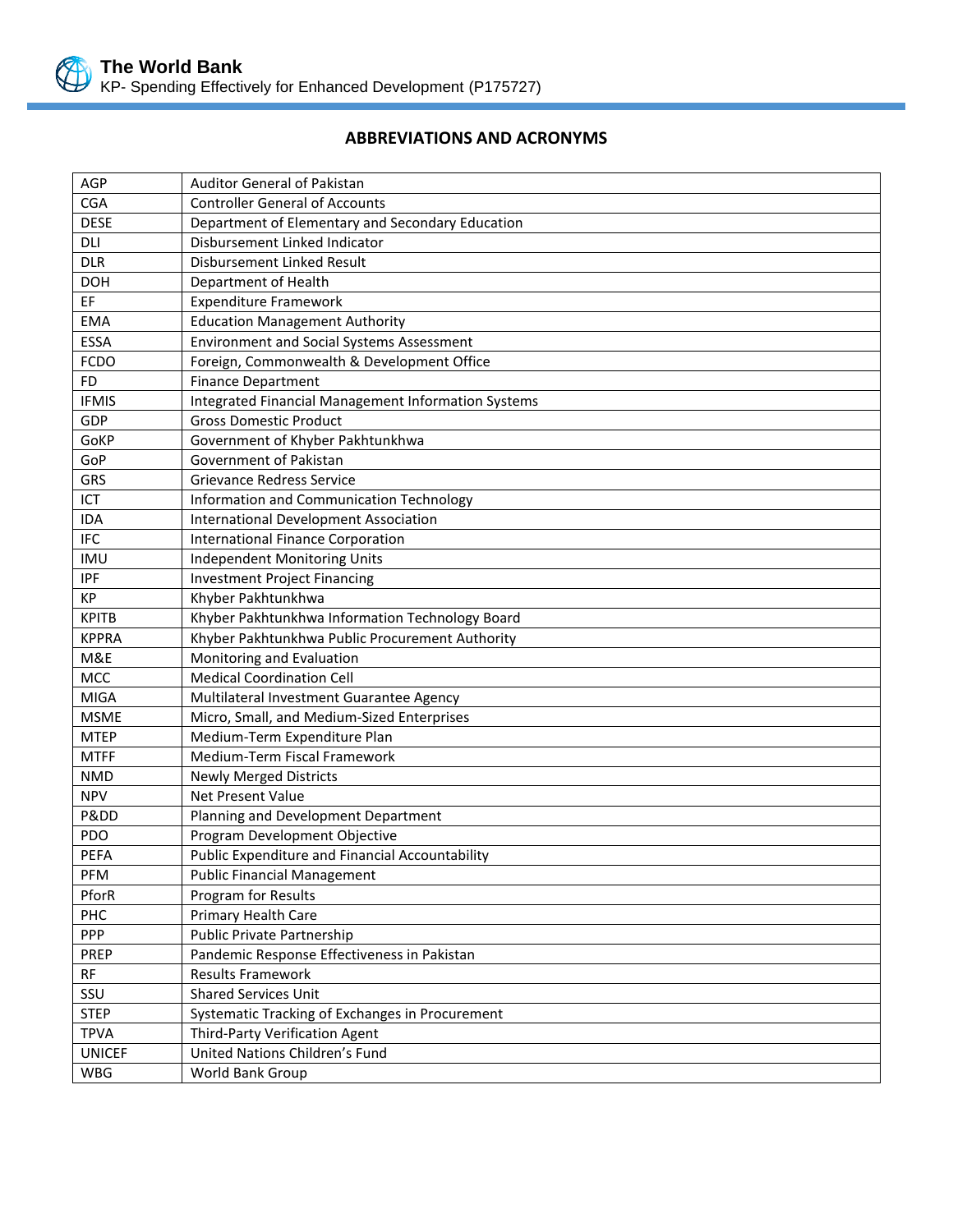

# **TABLE OF CONTENTS**

| ı.  |           |                                                                            |
|-----|-----------|----------------------------------------------------------------------------|
|     |           |                                                                            |
|     |           |                                                                            |
|     |           |                                                                            |
| II. |           |                                                                            |
|     | А.        |                                                                            |
|     | <b>B.</b> |                                                                            |
|     | C.        |                                                                            |
|     | D.        | Program Development Objective (PDO) and PDO Level Results Indicators 9     |
|     | Ε.        |                                                                            |
| IV. |           |                                                                            |
|     | А.        |                                                                            |
|     | В.        |                                                                            |
|     | C.        |                                                                            |
|     | D.        |                                                                            |
| V.  |           |                                                                            |
|     | А.        |                                                                            |
|     | <b>B.</b> |                                                                            |
|     | C.        |                                                                            |
|     | D.        |                                                                            |
|     | Ε.        |                                                                            |
|     | F.        |                                                                            |
| VI. |           |                                                                            |
|     |           | ANNEX 1. ADJUSTING THE PAKISTAN COUNTRY PROGRAM IN RESPONSE TO COVID 19 14 |
|     |           |                                                                            |
|     |           | ANNEX 3. DISBURSEMENT LINKED INDICATORS, ARRANGEMENTS, AND VERIFICATION 29 |
|     |           |                                                                            |
|     |           | ANNEX 5. SUMMARY ENVIRONMENTAL AND SOCIAL SYSTEMS ASSESSMENT 45            |
|     |           |                                                                            |
|     |           |                                                                            |
|     |           |                                                                            |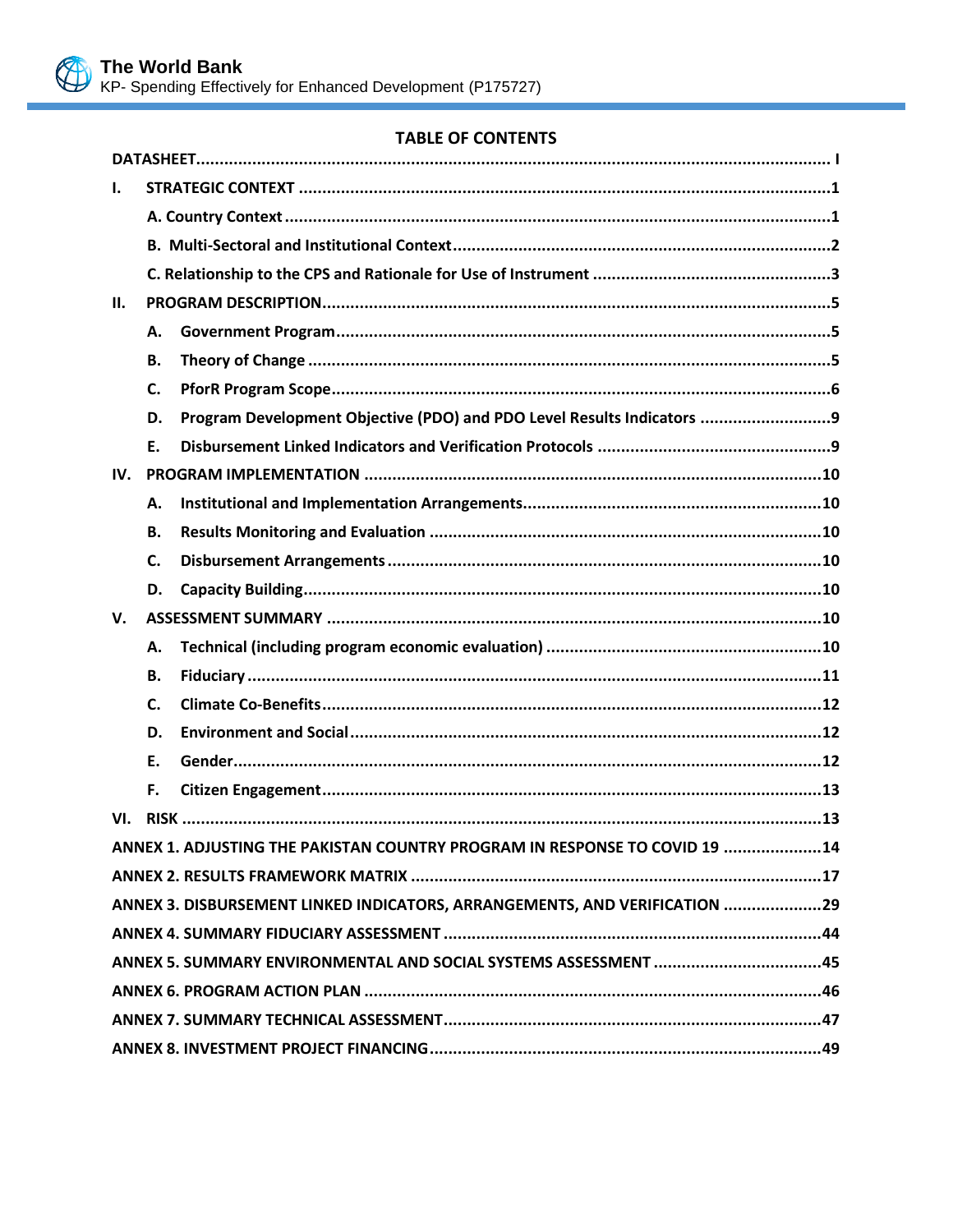

#### <span id="page-4-0"></span>**DATASHEET**

| <b>BASIC INFORMATION</b>                            |                              |                             |                                          |                                                   |                                                                               |  |
|-----------------------------------------------------|------------------------------|-----------------------------|------------------------------------------|---------------------------------------------------|-------------------------------------------------------------------------------|--|
| Country(ies)                                        | <b>Project Name</b>          |                             |                                          |                                                   |                                                                               |  |
| Pakistan                                            |                              |                             |                                          | KP- Spending Effectively for Enhanced Development |                                                                               |  |
| Project ID                                          |                              | <b>Financing Instrument</b> |                                          | Does this operation have<br>an IPF component?     | <b>Environmental and Social Risk</b><br><b>Classification (IPF Component)</b> |  |
| P175727                                             | Financing                    | Program-for-Results<br>Yes  |                                          |                                                   | Moderate                                                                      |  |
| <b>Financing &amp; Implementation Modalities</b>    |                              |                             |                                          |                                                   |                                                                               |  |
| [ ] Multiphase Programmatic Approach (MPA)          |                              |                             |                                          | [ ] Fragile State(s)                              |                                                                               |  |
| [ ] Contingent Emergency Response Component (CERC)  |                              |                             | [√] Fragile within a non-fragile Country |                                                   |                                                                               |  |
| [ ] Small State(s)                                  |                              |                             |                                          | [ ] Conflict                                      |                                                                               |  |
| [ ] Alternate Procurement Arrangements (APA)        |                              |                             |                                          | [ ] Responding to Natural or Man-made Disaster    |                                                                               |  |
| [ ] Hands-on Enhanced Implementation Support (HEIS) |                              |                             |                                          |                                                   |                                                                               |  |
| <b>Expected Project Approval Date</b>               | <b>Expected Closing Date</b> |                             |                                          |                                                   |                                                                               |  |
| 22-Apr-2021                                         | 30-Jun-2026                  |                             |                                          |                                                   |                                                                               |  |
| <b>Bank/IFC Collaboration</b>                       |                              |                             |                                          |                                                   |                                                                               |  |
| No                                                  |                              |                             |                                          |                                                   |                                                                               |  |

## **Proposed Program Development Objective(s)**

To improve the availability and management of public resources for delivery of primary, middle and high school education and primary health care services.

#### **Organizations**

| Borrower:            | Islamic Republic of Pakistan                         |
|----------------------|------------------------------------------------------|
| Implementing Agency: | Finance Department, Government of Khyber Pakhtunkhwa |
| Contact:             | Safeer Ahmad                                         |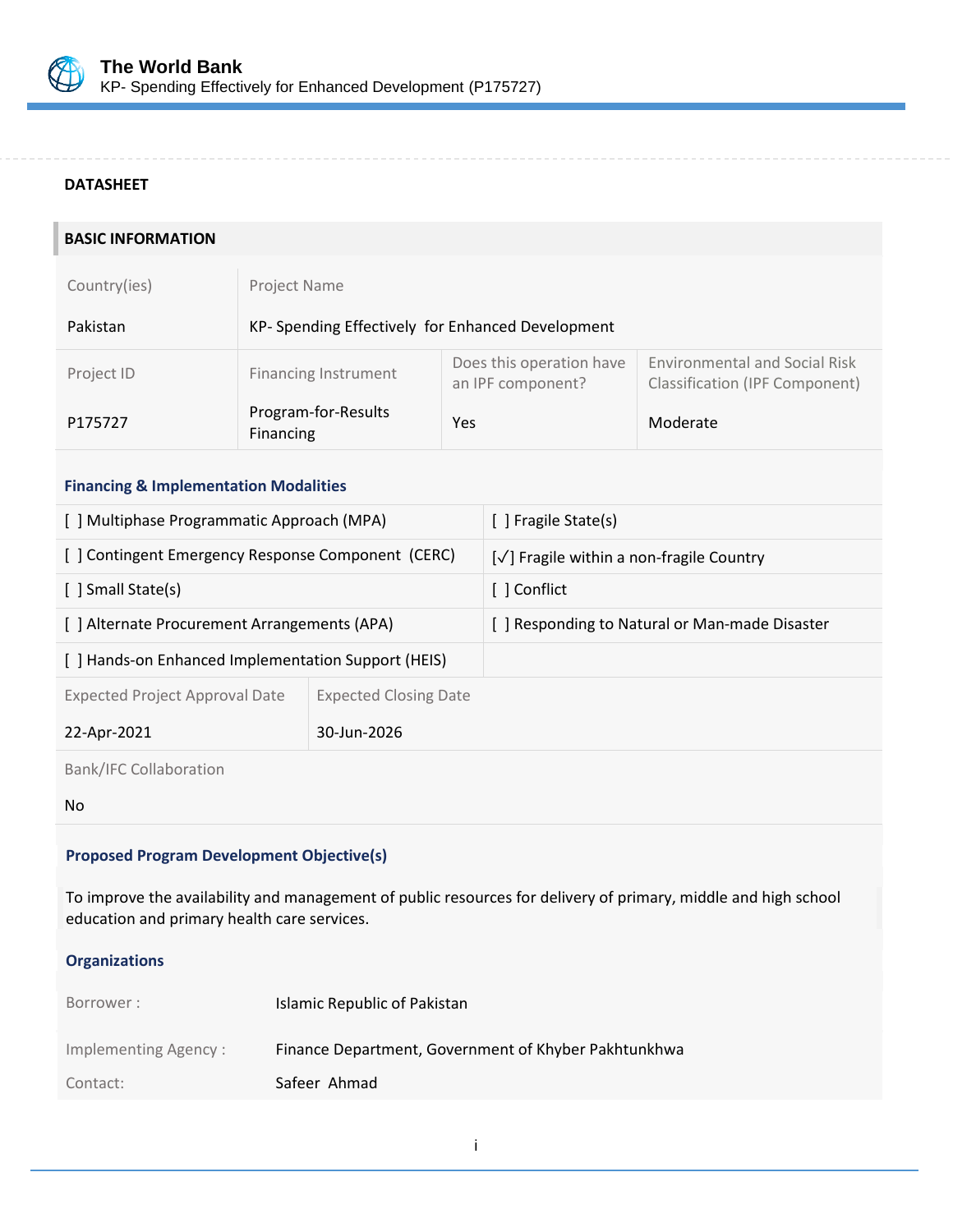

| Title:        | Additional Secretary, Finance |
|---------------|-------------------------------|
| Telephone No: | 0919213453                    |
| Email:        | safeer.ahmad@finance.gkp.pk   |

# **COST & FINANCING**

#### **SUMMARY**

| <b>Government program Cost</b> | 2,000.00 |
|--------------------------------|----------|
| <b>Total Operation Cost</b>    | 719.00   |
| <b>Total Program Cost</b>      | 704.00   |
| <b>IPF Component</b>           | 15.00    |
| <b>Total Financing</b>         | 719.00   |
| <b>Financing Gap</b>           | 0.00     |

# **Financing (USD Millions)**

| <b>Counterpart Funding</b>                         | 319.00 |
|----------------------------------------------------|--------|
| Borrower/Recipient                                 | 319.00 |
|                                                    |        |
| <b>International Development Association (IDA)</b> | 400.00 |

#### **IDA Resources (in US\$, Millions)**

|                     | <b>Credit Amount</b> | <b>Grant Amount</b> | <b>Total Amount</b> |
|---------------------|----------------------|---------------------|---------------------|
| Pakistan            | 400.00               | 0.00                | 400.00              |
| <b>National PBA</b> | 400.00               | 0.00                | 400.00              |
| Total               | 400.00               | 0.00                | 400.00              |

#### **Expected Disbursements (USD Millions)**

| <b>Fiscal</b><br>Year | 2021 | 2022   | 2023  | 2024  | 2025  | 2026  |
|-----------------------|------|--------|-------|-------|-------|-------|
| Absol                 | 0.00 | 120.00 | 85.00 | 85.00 | 80.00 | 30.00 |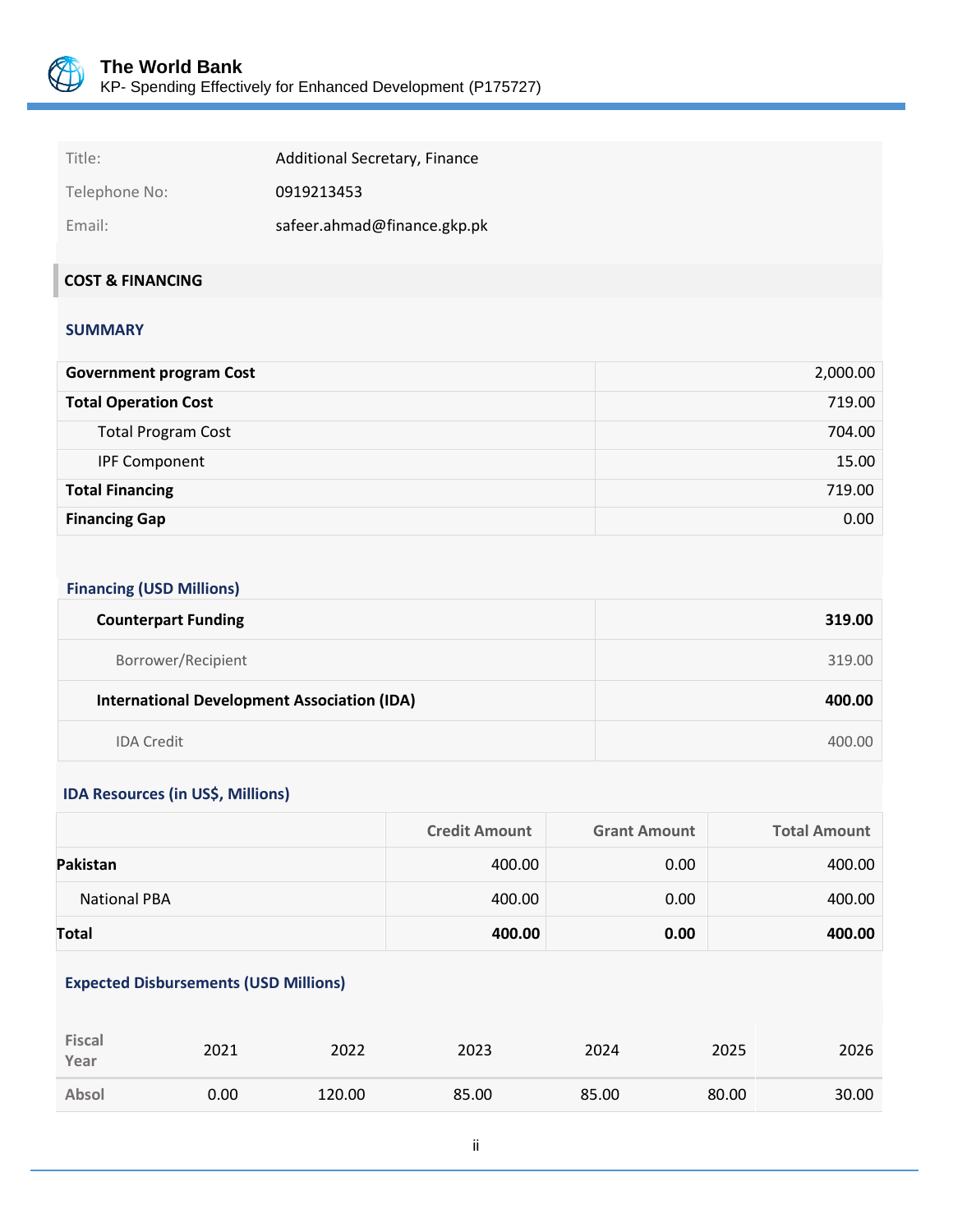

| ute                                                                                                  |      |                                                                                            |        |        |                                                                                            |        |  |
|------------------------------------------------------------------------------------------------------|------|--------------------------------------------------------------------------------------------|--------|--------|--------------------------------------------------------------------------------------------|--------|--|
| Cumul<br>ative                                                                                       | 0.00 | 120.00                                                                                     | 205.00 | 290.00 | 370.00                                                                                     | 400.00 |  |
|                                                                                                      |      |                                                                                            |        |        |                                                                                            |        |  |
| <b>INSTITUTIONAL DATA</b>                                                                            |      |                                                                                            |        |        |                                                                                            |        |  |
| <b>Practice Area (Lead)</b><br><b>Contributing Practice Areas</b><br>Governance<br>Protection & Jobs |      |                                                                                            |        |        | Education, Health, Nutrition & Population,<br>Macroeconomics, Trade and Investment, Social |        |  |
| <b>Climate Change and Disaster Screening</b>                                                         |      |                                                                                            |        |        |                                                                                            |        |  |
|                                                                                                      |      | This operation has been screened for short and long-term climate change and disaster risks |        |        |                                                                                            |        |  |
|                                                                                                      |      | SYSTEMATIC OPERATIONS RISK-RATING TOOL (SORT)                                              |        |        |                                                                                            |        |  |
|                                                                                                      |      |                                                                                            |        |        |                                                                                            |        |  |
| <b>Risk Category</b>                                                                                 |      |                                                                                            |        |        | Rating                                                                                     |        |  |
| 1. Political and Governance                                                                          |      |                                                                                            |        |        | • Moderate                                                                                 |        |  |
| 2. Macroeconomic                                                                                     |      |                                                                                            |        |        | • Substantial                                                                              |        |  |
| 3. Sector Strategies and Policies                                                                    |      |                                                                                            |        |        | • Moderate                                                                                 |        |  |
| 4. Technical Design of Project or Program                                                            |      |                                                                                            |        |        | • Moderate                                                                                 |        |  |
| 5. Institutional Capacity for Implementation and Sustainability                                      |      |                                                                                            |        |        | • Moderate                                                                                 |        |  |
| 6. Fiduciary                                                                                         |      |                                                                                            |        |        | • Substantial                                                                              |        |  |
| 7. Environment and Social                                                                            |      |                                                                                            |        |        | • Moderate                                                                                 |        |  |
| 8. Stakeholders                                                                                      |      |                                                                                            |        |        | • Moderate                                                                                 |        |  |
| 9. Other                                                                                             |      |                                                                                            |        |        |                                                                                            |        |  |
| 10. Overall                                                                                          |      |                                                                                            |        |        | • Moderate                                                                                 |        |  |
|                                                                                                      |      |                                                                                            |        |        |                                                                                            |        |  |

# **Policy**

Does the program depart from the CPF in content or in other significant respects?

[ ] Yes [✔] No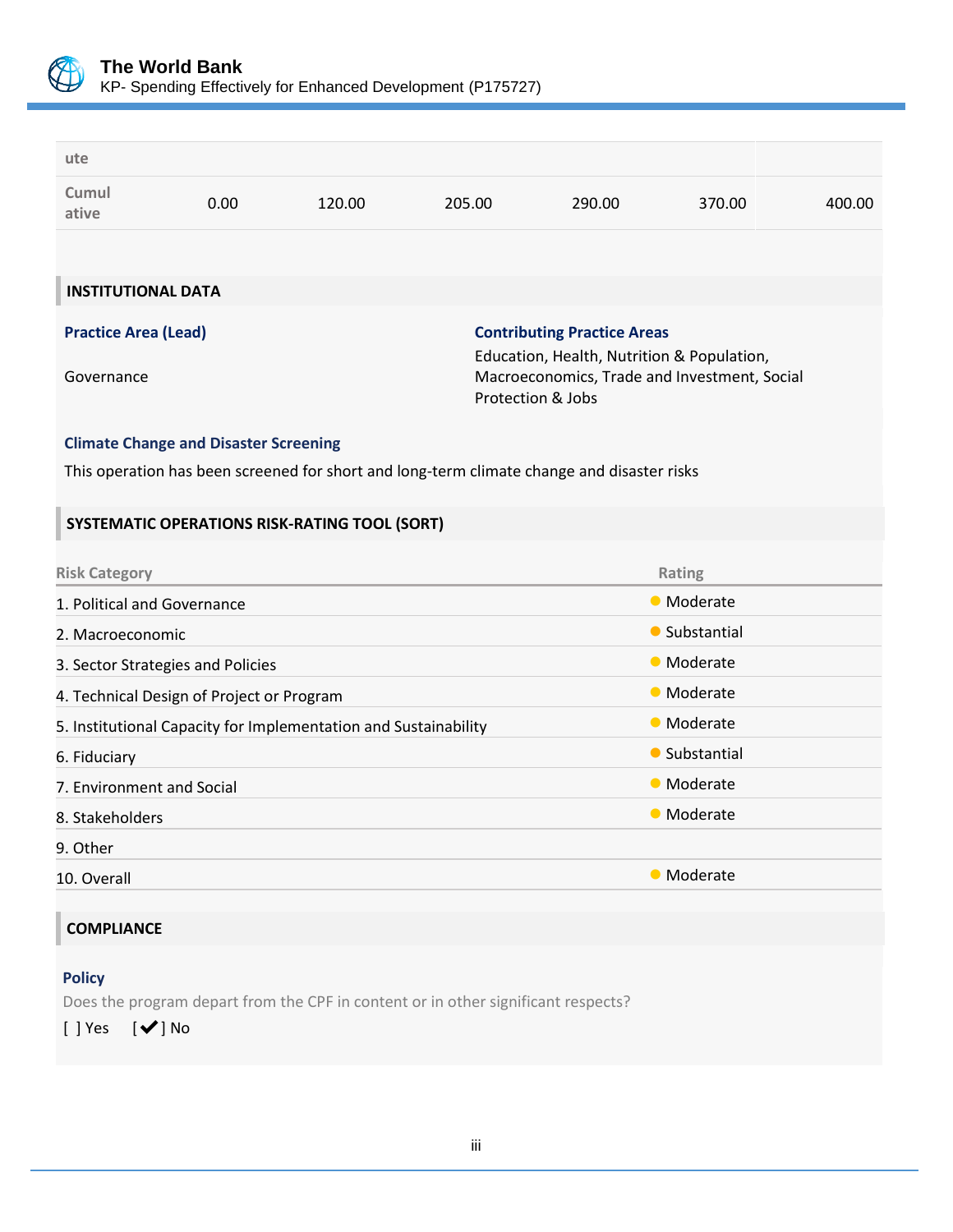

Does the program require any waivers of Bank policies?

[ ] Yes [✔] No

#### **Legal Operational Policies**

|                                             | <b>Triggered</b> |
|---------------------------------------------|------------------|
| Projects on International Waterways OP 7.50 | No.              |
| Projects in Disputed Areas OP 7.60          | No.              |

#### **Environmental and Social Standards Relevance Given its Context at the Time of Appraisal**

| <b>E &amp; S Standards</b>                                                                              | Relevance              |
|---------------------------------------------------------------------------------------------------------|------------------------|
| Assessment and Management of Environmental and Social Risks and Impacts                                 | Relevant               |
| Stakeholder Engagement and Information Disclosure                                                       | Relevant               |
| Labor and Working Conditions                                                                            | Relevant               |
| Resource Efficiency and Pollution Prevention and Management                                             | Relevant               |
| <b>Community Health and Safety</b>                                                                      | Relevant               |
| Land Acquisition, Restrictions on Land Use and Involuntary Resettlement                                 | Not Currently Relevant |
| Biodiversity Conservation and Sustainable Management of Living Natural<br>Resources                     | Not Currently Relevant |
| Indigenous Peoples/Sub-Saharan African Historically Underserved Traditional<br><b>Local Communities</b> | Not Currently Relevant |
| <b>Cultural Heritage</b>                                                                                | Not Currently Relevant |
| <b>Financial Intermediaries</b>                                                                         | Not Currently Relevant |

**NOTE**: For further information regarding the World Bank's due diligence assessment of the Project's potential environmental and social risks and impacts, please refer to the Project's Appraisal Environmental and Social Review Summary (ESRS).

#### **Legal Covenants**

Sections and Description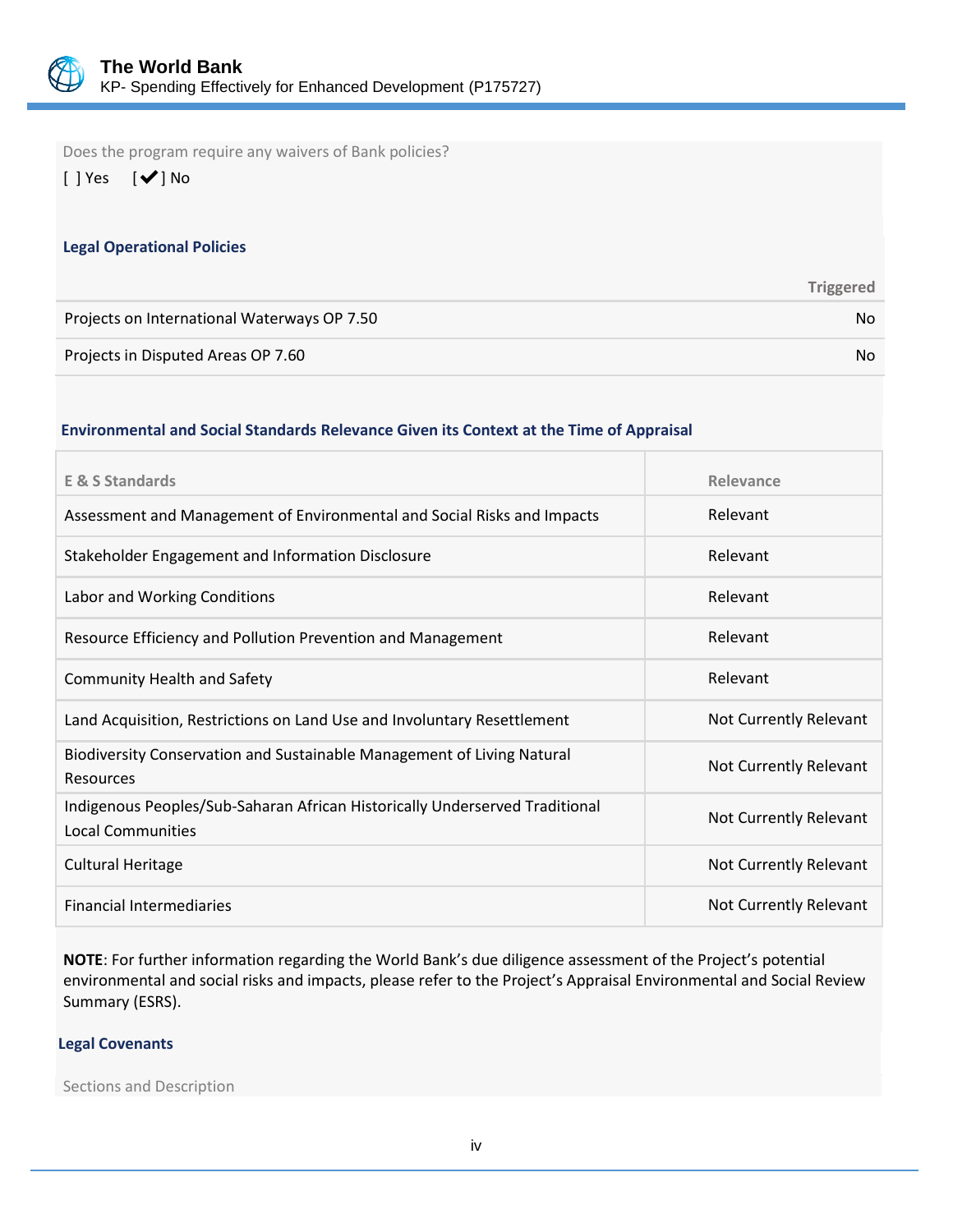

The Recipient shall cause the Implementing Entity to carry out the Program Action Plan in accordance with the schedule set out in the said Program Action Plan in a manner satisfactory to the Association (Schedule 2, Section I.C.1 of the Financing Agreement)..

#### Sections and Description

For purpose of verifying the achievement of the DLRs, the Recipient shall cause the Implementing Entity to engage, not later than six (6) months after the Effective Date, an independent third-party entity or entities (the "Verification Agent"), with qualifications, experience and terms of reference satisfactory to the Association, to undertake the verification process (Schedule 2, Section III.2 of the Financing Agreement).

#### Sections and Description

The Implementing Entity shall, within three (3) months after the Effective Date, adopt the Program Implementation Manual as shall have been approved by the Association and thereafter, implement the Program in accordance with the Program Implementation Manual (Section I.B.1.(b) of the Operation Agreement).

#### Sections and Description

By not later than three (3) months after the Effective Date, the Implementing Entity shall appoint a director of the Shared Services Unit, with qualifications and experience and under terms of reference satisfactory to the Association (Section I.D.2 of the Operation Agreement).

#### Sections and Description

The Recipient shall cause the Implementing Entity to establish, by not later than six (6) months after the Effective Date, and thereafter maintain, throughout the period of implementation of the Operation, a Program Steering Committee comprised of officials of various government entities, in adequate numbers and under terms of reference satisfactory to the Association, vested with the responsibility of overseeing the implementation of the Operation in their respective agencies (Schedule 2, Section I.B of the Financing Agreement).

#### **Conditions**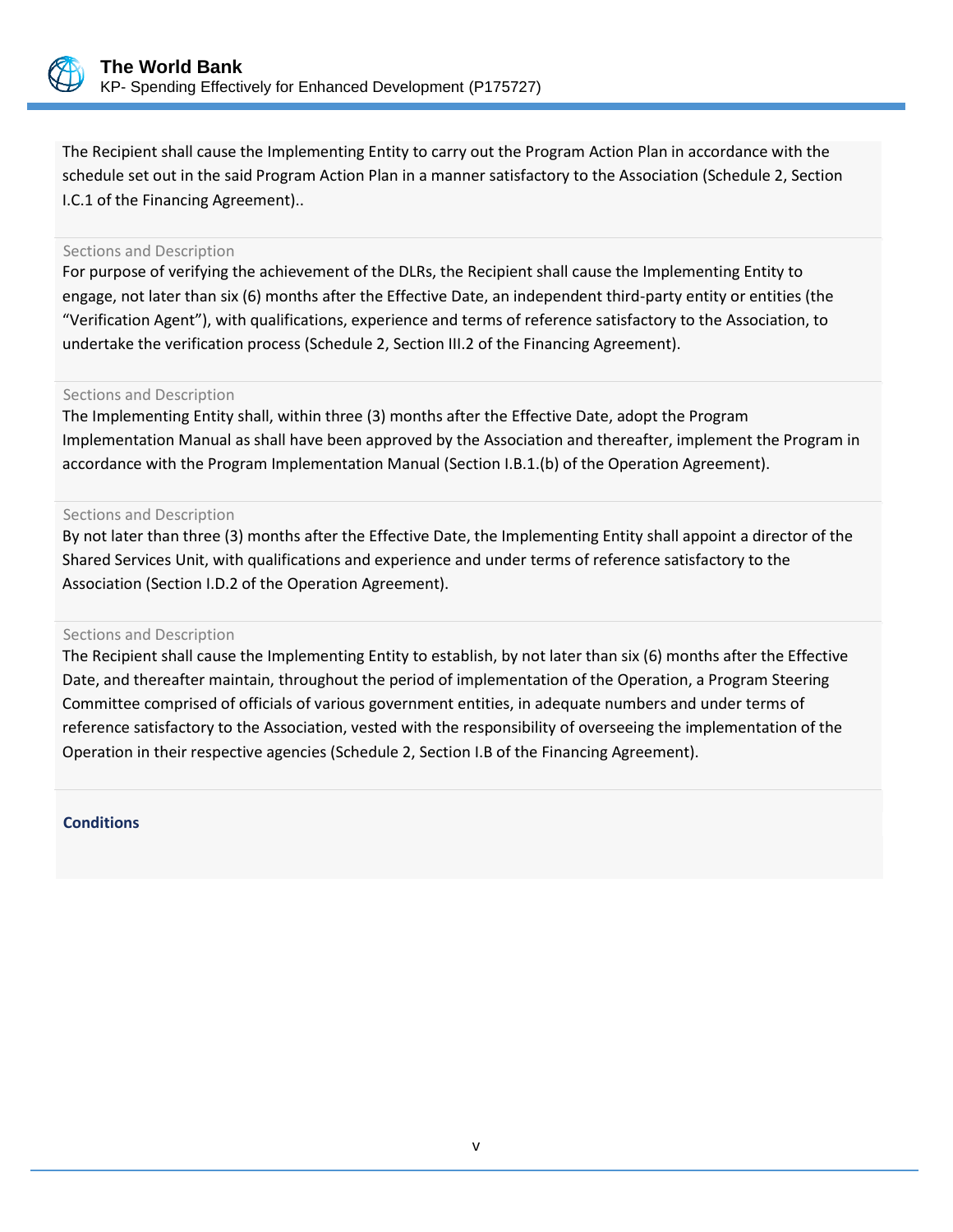

#### <span id="page-9-0"></span>**I. STRATEGIC CONTEXT**

#### <span id="page-9-1"></span>**A. Country Context**

1. **Pakistan is at a crossroads as it deals with the coronavirus (COVID-19) pandemic**. Over the last two decades, economic growth has averaged 4.4 percent a year, below the South Asian annual average of 6.3 percent. The country was making good progress in stabilizing its economy and implementing much needed structural reforms. However, real gross domestic product (GDP) growth (at factor cost) is estimated to have declined from 1.9 percent in FY19 to -1.5 percent in FY20, reflecting monetary and fiscal tightening prior to the outbreak and the effects of COVID-19 containment measures that followed.

 $2.$ **In response to COVID-19, the Government announced a fiscal stimulus package of US\$7.5 billion**, **equivalent to 2.6 percent of gross domestic product (GDP)**. This aimed to: (i) support the health sector in combatting and mitigating the virus; (ii) implement social assistance measures for those adversely affected; and (iii) provide stimulus to businesses and industries to protect productive assets. The financing comprises approximately US\$2.5 billion of additional resources and a re-appropriation from the existing budget. Pakistan has availed of the Debt Service Suspension Initiative and expects US\$1.6 billion to US\$2.4 billion in temporary fiscal space due to the debt service standstill.

3. **Pakistan is facing severe health and economic consequences from the COVID-19 pandemic**. The crisis is expected to lead to a sizeable increase in poverty, reversing the sustained reduction observed over the past 20 years. Deterioration of health indicators is expected due to demand-side issues induced by the crisis, such as lower utilization of non-COVID-19 healthcare due to fear of contagion and income constraints. The pandemic has also resulted in an increase in the number of out-of-school children.

**Khyber Pakhtunkhwa (KP) has made important strides in closing the gender gap in provision of**  4. **education, but challenges remain**. Female Labor Force Participation rate is 11.3 percent, among the lowest in Pakistan and only better than Baluchistan province.<sup>1</sup> Primary school completion rate for girls in KP is 51 percent compared to 65 percent for boys.<sup>2</sup> About 54 percent of school-aged girls in KP and the Newly Merged Districts (NMDs) are out-of-school (compared to only 24 percent of boys in the same age group). The NMDs account for about 22 percent of out-of-school girls in both regions, despite its 15 percent share in the combined school-aged population.<sup>3</sup> Girls in KP are also 11 percent less likely than boys to be able to read a sentence in English, and 22 percent less likely to be able to perform basic subtraction.<sup>4</sup> Female labor force participation rate is 11.3 percent.<sup>5</sup>

5. **KP is highly vulnerable to climate change and it has been facing extreme precipitation events in the Indus catchment areas**. Rains and flash floods continue to wreak havoc every year in KP province, contributing to

<sup>1</sup> Government of Pakistan (2018), *Labor Force Survey, 2017-18*. Islamabad. Pakistan Bureau of Statistics, p.23.

<sup>2</sup> GoKP. 2020. *Education Sector Plan, 2020–2025*. Dept. of Education, Peshawar, p. 71.

<sup>3</sup> GoP. 2018. *Pakistan Education Statistics 2016–17*. Ministry of Federal Education and Professional Training, Islamabad, p. 41.

<sup>4</sup> ASER Pakistan. 2019. *Annual Status of Education Report (ASER) Pakistan.* Idara-e-Taleem-o-Agahi, Islamabad, pp. 125–131.

[http://aserpakistan.org/document/aser/2019/reports/national/ASER\\_National\\_2019.pdf](http://aserpakistan.org/document/aser/2019/reports/national/ASER_National_2019.pdf)*.*

<sup>5</sup> GoP. 2018. *Labor Force Survey, 2017–18*. Pakistan Bureau of Statistics, Islamabad, p. 23.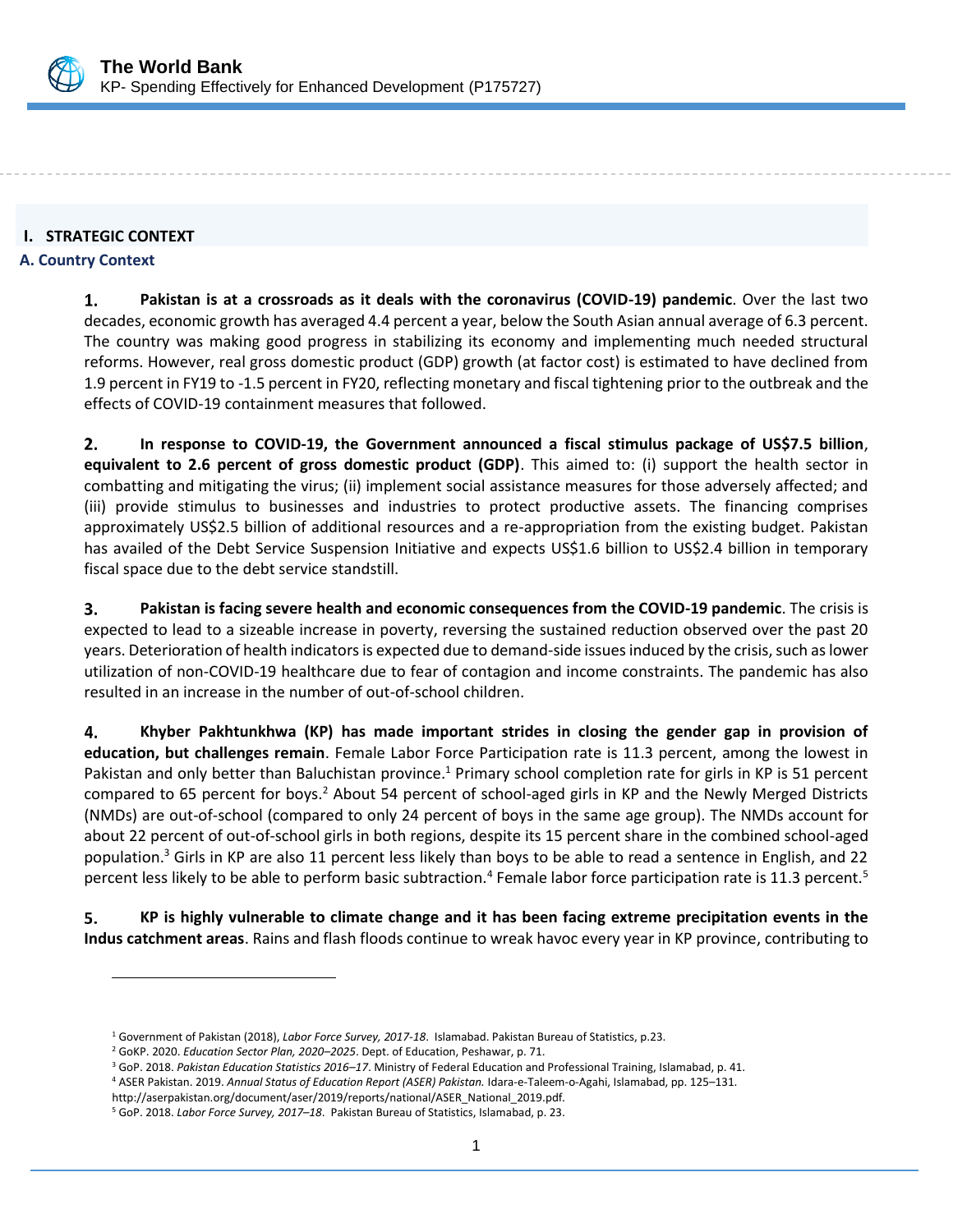

loss of lives and livelihoods.<sup>6</sup> These climatic shocks impact service delivery of health and education, which undermines human development outcomes. Despite developing the Climate Change Financing Framework, the Government of Khyber Pakhtunkhwa (GoKP) has not made progress in mainstreaming climate into its budgetary framework.

#### <span id="page-10-0"></span>**B. Multi-Sectoral and Institutional Context**

6. **The GoKP faces several challenges in public financial management (PFM) despite several improvements in practices**. Challenges include inadequate adherence to a policy-driven planning and budgeting system; lack of credibility and transparency in the budget process; weak predictability and control in budget execution; inadequate resource mobilization; weak asset and liability management; and poor accountability for results. Civil service pension expenditures increased from about 3.2 percent of provincial fiscal revenues in FY09–10 to 20.6 percent in FY17–18. The GoKP is already taking steps to address issues related to mobilizing and managing public resources better through legislation and policy, as well as through additional investment to address inefficiency in government spending.

 $7.$ **KP's annual budget is not guided by a strong fiscal management function**. This is exacerbated by the fragmentation of the budget preparation and execution processes. Moreover, the Budget Strategy Paper gives only a broad overview of the priority sectors but does not provide priorities. The GoKP has prepared a mediumterm fiscal framework (MTFF) for FY20-FY23 and the post COVID Economic Recovery Plan (2020-2023).<sup>7</sup> However, there is no structured mechanism for budgeting for fiscal risks, resulting in unpredictability of budgetary allocation. Financing for non-salary primary health care and primary, middle, and high school education is through a one-line budget transfer to districts. Sector budget allocations are decided centrally at the district level and facility managers, especially in primary, middle, and high schools or primary health care centers, have little to no input in the process.

8. **Social sector outcomes in both education and health have not matched increased investment**. Allocations are generally skewed towards compensation, with less fiscal space for operational costs. KP allocates less than its counterparts in per student education expenditure and more than any other province in teacher compensation.<sup>8</sup> The result is clear: despite an average increase of around 8 percent per year in primary and secondary education expenditures during FY12–19, gross enrollment rates in primary school declined by an average of 1.5 percent per year. Health expenditure also increased by almost 11 percent per year on average, but some basic health sector indicators worsened. Girls have borne the brunt: girls' schools comprise about 30 percent of schools in KP (including NMD) leaving fewer opportunities for increased enrolment of girls.<sup>9</sup> The onset of COVID -19 exacerbated existing challenges in achieving higher outcomes in both health and education.

9. **Increased investment has not translated into improvements in availability of infrastructure for service delivery and corresponding outcomes**. Nearly one-third of schools in KP (including in NMD) do not have boundary walls; two-thirds do not have drinking water; two-thirds lack electricity supply; and one third do not have toilet

<sup>6</sup> *FloodList News.* "Pakistan – 30 Dead After More Flash Floods in Khyber Pakhtunkhwa Province," September 3, 2020[. http://floodlist.com/asia/pakistan](http://floodlist.com/asia/pakistan-flash-floods-khyber-pakhtunkhwa-september-2020)[flash-floods-khyber-pakhtunkhwa-september-2020](http://floodlist.com/asia/pakistan-flash-floods-khyber-pakhtunkhwa-september-2020)*.*

<sup>7</sup> https://www.pakp.gov.pk/wp-content/uploads/output-based-budget-document.pdf

<sup>8</sup> Academy of Education Planning and Management. 2017. *Pakistan Education Statistics*. Social Sector statistics (PBS); Controller General of Accounts and World Bank staff estimates.

<sup>9</sup> GoKP. 2018. *Annual Statistical Report.* Department of Elementary and Secondary Education, Peshawar, p.2.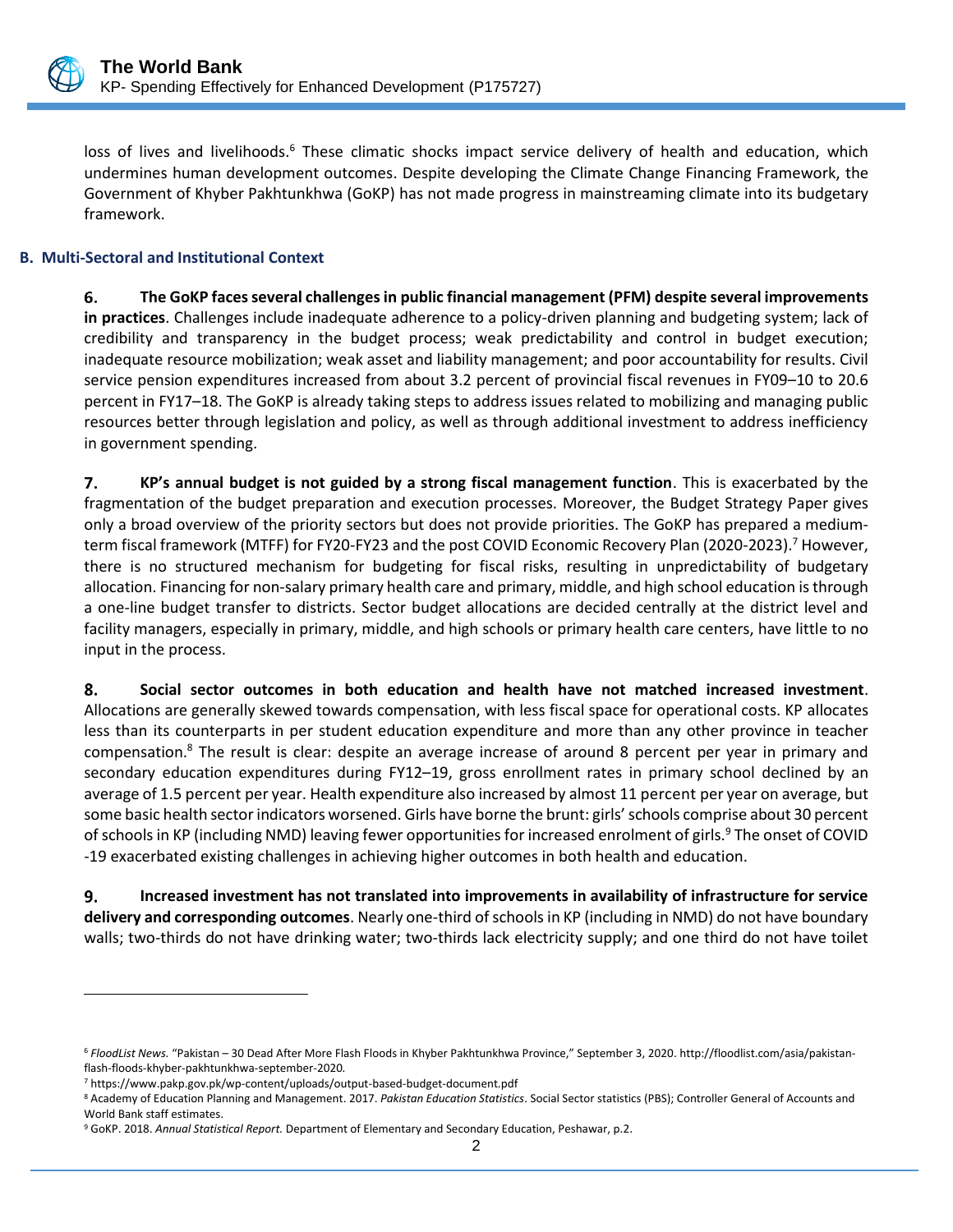

facilities.<sup>10</sup> The lack of facilities contributes to increased school dropout, especially among girls. A recent survey reported that all rural health centers assessed were missing at least one of the four basic requirements for 24/7 functionality including: human resources (93 percent), back-up electricity (19 percent), equipment (93 percent), and maintenance of infrastructure (89 percent).<sup>11</sup> Availability of medicine remains inadequate.

10. **Allocations to capital expenditure has been declining as a share of total expenditure**. Inadequate allocation of funds for repair and maintenance of capital expenditures results in spending larger amounts to rebuild infrastructure than it would have cost to maintain it. Within sector spending shows considerable room for realigning allocations in order to improve efficiency. Underlying these challenges is a lack of defined and costed sector plans linked to medium term resource availability at the district and provincial levels, as well as weak mechanisms for budgeting for schools and health facilities by districts. The frequent approval of supplementary budgets throughout the year causes considerable variation from the original budget. The lack of predictability in budget execution is a symptom of ad hoc planning and, together with frequent in-year budget adjustments, leads to uncertainty in planning.

11. **Financial control remains centralized and lacks automation at the district level**. The centralization of the budget allocation process at the district level causes delays in availability of funds to primary, middle, and high schools and primary health care centers. Payment processes are manual, and releases are at the discretion of District Accounts Officers and District Health Officers. This results in delays in vendor payments, accumulation of arrears for electricity and utility payments, and non-payment of allowances accrued to teachers and health care workers. Procurement is fragmented, manual, and not linked to budget allocation. Inventory management is weak and there are multiple management information systems for different health programs.<sup>12</sup> Low capacity for planning and financial management undermine efficient use of allocated resources because of weak accountability and internal controls.<sup>13</sup>

12. **The absence of staffing norms in health care facilities and primary, middle, and high schools causes variations in allocations of staff**. Some schools and health centers have more staff than are needed, while others remain understaffed.<sup>14</sup> Some facilities serving women and girls require female providers be present, but do not meet this standard. There are more male teachers (approximately 100,000) than female teachers (approximately 57,000) at all levels of the education system.<sup>15</sup> This is likely the result of cultural factors that inhibit female labor force participation and weak demand-side accountability at the local level.

## <span id="page-11-0"></span>**C. Relationship to the CPS and Rationale for Use of Instrument**

13. **The proposed Khyber Pakhtunkhwa Spending Effectively for Enhanced Development (SPEED) Program is fully aligned with the World Bank's Pakistan Country Partnership Strategy (CPS) for FY2015–FY2019.** <sup>16</sup> The CPS was extended to FY20 by the Performance and Learning Review (Report No. 113574), and later extended and adjusted to FY21 to respond to the Government's COVID-19 response (Annex 1). The Program strongly supports

<sup>10</sup> GoKP. 2020. *Education Sector Plan, 2020–2025*. Department of Education, Peshawar, p. 71.

<sup>&</sup>lt;sup>11</sup> GoKP. 2018. Health Roadmap Stock Take.

<sup>12</sup> GoKP. 2017. *KP Public Health Forecasting and Supply Chain Strategy*. Department of Health, Peshawar, pp. 3–4.

<sup>13</sup> Asian Development Bank. 2019. *Khyber Pakhtunkhwa Health Care Review*. Manila, p.15.

<sup>&</sup>lt;sup>14</sup> Focus Group Discussions with frontline staff of education and health sectors (various dates in December 2020).

<sup>15</sup> GoP. 2017. *Pakistan Education Statistics*, 2016–2017, p.182.

<sup>&</sup>lt;sup>16</sup> World Bank Group. 2014. Islamic Republic of Pakistan: Country Partnership Strategy, 2015-2019. (Report No. 84645-PK), discussed by the Executive Directors on May 1, 2014, and extended by the Performance and Learning Review (Report No. 113574), distributed to the Executive Directors on an absence-of-objection basis with a closing date of June 15, 2017.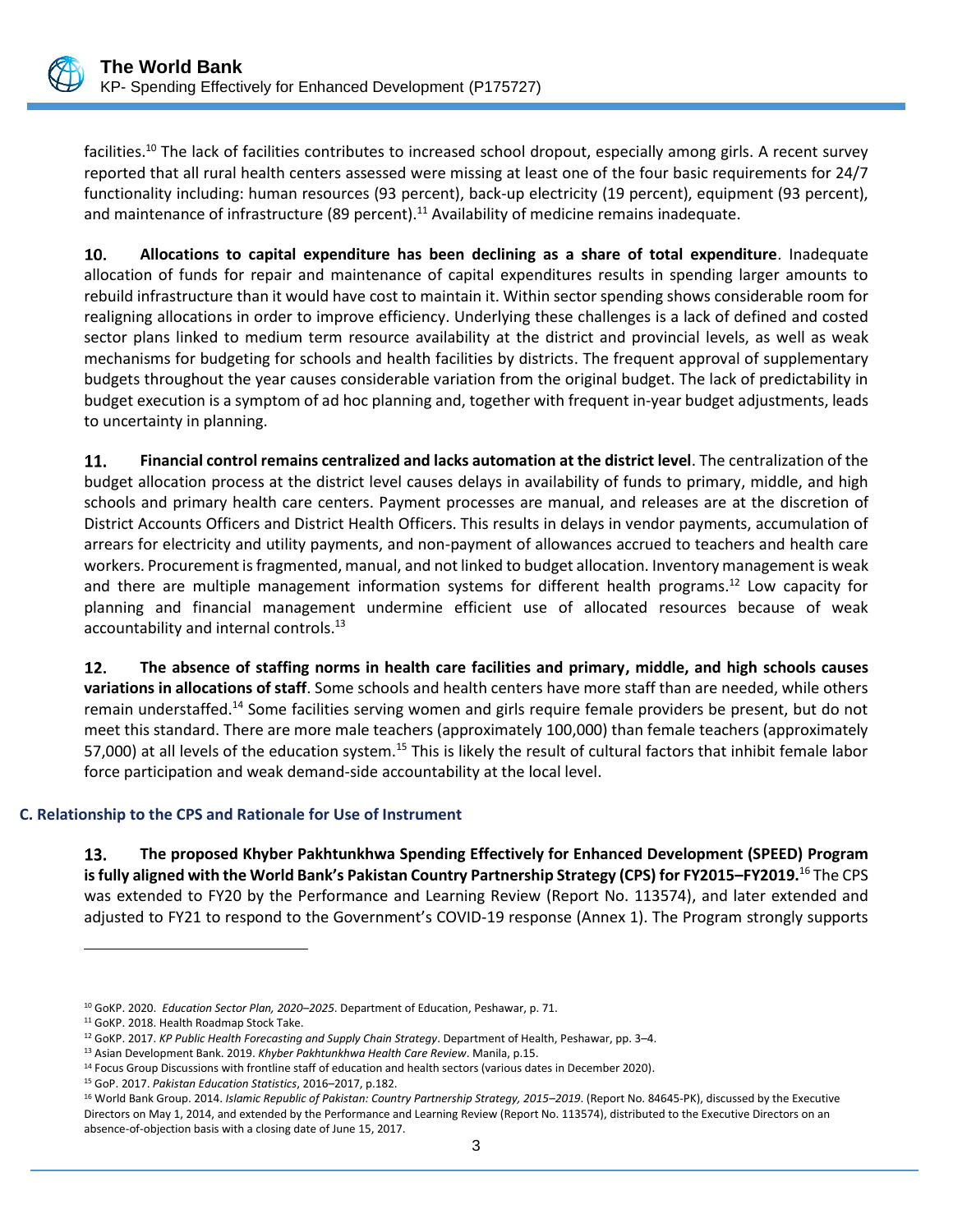

Results Area 4 of the CPS, which aims to help the GoKP to improve public expenditure to create fiscal space for spending on public services. The Program is also aligned with the key International Development Association (IDA) 19 theme on Governance; Sustainable Development Goal 16; and the Bank's Twin Goals. The Program also directly contributes to one of the key priorities of the flagship report *Pakistan@100,* namely*,* better governance, transparency, and accountability to provide enabling environment for growth and reforms through PFM, service delivery, use of information communication and technology (ICT) skills and human resource management in the public sector, and devolution to local governments.<sup>17</sup>

**The Bank's support is based on a whole-of-country approach to strengthen PFM systems and improve**  14. **revenue mobilization at the federal and provincial levels (Annex 7).** This approach is driven by the Bank's CPS (Result Area 4) and the respective governments' strategic visions in these areas. A combination of instruments anchor the Bank's engagement. The Resilient Institutions for Sustainable Economy (RISE; P171850) development policy operation supports high-level policy reforms to improve federal and provincial coordination in the management of fiscal risks and federal-provincial harmonization of tax laws, to unify the country's tax space and to improve the business environment. Results-based operations, namely, the Public Financial Management for Accountability and Service Delivery Program (PFMASD; P157507) and the Pakistan Raises Revenue Project (PRR; P165982) support improvements in the federal PFM and tax administration systems, respectively. At the provincial level, the Punjab Resource Improvement and Digital Effectiveness (PRIDE; P171417) and the KP Revenue Mobilization and Public Resource Management (KP-RMRM; P162302) Programs aim to strengthen the capacity of provincial governments to collect own source revenue. These operations continue to retain broad ownership as evidenced by, on average, satisfactory implementation progress despite the complexity of the issues covered.

15. **The proposed SPEED Program and the ongoing KP Revenue Mobilization and Public Resource Management (KP-RMRM) Program are complementary.** The Programs, respectively, support the two pillars of GoKP's PFM strategy, namely revenue mobilization (KP-RMRM), and budget execution and expenditure management (KP-SPEED). The KP-RMRM Program supports system wide activities to improve the collection of own source revenue, and streamlining policies and practices for cash management. The KP-SPEED Program focuses on improving allocative and technical efficiency by addressing systemic bottlenecks that undermine budget predictability and the effective utilization of allocated resources in priority sectors of education and health. The operations complement each other, respectively strengthening the institutional arrangements for revenue mobilization and the effective execution of allocated budget to improve service delivery. Moreover, through SPEED, the Bank will leverage existing operations in health and education service delivery, such as the KP Human Capital Project (P166309) and the Action to Strengthen Performance for Inclusive and Responsive Education (ASPIRE;P173399), currently under implementation. The SPEED Program's Disbursement Linked Indicators (DLIs) focus on incentivizing sector level reforms through targeted public expenditure management and, therefore, do not overlap with the DLIs in the KP-RMRM Program.

16. **There is satisfactory progress in the implementation of the KP-RMRM Program and towards achievement of the PDO.** Five out of the six DLIs have been achieved for Year 1 and are on track for achievement during Year 2, despite a moderate impact on implementation as a result of the COVID-19 pandemic during the first year of implementation. Collection of the province's taxes has improved significantly from a baseline of Rs.14.30 billion in FY2018/2019 to Rs. 25.14 billion in FY2019/2020, exceeding the project target for Year 1. Overall, the government is making satisfactory efforts to assess the volume of cash deposits in commercial banks, as a first step to reduce the amount of cash deposits held by government in commercial banks. The Cash

<sup>17</sup> World Bank. 2019. *Pakistan@100: Shaping the Future.* Washington, DC: World Bank.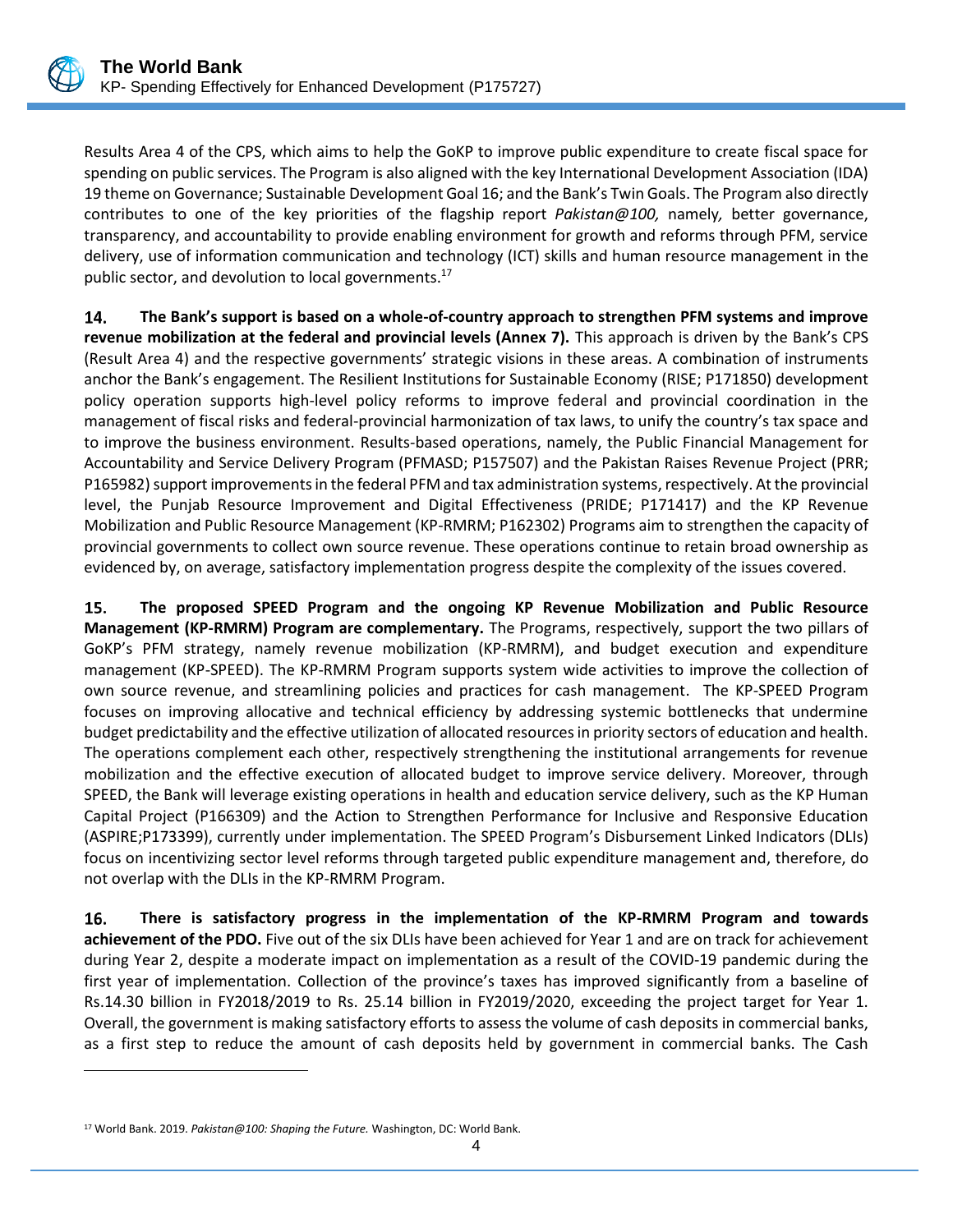

Management Policy has been approved by the Finance Department (FD), and templates for consolidation of cash balances outside the Treasury Single Account (TSA) and cash forecasts have been circulated with departments. A policy to decentralize the financial management information system has also been approved.

17. **The proposed Program will utilize the Program for Results (PforR) instrument with a Technical Assistance component**. The proposed instrument takes account of KP's experience in implementing results-based operations. Lessons learnt from the KP Revenue Mobilization and Public Resource Management Program (P162302) show that a PforR is the most suitable instrument to reinforce the strong government ownership and sustain implementation momentum. The instrument also reinforces the results orientation of the GoKP's program. The use of this instrument will facilitate sustained dialog and coordination of support by development partners active in PFM, such as the United States Agency for International Development, Foreign, Commonwealth and Development Office (FCDO), and Deutsche Gesellschaft für Internationale Zusammenarbeit.

#### <span id="page-13-0"></span>**II. PROGRAM DESCRIPTION**

#### <span id="page-13-1"></span>**A. Government Program**

18. **The government program comprises strategic objectives derived from key GoKP plans**: (i) PFM Strategy (2021–2023); (ii) Health Policy (2018–2025); and (iii) Education Sectoral Plan (2020–2025). These form the basis for the Government's program ("p") equal (Table 1), from which the Program for Results ("P") is derived.

#### <span id="page-13-2"></span>**B. Theory of Change**

19. **Problem**: KP's annual budget for education and health continues to increase. Nevertheless, sector performance has not been commensurate with the increased allocation due to bottlenecks in the PFM system, which must be tackled to facilitate allocation and execution of resources in the education and health service delivery chains. The Program focuses on availability of allocated resources as well as institutionalization of adequate allocation to ensure efficiency and predictability of resources (Fig.1).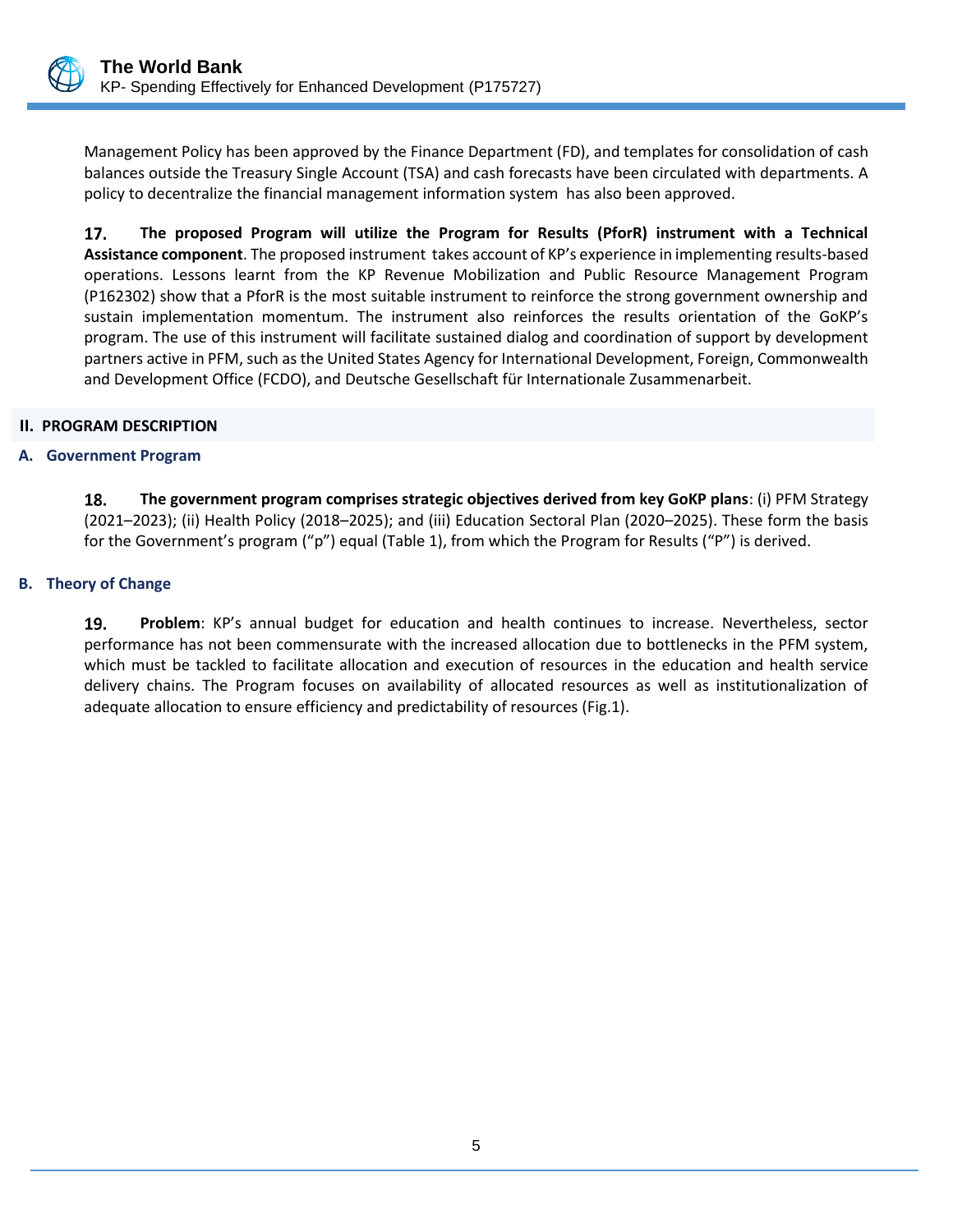

#### **Figure 1: Theory of Change**



#### **Critical assumptions:** •

- 1. GoKP retains support for PFM reforms and investment in education and primary health care
- 2. Federal transfers to provincial government are timely and predictable
- 3. Potential legal challenges to pension reforms are quickly resolved
- 4. Adequate budget provided to maintain staffing norms
- 5. Consensus on national level e-procurement interoperability framework

#### <span id="page-14-0"></span>**C. PforR Program Scope**

#### **Part 1: Program for Results (US\$704 million)**

#### **Results Area 1: Providing adequate and reliable resources for delivery of education and health services**

20. **The Program will support**: (a) introducing medium-term perspective to fiscal planning and budgeting to create fiscal space for education and health service delivery through: (i) formulation of a plan and implementation of parametric pension reforms; (ii) development of costed medium-term expenditure plans (MTEP) to deliver education and health, consistent with basic service delivery standards; (iii) restructuring and alignment of sector budget allocations to MTEP; and (iv) introducing an MTFF; (b) providing adequate and predictable funding for education and health services delivery through: (i) preparation of notification of a minimum threshold for nonwage recurrent financing for health and education service delivery; (ii) monitoring climate change related expenditures; and (iii) delivering budget releases in line with stipulated allocations; (c) providing adequate staffing for health and education service delivery through: (i) development of gender disaggregated staffing norms for schools and health care facilities, specifying a minimum number of staff (including female service providers) in each facility; and (ii) implementation of minimum staffing norms for schools and health care facilities; and (d) provision of adequate facilities for health and education service delivery through: (i) development of climate resilience plans for providing missing infrastructure to primary, middle, and high schools, and primary health care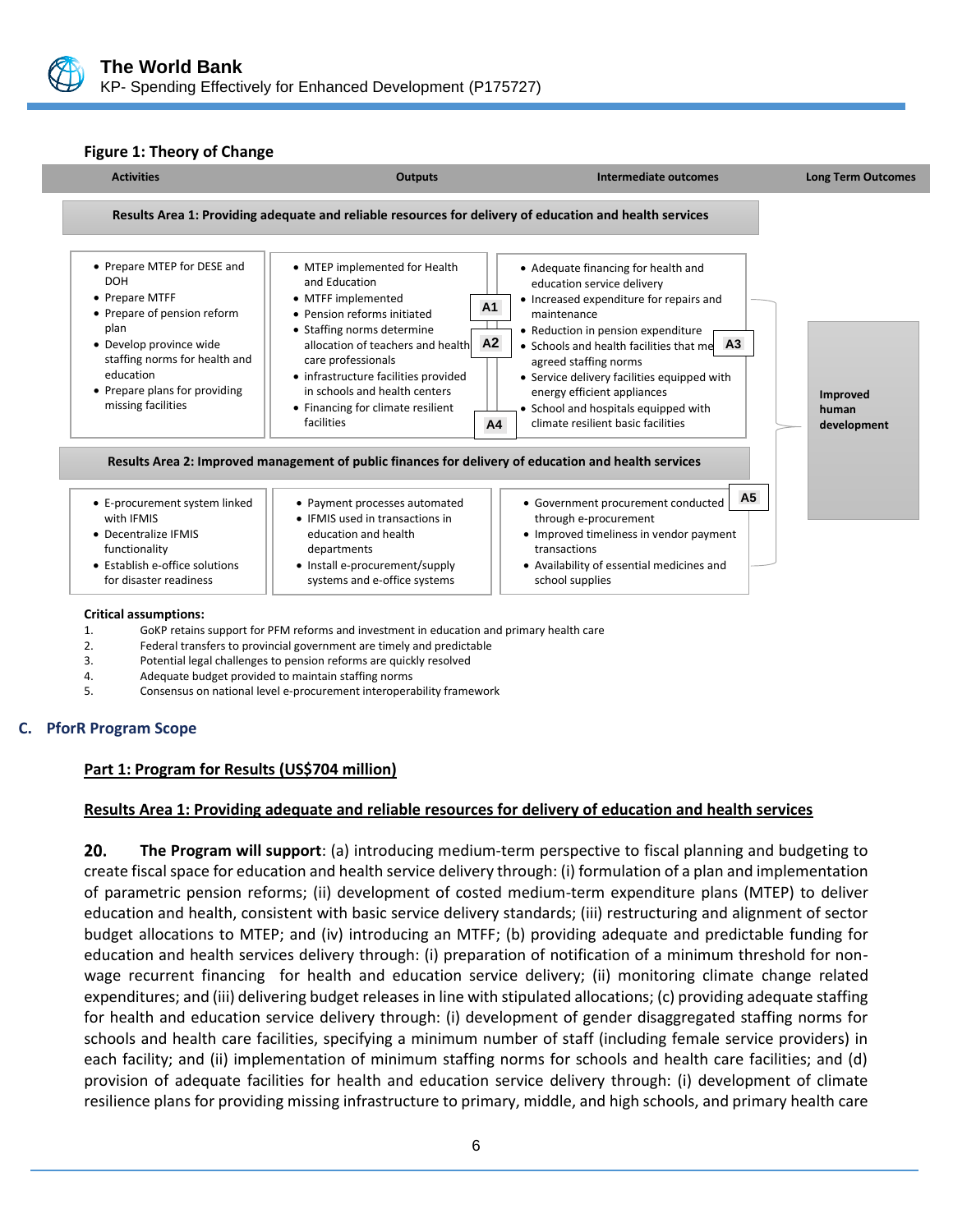

centers; and (ii) financing climate resilient missing infrastructure to primary, middle, and high schools, and primary health care centers.

#### **Results Area 2: Improved management of public finances for delivery of education and health services**

21. **The Program will support**: (a) delegating greater financial management authorities to line departments and facility levels through: (i) decentralization of government accounting processes; (ii) empowering the line departments (including within districts) in preparation and approval of budget ; and (iii) developing measures to provide budget execution autonomy to service delivery units; (b) integrated financial management information systems (IFMIS) rollout and related reforms through: (i) expanding IFMIS functionality for budget execution/payment and reporting across departments and districts; and (ii) developing and testing of e-office solutions inter-operable with IFMIS; and (c) modernization of procurement processes through: (i) implementation of an integrated e-procurement system linked with the IFMIS; (ii) notification on the requirement for an approved procurement plan for budget releases; and (iii) modifying the budget call circular to include a procurement plan for all procuring entities.

#### **Part 2: The Project (US\$15 million)**

#### $22.$ **The Project consists of the following:**

## **Component 1: Strengthening capacity for transparent management of public finances (US\$5 million)**

23. **Technical assistance to support**: (i) development and mainstreaming of an integrated MTFF; (ii) preparation and mainstreaming of budget ceilings consistent with the MTFF, including considerations of climate resilience; (iii) development of rules for public investment management of education and health assets; (iv) upgrade of existing e-systems for inventory, human resource management, and tracking funds flows; (v) development of a single e-platform integrated with the Financial Accounting and Budgeting System for inventory and asset management system at all levels of government; (vi) extension of FMIS to Village Councils and Neighborhood Councils; (vii) improving cash management; (viii) implementation of e-procurement and supply chain management information systems and associated capacity building; (ix) training of parent teacher councils, primary health care management committees, and district level managers in financial management and (x) maintenance of IT security and integrity.

#### **Component 2: Improving PFM for delivery of education and health services (US\$5 million)**

24. **Technical assistance to support**: (i) development of a costed MTEF and investment plan for health and education sectors; (ii) quarterly reviews and reporting of primary, middle, and high school education and primary health expenditure; (iii) developing e-solutions for primary, middle, and high schools and primary health center facility level budgets; (iv) developing efficient e-payment and expense tracking mechanisms for routine operational health and education expenditures; (v) providing backup systems for data recovery; (vi) developing integration plan for parallel run vertical programs in health sector for bringing efficiencies in health budget; (vii) developing policy, regulatory, and legislative reforms for public private partnerships (PPP) in education and health sectors; (viii) development of a framework for mainstreaming gender in the budget; and (ix) development of a mechanism for facility level budget

# **Component 3: Program implementation and accountability for performance and delivery of services (US\$5 million)**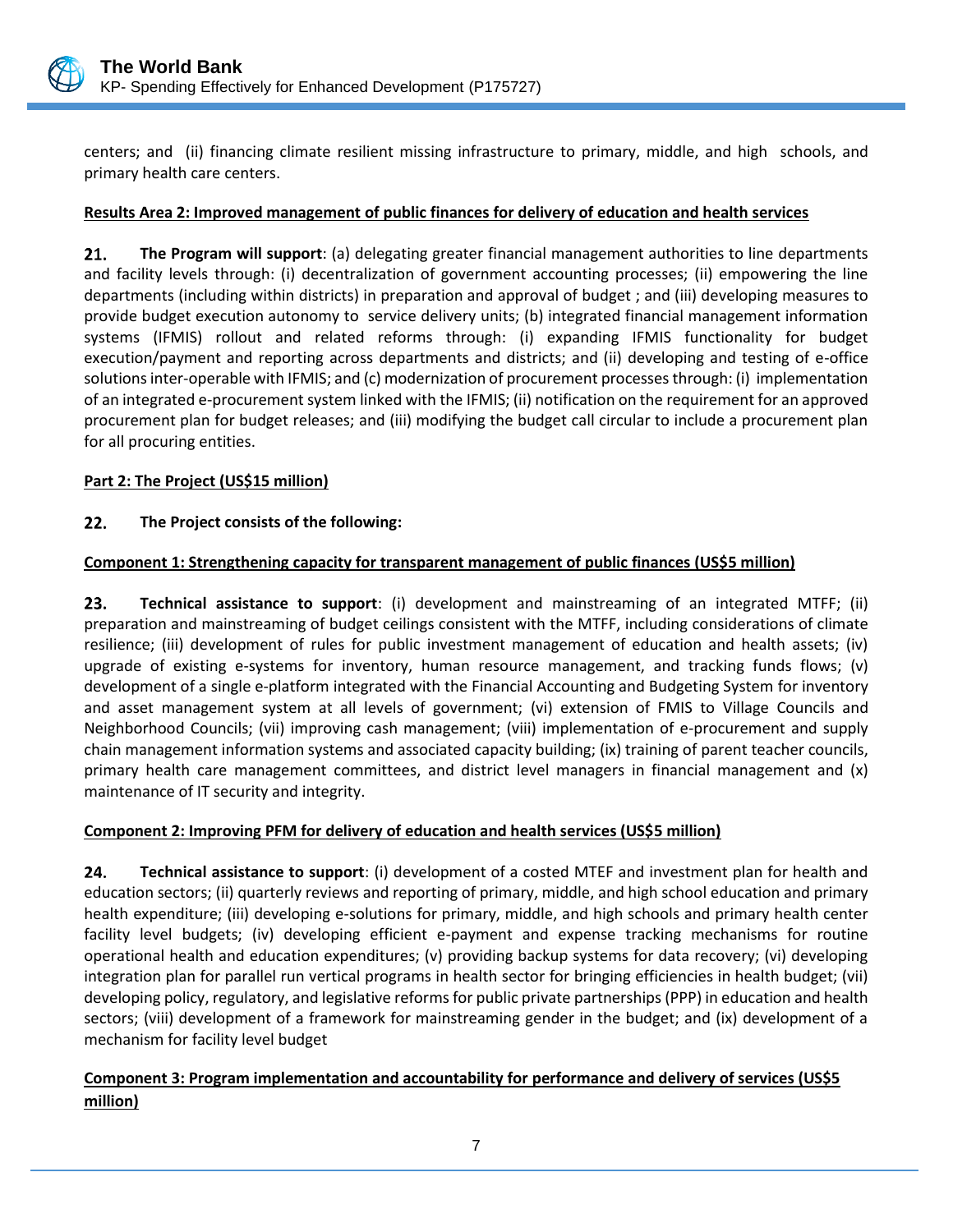

25. **Technical assistance to support** : (i) development and implementation of service delivery standards for health centers; (ii) development and implementation of key performance indicators for schools; (iii) establishment of citizen feedback system using digital surveys; (iv) implementation of public participation in budget preparation; (v) support for the Education Monitoring Authority, Independent Monitoring Unit, Finance Management Information Unit, Education Sector Reform Unit, and Health Sector Reform Unit; (vi) technical support to departments of health and education for analyzing implementation of gender commitments in health and education service delivery; (vii) reporting on availability and status of basic infrastructure facilities that are appropriate and safe for women in primary, middle, and high schools and primary health centers; (viii) annual reporting on flood readiness assessment of health and education facilities in flood prone areas; (ix) district performance assessment in education and health; and (x) Program management.

#### **Program Expenditure Framework**

26. **The GoKP program**: The government program is implemented by six entities: Finance Department (FD), Planning and Development Department (P&DD), KP Information Technology Board (KPITB), KP Procurement Regulatory Authority (KPPRA), Department of Elementary and Secondary Education (DESE), and Department of Health (DOH).

 $27.$ **PforR expenditure boundary**: The implementation of the Program requires compensation of staff, operating expenses of the entities, repair and maintenance costs, and capital expenditure of development schemes included in the Annual Development Program. The estimated Program expenditure is US\$704 million (Table 1), of which the IDA financing for the Program is US\$385 million (55 percent) and the GoKP contribution is US\$319 million (45 percent) (Table 2). The entities cover the full scope of core functions and activities needed to deliver on the outcomes of this operation (Annex 7).

| <b>Expenditure</b>      | Code  | Five-year<br>budget | <b>Budgeted</b><br>Cost | <b>Unbudgeted</b><br>Cost | <b>Program Years</b> |             |             |             |             |
|-------------------------|-------|---------------------|-------------------------|---------------------------|----------------------|-------------|-------------|-------------|-------------|
|                         |       |                     |                         |                           | $2021 - 22$          | $2022 - 23$ | $2023 - 24$ | $2024 - 25$ | $2025 - 26$ |
| <b>Recurrent Budget</b> |       |                     |                         |                           |                      |             |             |             |             |
| Employee expenses       | A01   | 11,929              | 11,929                  |                           | 1,829                | 2,012       | 2,443       | 2,688       | 2,956       |
| Operating expenses      | A03   | 68,215              | 68,215                  |                           | 10,928               | 12,021      | 13,676      | 15,043      | 16,548      |
| Grant, subsidies,       | A05   | 1,115               | 1,115                   |                           | 74                   | 81          | 290         | 319         | 351         |
| transfers               |       |                     |                         |                           |                      |             |             |             |             |
| Repairs and             | A13   | 8022                | 22                      | 8,000                     | 2,004                | 2,004       | 2,004       | 1,005       | 1,005       |
| Maintenance             |       |                     |                         |                           |                      |             |             |             |             |
| <b>Development</b>      | vario | 23,306              | 23,306                  |                           | 3,418                | 3,799       | 4,219       | 5,681       | 6,189       |
| <b>Budget</b>           | us    |                     |                         |                           |                      |             |             |             |             |
| <b>Total PKR</b>        |       | 112,587             | 104.587                 | 8,000                     | 18,253               | 19,917      | 22,632      | 24,736      | 27,049      |
|                         |       |                     |                         |                           |                      |             |             |             |             |
| Total US\$, millions    |       | 704                 | 654                     | 50                        |                      |             |             |             |             |
|                         |       |                     | 93%                     | 7%                        |                      |             |             |             |             |

**Table 1: Expenditure Framework Analysis—Economic Classification (PKR, millions)**

**Table 2: PforR Program Financing**

| Source                                      | <b>Amount</b>    | % of Government Program |
|---------------------------------------------|------------------|-------------------------|
|                                             | (US\$, millions) |                         |
| <b>Government Financing</b>                 | 319              | 45                      |
| International Development Association (IDA) | 385              |                         |
| <b>Total Program Financing</b>              | 704              | 100                     |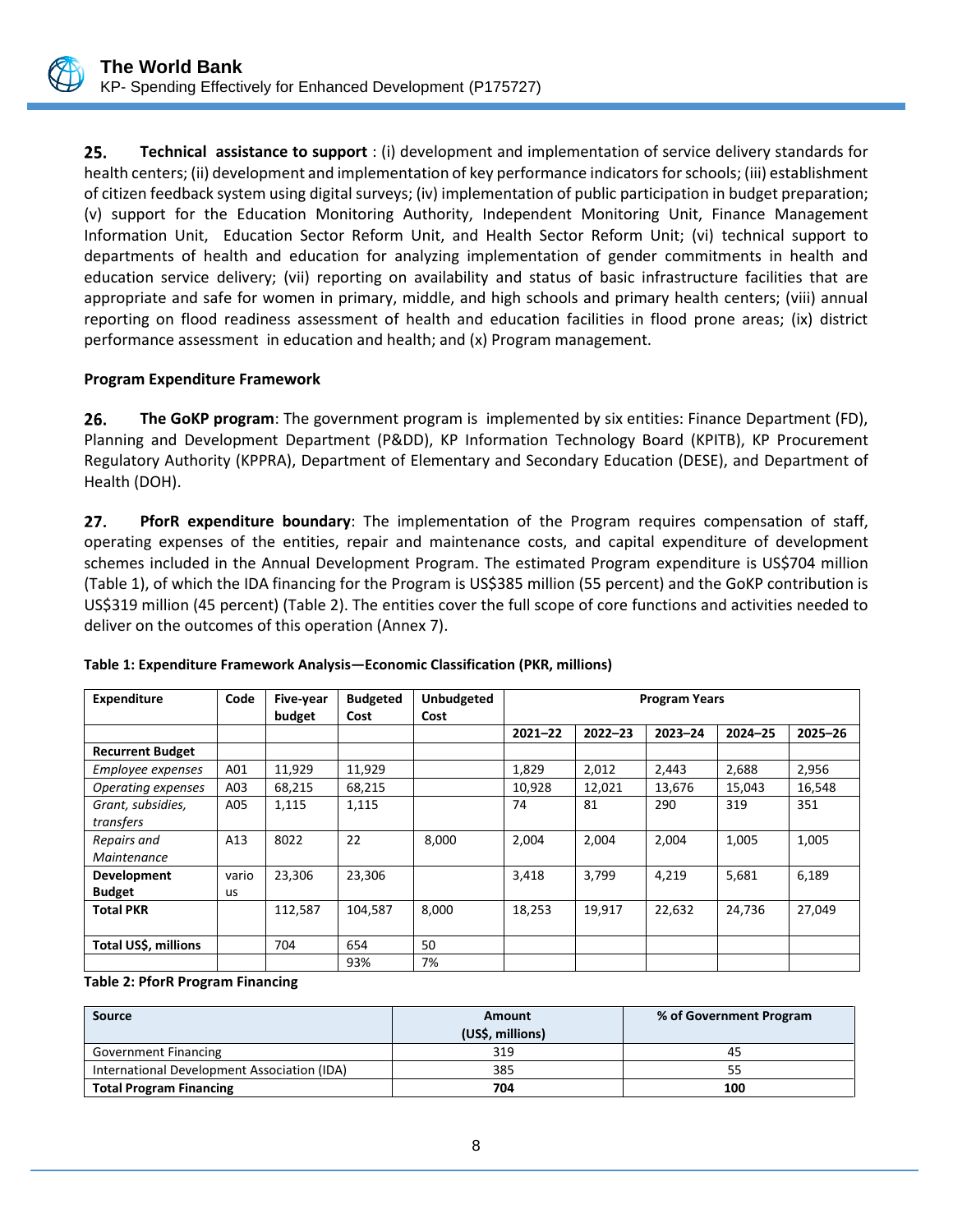#### <span id="page-17-0"></span>**D. Program Development Objective (PDO) and PDO Level Results Indicators**

28. **The PDO is to improve the availability and management of public resources for delivery of primary, middle, and high school education and primary health care services**. The proposed Program will address systemic barriers to availability and management of resources for service delivery. The following indicators will measure PDO achievement:

- i. Increased facility level responsibility for budgeting and spending in primary and middle schools and primary health care facilities (text)
- ii. Primary, middle, and high schools with filled teaching staff positions according to approved staffing norms (%)
	- of which, for girls' schools (%)
- iii. Primary health care facilities having all the essential medicines and commodities (%)
	- of which, for Maternal and Neonatal Clinics (%)
- iv. Districts that meet agreed key performance indicators (KPIs) for education and health service delivery (number)
	- of which, Newly Merged Districts (Number)
- v. Primary health care facilities with filled medical staff positions according to approved staffing norms (%)
- vi. Primary, middle, and high schools and primary health care centers that have functioning basic infrastructure (number)

#### <span id="page-17-1"></span>**E. Disbursement Linked Indicators and Verification Protocols**

**The Program comprises eight DLIs, four of which are PDO indicators that represent critical milestones**   $29.$ **in achieving the PDO (Table 3). A Third-Party Verification Agent (TPVA) will verify the achievement of DLIs.**

| <b>Results Area (RA)</b>                              | <b>DLI</b>                                                                                                                                          | <b>Contribution to Program outcomes</b>                                                                                                                                                                                                                 |
|-------------------------------------------------------|-----------------------------------------------------------------------------------------------------------------------------------------------------|---------------------------------------------------------------------------------------------------------------------------------------------------------------------------------------------------------------------------------------------------------|
| RA1: Providing<br>adequate and<br>reliable resources  | DLI 1: A costed medium term expenditure<br>plan for primary, middle, and high school                                                                | Incentivizes the GoKP to provide sufficient financing based on a costed sector<br>plans including for climate resilient and women friendly facilities, and protect                                                                                      |
| for delivery of                                       | education and primary health care.                                                                                                                  | the funds for providing primary education and health service delivery                                                                                                                                                                                   |
| education and<br>health services                      | <b>DLI 2: Reduction in pension expenditure</b>                                                                                                      | Implement actions to reduce and stabilize growing pension costs, thereby<br>contributing to sustainable fiscal space for spending on education and health<br>service delivery                                                                           |
|                                                       | DLI 5: Primary, middle, and high schools<br>with filled teaching staff positions<br>according to approved staffing norms                            | Incentivizes the provision of teaching professionals in adequate numbers with<br>specific allocation for female teachers to enhance delivery of primary education<br>services and address the gender gap in teachers                                    |
|                                                       | DLI 6: Primary health care facilities filled<br>with medical staff positions according to<br>approved staffing norms                                | Incentivizes the provision of medical professionals in adequate numbers to<br>enhance delivery of primary health services                                                                                                                               |
|                                                       | DLI 7: Primary, middle, and high schools<br>and primary health care centers have<br>functioning basic infrastructure                                | Incentivizes the provision of climate resilient basic infrastructure in primary<br>schools and health centers                                                                                                                                           |
| RA2: Improved<br>management of<br>public finances for | DLI 3: Increased recurrent expenditure for<br>repairs and maintenance of public<br>investment assets.                                               | Incentivizes the GoKP to allocate budget resources for repairs and maintenance.<br>At present, most capital investment deteriorates due to lack of maintenance and<br>repairs and, in some cases, the result of climate related shocks such as flooding |
| delivery of<br>education and<br>health services       | DLI 4: Availability of essential supplies in<br>schools and hospitals, and increased<br>transparency.                                               | Incentivizes automation to improve supply chain management for supply of<br>essential medicine; improve transparency in payment for services; and ensure<br>business continuity in case of disaster                                                     |
|                                                       | DLI 8: Increased facility level responsibility<br>for budgeting and spending in primary<br>and middle schools and primary<br>healthcare facilities. | Incentivizes further decentralization of responsibility for budget preparation and<br>spending to the facilities, i.e. schools and health                                                                                                               |

**Table 3: Disbursement Linked Indicators and justification**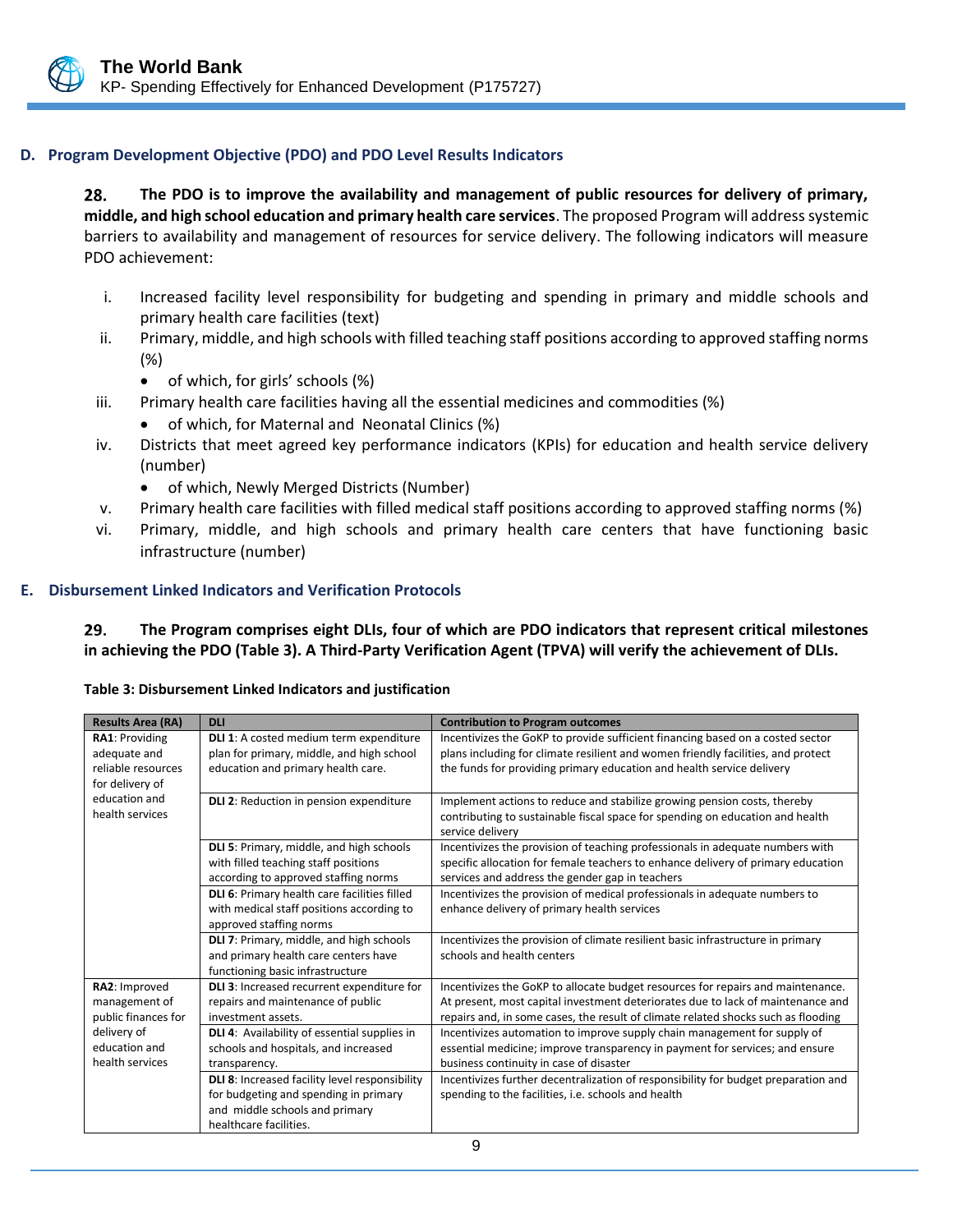

#### <span id="page-18-0"></span>**IV.PROGRAM IMPLEMENTATION**

#### <span id="page-18-1"></span>**A. Institutional and Implementation Arrangements**

30. **The FD will oversee overall Program implementation under the leadership of the Finance Secretary**. The Additional Chief Secretary will preside over the Program Steering Committee overseeing Program implementation. The PSC will comprise secretaries of the DOH, DESE, FD, the Managing Directors of the KPPRA and the KPITB, as well as any other relevant agencies to be co-opted. The FD will be responsible for day-to-day management of the Program implementation undertaken by the Shared Services Unit. Participating departments will notify department level working groups to coordinate implementation of department specific reform activities and periodically report progress to the PSC.

#### <span id="page-18-2"></span>**B. Results Monitoring and Evaluation**

31. **The Results Framework (RF) defines the indicators and the institutional arrangements for data collection**. The Monitoring and Evaluation (M&E) arrangements are designed to reflect the shared responsibility for implementation of the three strategies that support this Program. The FD will be staffed with relevant M&E technical resources to manage the monitoring of Program implementation. The M&E plan (see Annex 2) details the responsibility for data collection for each indicator. The Independent Monitoring Units (IMU) in both the DESE and DOH will be responsible for monitoring and collecting data on staffing norms, facilities, and KPIs and will report to the PSC on a quarterly basis.

#### <span id="page-18-3"></span>**C. Disbursement Arrangements**

32. **The Program will disburse funds upon verification of Disbursement Linked Results (DLR) and approval by the WB.** Achievement of DLIs will be verified by the TPVA according to the agreed verification protocol. Withdrawals on account of advance payment up to 25 percent of the undisbursed amount can be made against agreed DLRs that represent key milestones toward achieving the DLIs. If the DLRs are not achieved by the end of the Program, advanced funds will be reimbursed to the WB. At the end of the Program, the total disbursed amount must be less than or equal to the overall government program costs.

#### <span id="page-18-4"></span>**D. Capacity Building**

**The Program is designed to sustainably develop institutional capacity to mobilize and manage public**  33. **resources in line with best practice**. The TA component will support implementing entities with challenging interventions that require specialized technical expertise. The TA resources will also finance e-procurement, supply chain management, fiscal planning, monitoring, and management of fiscal risks. The TA will also support capacity building for in climate adaptation and mitigation as well as support for collection and monitoring of gender and sex-disaggregated data on service delivery units; staffing norms and availability of infrastructure; budgeting to address financing, and staffing and infrastructure disparities in male and female spending for education.

#### <span id="page-18-5"></span>**V. ASSESSMENT SUMMARY**

# <span id="page-18-6"></span>**A. Technical (including program economic evaluation)**

34. **Strategic Relevance**: As KP's fiscal pressures increase amidst low sector level outcomes, the GoKP will need to ensure sustained intervention to increase its fiscal space to be able to finance investments in education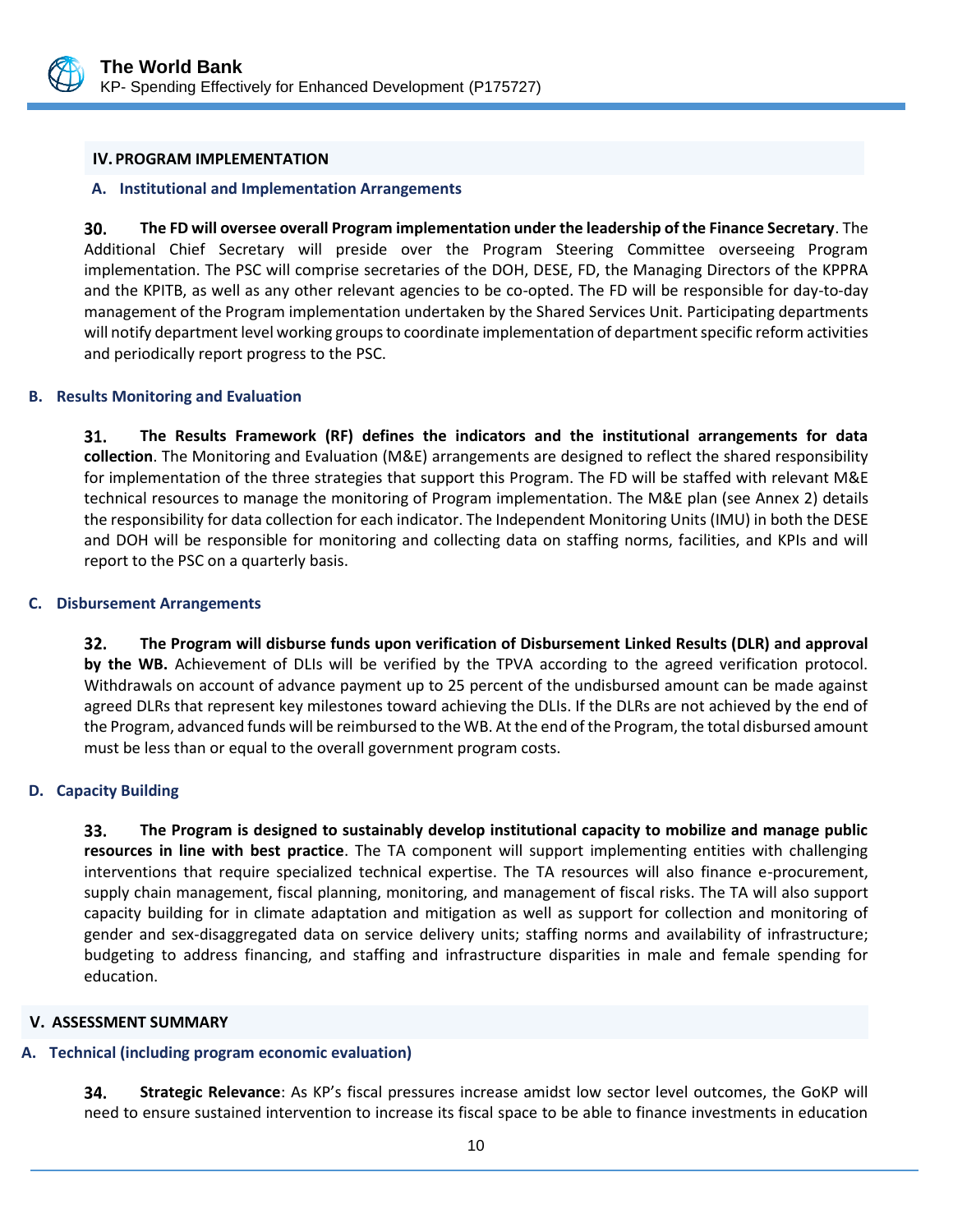

and health and to improve accountability for service delivery. The Program supports measures to reduce pension costs to enhance fiscal savings AND focuses on employing the resultant fiscal space to improve service delivery to citizens by incentivizing measures to improve accountability for service delivery. The inputs to health are necessary but not sufficient to ensure the outcomes of increased service access, utilization, and human capital. Reforms of health financing mechanisms, health service management, horizontal and vertical service integration will be required. This Program is expected to support the GOKP's efforts and accelerate their implementation.

35. **Technical Soundness:** The Program is technically sound and boasts strong ownership by the GoKP. The implementation arrangements of the Program are sufficiently decentralized to ensure accountability with supervision of the ACS. The Program is anchored by a large body of analytical work by the WB, the GoKP, and other development partners.

36. **Expenditure Framework**: The overall EF is estimated at US\$704 million, of which US\$385 million is IDA financing over a five-year period. Recurrent spending and selected development schemes include employee related expenditure, operating expenses of the entities, grants, and transfers to selected implementing entities. The EF also includes the cost of physical assets such as e-office configuration, installation of the e-payment system, development and use of mobile applications for budget monitoring by citizens, developing and implementing IT solutions for on-line bill submission, developing and implementing IT solutions for personnel record management, repairs and maintenance, and capital cost for establishing basic facilities in schools and primary health centers. The EF analysis identified the lack of autonomy and transparency for the operational expenses at the facility level, which is a key binding constraint for efficient service delivery. The Program addresses this gap through PDO indicator (i).

37. **Results Framework and M&E capacity**: The Program's RF is designed to reflect existing indicators and the low capacity for M&E. Past experience suggests the need for additional investment in capacity augmentation during implementation. The proposed Program includes a detailed RF with time-bound DLIs to be measured during implementation and TA activities to support M&E.

38. **Economic Justification**: The Program is estimated to have a positive net present value (NPV) of US\$417 million (Annex 7). Reduction in fiscal risks associated with pensions will create additional fiscal space for public sector spending. Fiscal gains projected from reduced pension costs and improved fiscal management are estimated to be approximately PKR 497 billion. The Program also encourages the use of the fiscal space towards financing education and health expenditures, especially in non-wage recurrent expenditures to aid service delivery. Increase in education expenditure by 1 percent of GDP is expected to have an impact of 0.2 to 0.3 percent on growth. It is estimated that if the majority of the fiscal savings are used for education and health expenditures, the impact on national GDP growth is estimated to be 0.02 percent per annum from FY22 to FY26. The efficiency gains from the Program will serve to improve the investment case for health and education, and the likelihood of larger, sustained allocations.

## <span id="page-19-0"></span>**B. Fiduciary**

39. **Fiduciary**: An integrated fiduciary systems assessment (Procurement and Financial Management) concluded that the Program systems will provide adequate support for implementation. The residual fiduciary risk is rated Substantial. The assessment covered the FD, P&DD, KPPRA, Health and Education, and KPITB. The FD, P&DD, and KPITB agencies have sufficient staff and technical capacity to manage Program funds. However, fiduciary capacity in DOH and DESE needs to be strengthened. The operation's annual financial statements will be prepared in accordance with the Cash Basis International Public Sector Accounting Standards and audited by the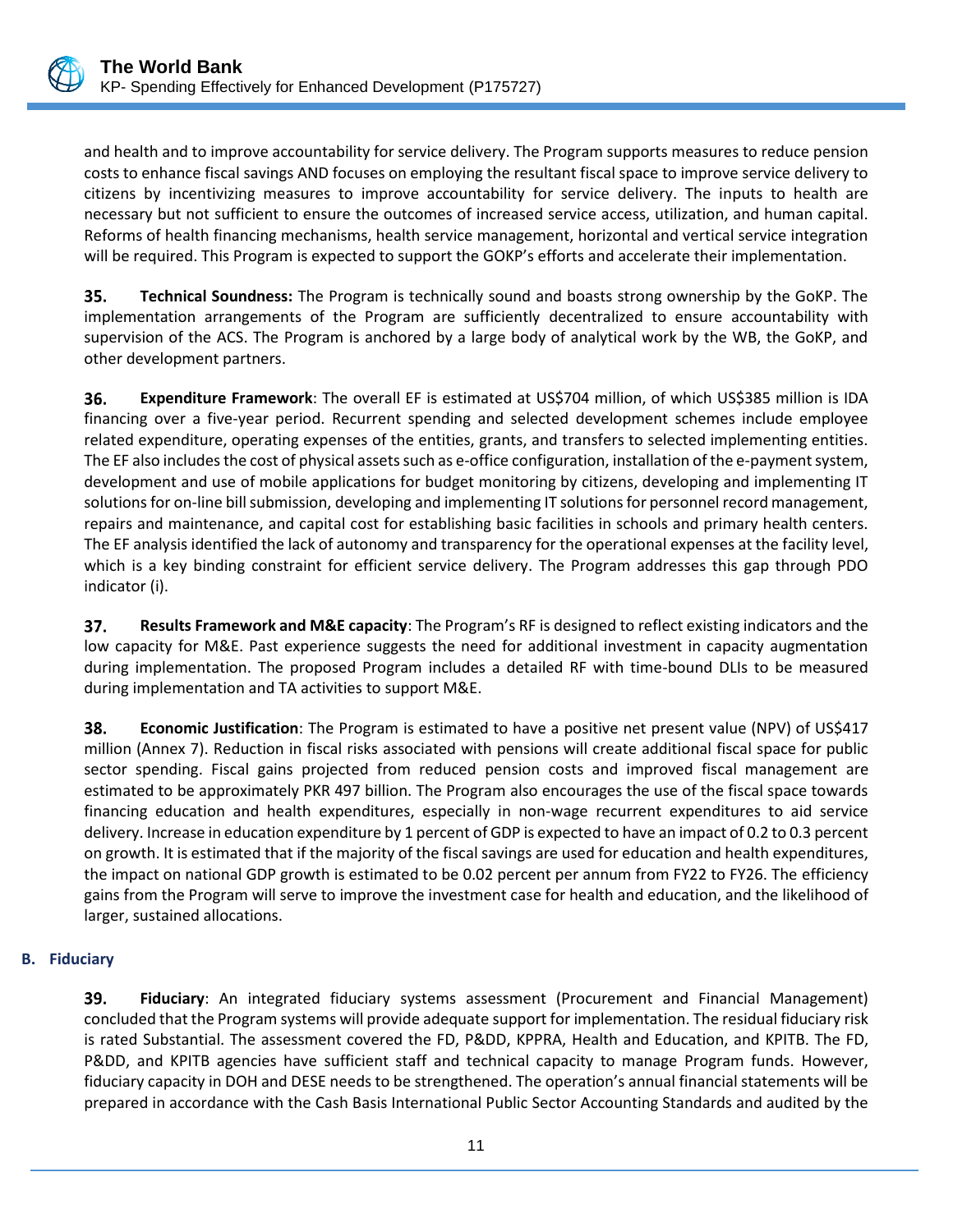

Auditor General of Pakistan (AGP). The audited financial statements of the Program and the TA component for each fiscal year will be submitted to the WB within nine months of the close of the financial year.

40. **Procurement Arrangements for TA Component**: Procurement for the IPF (TA) component of the Program will be carried out in accordance with the WB's Procurement Regulations for Borrowers for Goods, Works, Non-Consulting and Consulting Services dated July 1, 2016, and revised November 2017 & August 2018 and November 2020 (Procurement Regulations). The Program will be subject to the WB's Anticorruption Guidelines, dated October 15, 2006, and revised in January 2011 and July 2016. With the support of the WB, the FD has prepared a simplified Program Procurement Strategy for Development that will inform the overall procurement and contract management approach for the TA. The WB's Systematic Tracking of Exchanges in Procurement (STEP) will be used accordingly.

## <span id="page-20-0"></span>**C. Climate Co-Benefits**

41. **The Program recognizes risks posed by climate change in KP and will support measures to increase resilience to climate vulnerability**. The Program proposes (i) inclusion of climate change agenda into the budget process to reflect the need for climate resilient infrastructure in health and education facilities; (ii) incorporates climate resilience elements in the Results Areas and in the TA component to respond to the key gaps identified in the analysis; and (iii) supports the development a framework for climate resilient facilities to deal with high temperatures and flooding.

# <span id="page-20-1"></span>**D. Environment and Social**

42. **The environmental risk rating is Moderate.** Activities under this Program may result in generation of hazardous waste associated with the disposal and recycling of obsolete IT equipment replaced by IT equipment purchased under the Program, as well as at the end of use life of the equipment procured. Construction of boundary walls and toilets as well as laying of water supply pipelines and electrification of schools and health facilities envisioned could have environmental and occupational as well as community health and safety impacts. Sewage from the toilets is a potential health risk for school children, patients, staff, and the community, especially if not disposed of properly. Furthermore, these implementing agencies have no experience of implementing projects under ESF.

43. **The social risk rating is Moderate.** There is a downstream probability of social exclusion of individuals and businesses with low IT literacy. Persons with disabilities could be marginalized if the automation and computerization processes are not sensitive to their requirements. Moderate risk of inequitable access to program benefits also exists for indigenous peoples and vulnerable groups.

## <span id="page-20-2"></span>**E. Gender**

44. **Women's poor outcomes in education and the labor market can be improved through efficient, targeted public spending on attracting and retaining female teachers, and reducing gender and regional disparities in public spending on education.** To address these disparities, the Program will support the development of an MTEP (DLI1) outlining supply-side reforms and budgetary allocations for primary, middle, and high school. This would safeguard resources for providing teachers to girls' schools. It would also provide financing for infrastructure facilities, namely toilets, water, electricity, and boundary walls, as well as essential items such as books, stationery, and chalkboards in schools, including in girls' schools. Under DLI 5 and PDO Indicator (ii), the Program addresses deficits in female teachers with measures to increase filled posts for female teachers in girls' schools. Under PDO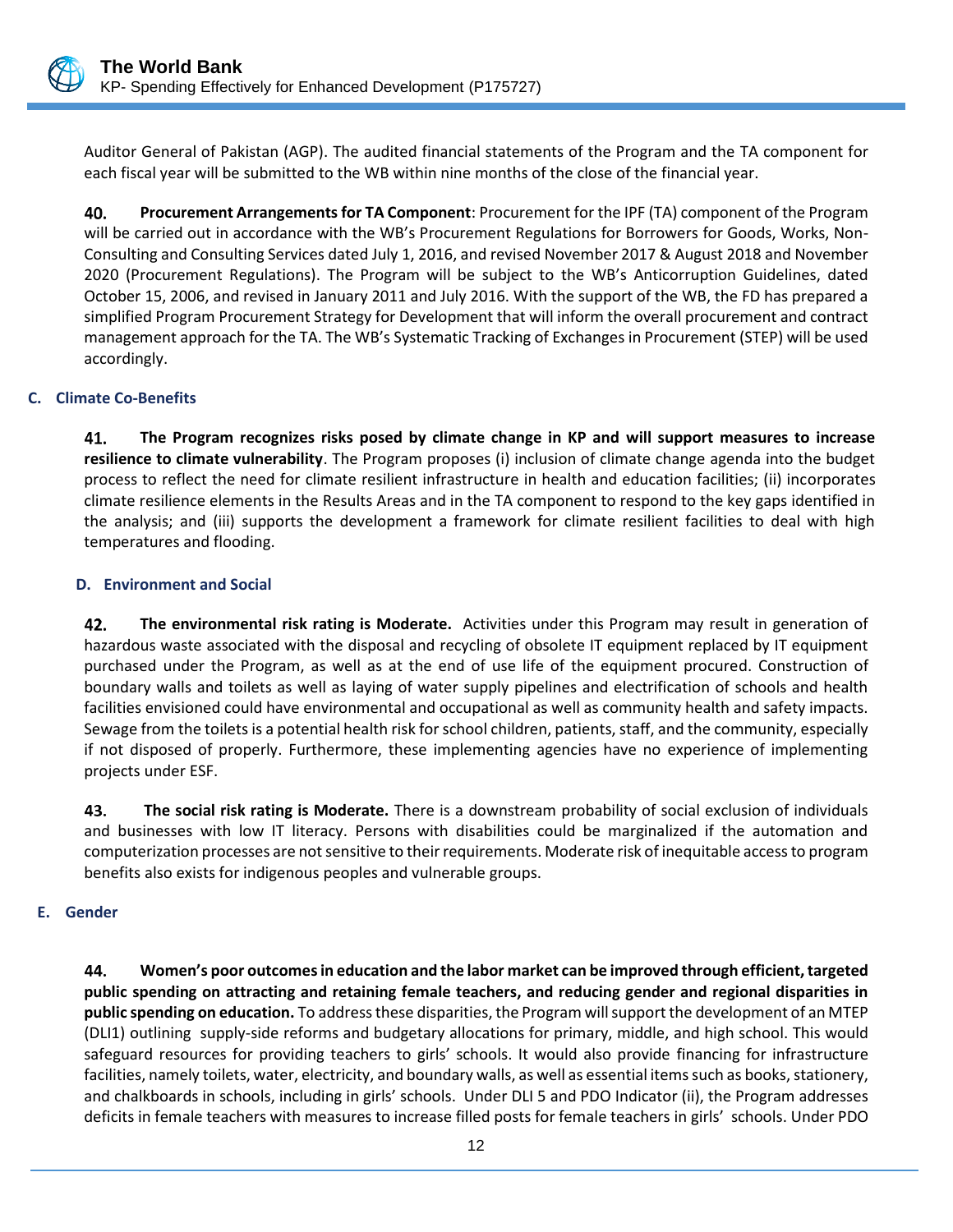

(iii) the Program will track the proportion of maternal and neonatal clinics with adequate essential medicines during the year. Finally, PDO indicator (iv) will track Key Performance Indicators, such as patients attending maternal and neo-natal clinics.

#### <span id="page-21-0"></span>**F. Citizen Engagement**

45. The Program incorporates various elements to support citizen engagement. The Program will support citizen consultation throughout the budget cycle through enhanced public participation using both digital and face to face platforms. The Program will also support beneficiary surveys to gauge user satisfaction with service delivery in education and health sectors. An Intermediate Indicator measures extent of citizen engagement

46. **Communities and individuals who believe that they are adversely affected as a result of a Bank supported PforR operation, as defined by the applicable policy and procedures, may submit complaints to the existing program grievance redress mechanism or the WB's Grievance Redress Service (GRS).** The GRS ensures that complaints received are promptly reviewed in order to address pertinent concerns. Affected communities and individuals may submit their complaint to the WB's independent Inspection Panel which determines whether harm occurred, or could occur, as a result of WB non-compliance with its policies and procedures. Complaints may be submitted at any time after concerns have been brought directly to the World Bank's attention, and Bank Management has been given an opportunity to respond. For information on how to submit complaints to the World Bank's corporate Grievance Redress Service (GRS), please visit [http://www.worldbank.org/GRS.](http://www.worldbank.org/GRS) For information on how to submit complaints to the World Bank Inspection Panel, please visit [http://www.inspectionpanel.org.](http://www.inspectionpanel.org/)

#### <span id="page-21-1"></span>**VI. RISK**

47. **The overall risk rating for the proposed operation is Moderate. Macro-economic risks are "***Substantial"* **because GoKP remains vulnerable to shocks due to exposure to fiscal risks and due to COVID-19 pandemi**c. To mitigate the fiscal risk, the Program will support FD to strengthen budget credibility, and reform pension payments. Fiduciary risk is "*Substantial"*, due to vertical span of the Program activities from provincial level to the service delivery level causing complexities in budgeting, funds flow, reporting, procurement, and accountability. To mitigate this risk, TA will finance the Shared Services Unit to provide FM and procurement support during implementation.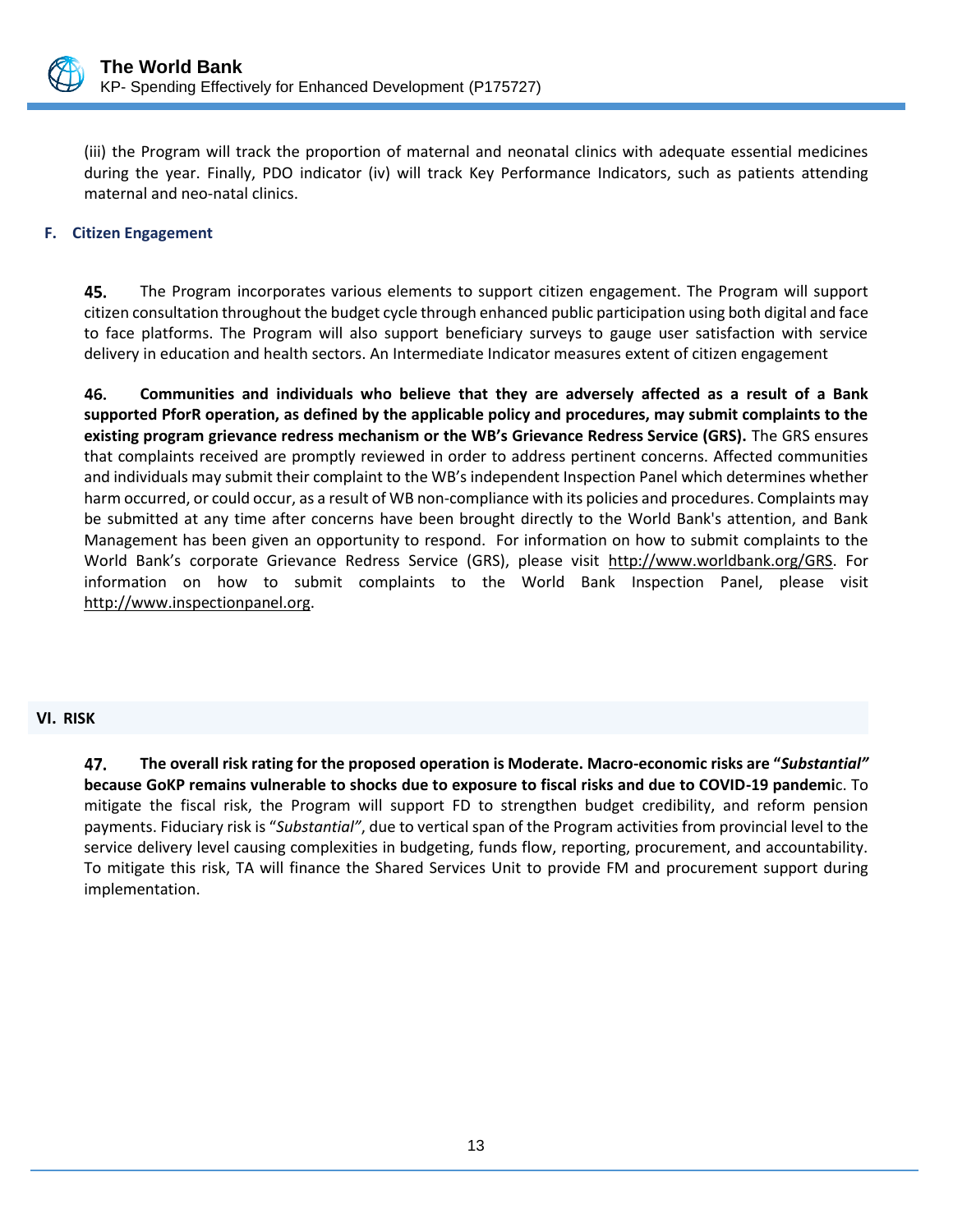#### **ANNEX 1. ADJUSTING THE PAKISTAN COUNTRY PROGRAM IN RESPONSE TO COVID 19**

<span id="page-22-0"></span>1. **As of February 10, 2021, Pakistan reported 557,591 total confirmed COVID-19 cases and 12,128 deaths**. The number of new daily COVID-19 cases dropped to below 500 at the end of August but increased to 3,262 on December 4, 2020. While the cumulative positivity rate is 7.1 percent, the positivity rate on February 10, 2021, stood at 4 percent.

**The COVID-19 pandemic has had significant negative impacts on the economy and the country's**   $2.$ **growth prospects, already constrained by periodic macroeconomic crises and a low human capital basis**. Real GDP growth (at factor cost) is estimated to have declined from 1.9 percent in FY2019 to -1.5 percent in FY2020, the first contraction in decades, reflecting the effects of monetary and fiscal tightening prior to outbreak and subsequent containment measures during COVID-19 response. Due to significant uncertainty over the evolution of the pandemic, demand compression measures to curb imbalances, along with unfavorable external conditions, Pakistan's near-term economic prospects are subdued. Economic growth is projected to remain below potential, averaging 1.3 percent for FY2021–22.

#### **The Country's Response to the COVID-19 Pandemic**

3. **The Government at both Federal and Provincial levels responded early to the outbreak of COVID-19 and put in place containment measures when the number of confirmed cases reached 1,000**. National lockdown measures put in place in March 23, 2020<sup>18</sup> have been replaced by localized measures and adaptive decision making in response to the dynamics of the pandemic. Provincial authorities are also implementing local containment measures to further control the spread of the disease within each province.

#### **The World Bank Group Crisis Response Support**

4. **The World Bank Group's engagement in Pakistan is guided by the Country Partnership Strategy FY2015–19 (CPS)**. <sup>19</sup> The CPS, extended through FY2021, comprises four results areas: (i) energy, (ii) private sector, (iii) inclusion, and (iv) service delivery. The Systematic Country Diagnostic has been finalized and will inform the next Country Partnership Framework, for which consultations began in December 2020 and Board approval sought in Q4-FY2021. The current IFC Strategy (FY2021–24) focuses on increasing engagement in critical sectors and opening up new markets through reforms in the following areas: housing; inclusion (digital/micro, small, and medium-sized enterprises [MSMEs]); urban; and energy.

5. **In response to the COVID-19 pandemic, resources were shifted to align with government priorities for crisis response and recovery, in line with the WBG Crisis Response Approach Paper**. <sup>20</sup> Under Pillar 1, *Saving Lives* US\$200 million was made available through the PREP project and reallocation of US\$40 million from eight active projects. Pillar 2, *Protecting the Poor and Vulnerable*, was supported from cash transfers under PREP as well as SHIFT DPO (US\$500 million) approved in May 2020. Two human capital projects,

<sup>&</sup>lt;sup>18</sup> National lockdown measures included closing all education institutions and non-essential businesses, limited operation of essential services and businesses, closure of airspace and borders, limitations on public gatherings, restrictions on intercity travel, and restrictions on domestic and international travel.

<sup>&</sup>lt;sup>19</sup> World Bank. 2014. Islamic Republic of Pakistan: Country Partnership Strategy, 2015-2019 (Report No. 84645-PK); and The Performance and Learning Review (Report No. 113574) approved by the Board on June 15, 2017.

*<sup>20</sup>* WBG. June 2020*[. https://www.worldbank.org/en/news/infographic/2020/11/17/world-bank-group-covid-19-crisis-response](https://www.worldbank.org/en/news/infographic/2020/11/17/world-bank-group-covid-19-crisis-response)*.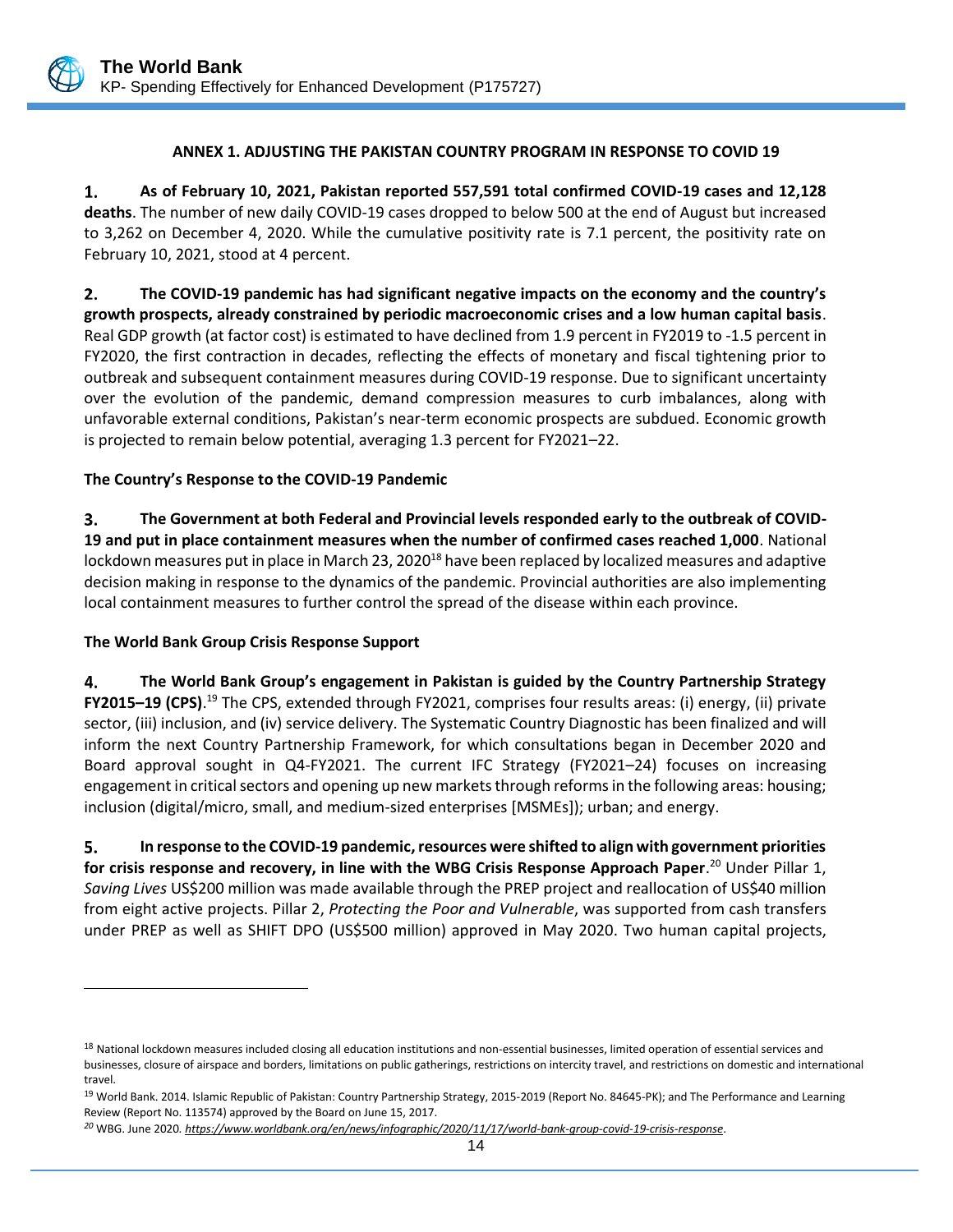

approved in June 2020, provided US\$236 million to support the response in some of the poorest districts.<sup>21</sup> Lastly, under Pillar 4, Strengthening Policies, Institutions and Investments for Rebuilding Better, a PforR was approved in July to address disruptions to the education sector, in addition to an emergency operation to respond to the locust outbreak and food security.<sup>22</sup> On December 8, 2020, two operations were approved that (i) support to Karachi to address vulnerabilities exacerbated by flooding and compounded by COVID- $19<sub>,23</sub>$  and (ii) additional financing to the Sindh Resilience Project to reduce vulnerabilities to disasters and public health emergencies in Sindh.

**The remaining FY2021 pipeline portfolio supports recovery needs as identified by the Framework**  6. **across its four pillars** using the following criteria: (i) alignment with the pillars of the COVID-19 Approach Paper; (ii) high likelihood to disburse funds within 12 to 24 months; (iii) simplified implementation arrangements; and/or (iv) linked to increased resilience to exogenous shocks. Three operations, including this one, and include (i) improved efficiency of government spending for services in the province of Khyber Pakhtunkhwa, (ii) support the recovery of the Education sector in Sindh province, and (iii) support improvements in rural water supply in Punjab. $^{24}$  In addition, three Development Policy Operations are underway that will support critical reforms necessary for building back better.<sup>25</sup>

7. **The IFC has also engaged the banking sector to provide banks non-financial services to support their MSME portfolios**. This support includes risk assessments and stress testing. Going forward, IFC is looking to support MSMEs in key sectors impacted by COVID-19, such as textiles, auto, pharmaceuticals and agro-processing through risk sharing facilities and credit enhancement with local banks. IFC is also in discussion with businesses in the manufacturing and infrastructure sectors to support their investment needs in the post-COVID-19 recovery phase. Additionally, IFC launched four upstream projects to support Public Private Partnerships (PPPs) in healthcare, water, and access to finance for women entrepreneurs, which will provide the necessary impetus for medium-term economic recovery. IFC, under its Global COVID-19 facility, has approved an increase of US\$30 million under existing short-term trade facilities with five banks to support SMEs impacted by the pandemic.

8. **The Multilateral Investment Guarantee Agency (MIGA) continues to support cross-border investors and lenders throughout the crisis to address challenges in key sectors**. There are four current projects in the manufacturing, finance, and energy sectors that account for US\$318 million gross outstanding exposure in Pakistan. MIGA continues to monitor developments in financial markets, particularly in the energy sector, in which MIGA currently supports two hydropower projects. In April 2020, the US\$6.5 billion fast-track facility was launched to help investors and lenders manage market fluctuations from COVID-19 is also available to Pakistan, but not yet leveraged by the GoP.

## **Selectivity, Complementarity, Partnerships**

<sup>&</sup>lt;sup>21</sup> Khyber Pakhtunkhwa Human Capital Project (P188309 US\$200 million); and Balochistan (US\$36 million P166308) approved June 23, 2020.

<sup>&</sup>lt;sup>22</sup> Actions to Strengthen Performance for Inclusive and Responsive Education Program (P173399); Locust Emergency and Food Security Project (P174314). <sup>23</sup> Karachi Solid Waste Emergency and Efficiency Project (P173021).

<sup>&</sup>lt;sup>24</sup> Crisis Resilient Social Protection (P174484), KP Spending Efficiently for Enhanced Development (P175727) Sindh Early Learning Enhancement through Classroom Transformation (P172834), Punjab Rural Water Supply and Sanitation Project (P169071).

<sup>&</sup>lt;sup>25</sup> Pakistan Program for Affordable and Clean Energy (P174553), Securing Human Investments to Foster Transformation – II (P172628), Resilient Institutions for Sustainable Economy – II (P172648).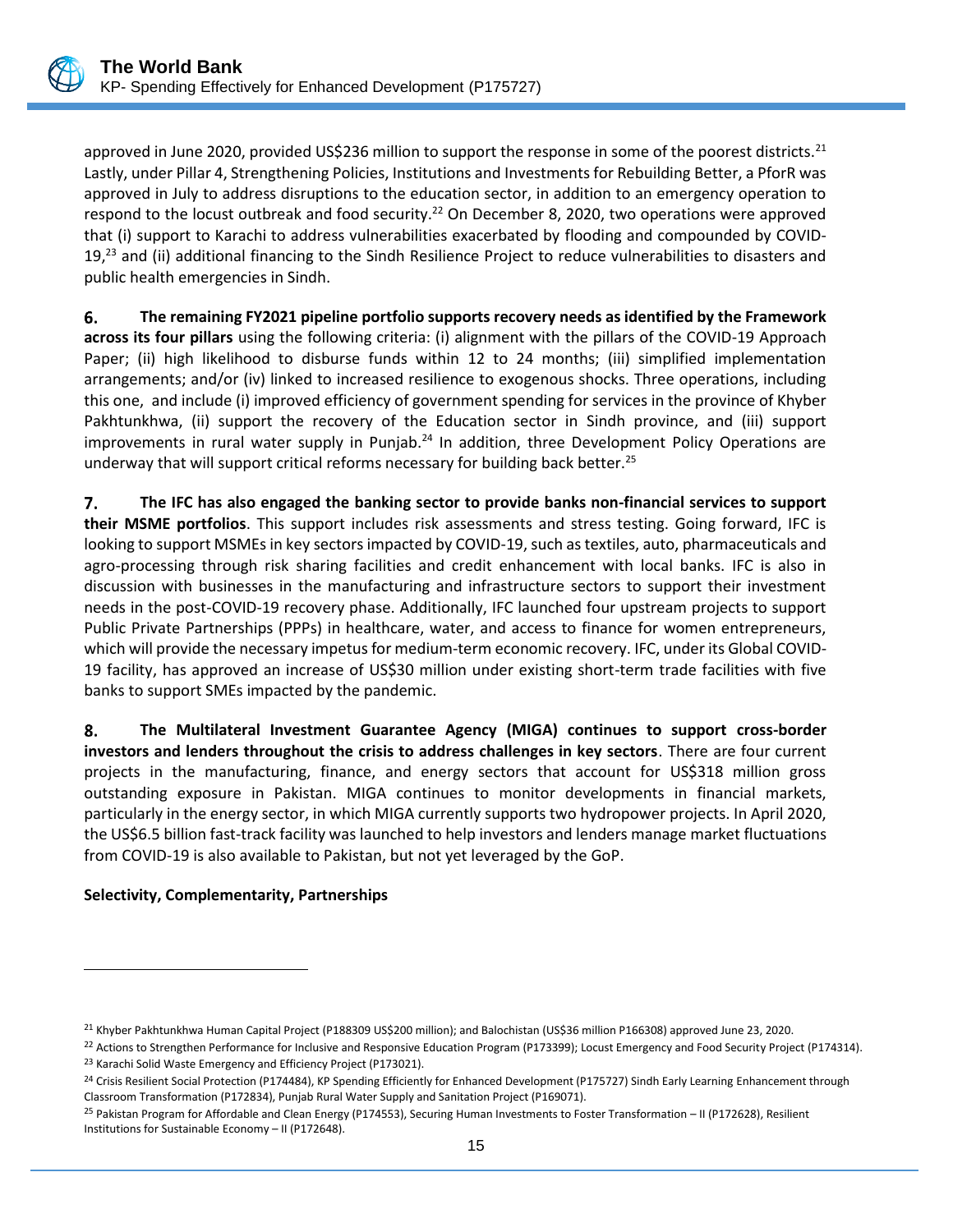

.

9. **Coordination is maintained with multilateral and bilateral institutions through forums such as the bi-weekly Development Partner COVID-19 Meetings hosted by the World Bank**. An online portal, the Partners Platform managed by UNICEF, coordinates additional financing requirements of the GoP, as articulated in the Pakistan Preparedness and Response Plan (PPRP) that estimated US\$595 million additional external financing for the medical health response.

10. **The program is consistent with the CPS (FY2015–19) <sup>26</sup>Results Area 4 on Service Delivery**. The Program is also aligned with the Pillar 2 of the WBG Crisis Response Approach Paper,<sup>27</sup> Protecting the Poor and Vulnerable.

<sup>26</sup> World Bank. 2014. Islamic Republic of Pakistan: Country Partnership Strategy, 2015–<sup>2019</sup> (Report No. 84645-PK). The CPS was extended through FY2021 The Systematic Country Diagnostic has been finalized and will inform the next Country Partnership Framework, for which consultations began in December 2020 and Board approval is sought in Q4-FY2021.

<sup>27</sup> WBG. June 2020. *[https://www.worldbank.org/en/news/infographic/2020/11/17/world-bank-group-covid-19-crisis-response.](https://www.worldbank.org/en/news/infographic/2020/11/17/world-bank-group-covid-19-crisis-response)*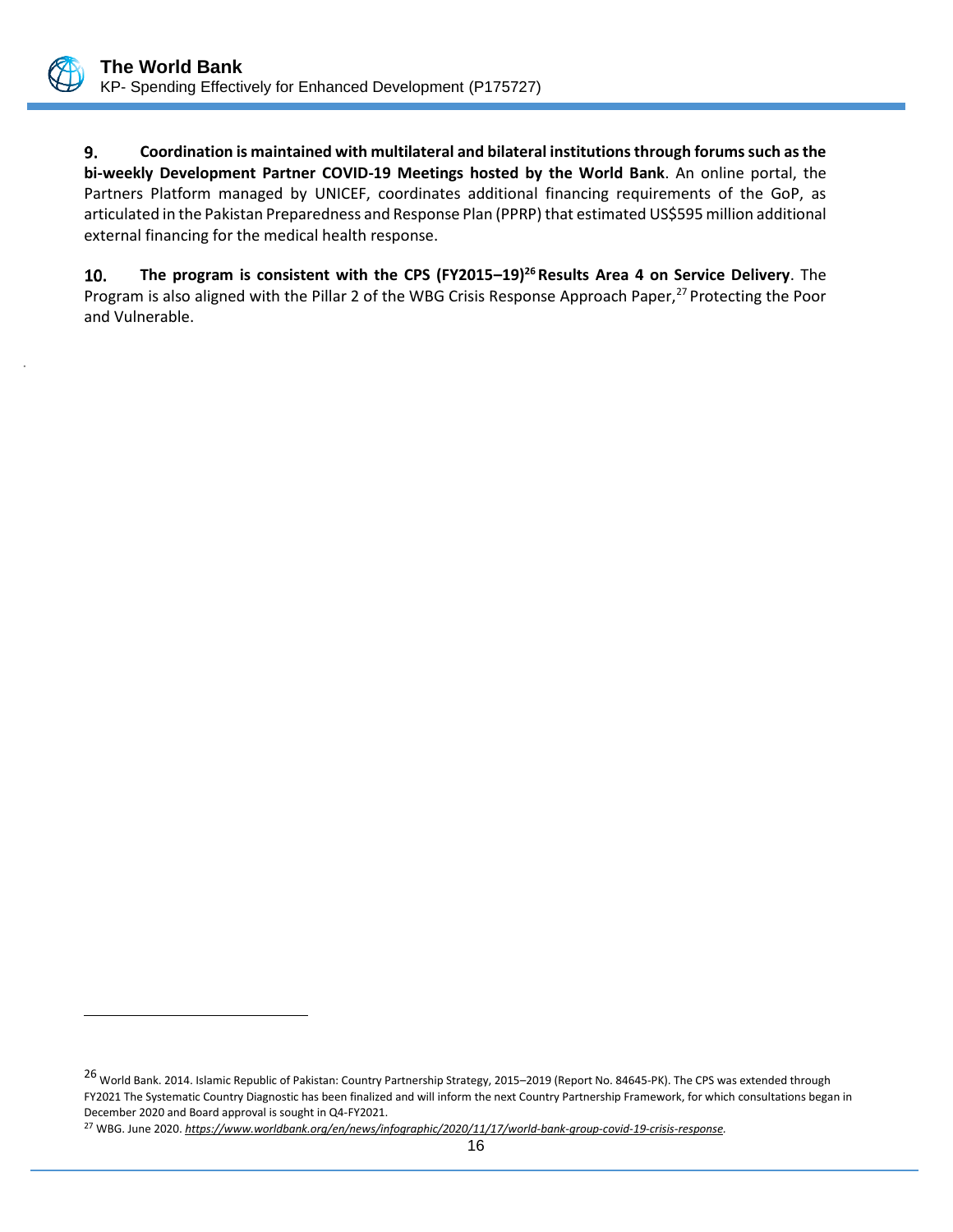

#### **ANNEX 2. RESULTS FRAMEWORK MATRIX**

#### **Results Framework**

**COUNTRY: Pakistan**

**KP- Spending Effectively for Enhanced Development**

#### **Program Development Objective(s)**

To improve the availability and management of public resources for delivery of primary, middle and high school education and primary health care services.

# **Program Development Objective Indicators by Objectives/Outcomes**

<span id="page-25-0"></span>

| <b>Indicator Name</b>                                                                                                                                 | <b>DLI</b>       | <b>Baseline</b>                                                                                                                                                                                             |                                                                                                                                                                                                                                         |                                                                                                                                                                                                                                                                                        | <b>Intermediate Targets</b>                                                                                                                                                                                                                                                                                      |                                                                                                                                                                                                                                                                                                                                                                                                | <b>End Target</b>                                                                                                                                                                                                                                                                                                                                                       |
|-------------------------------------------------------------------------------------------------------------------------------------------------------|------------------|-------------------------------------------------------------------------------------------------------------------------------------------------------------------------------------------------------------|-----------------------------------------------------------------------------------------------------------------------------------------------------------------------------------------------------------------------------------------|----------------------------------------------------------------------------------------------------------------------------------------------------------------------------------------------------------------------------------------------------------------------------------------|------------------------------------------------------------------------------------------------------------------------------------------------------------------------------------------------------------------------------------------------------------------------------------------------------------------|------------------------------------------------------------------------------------------------------------------------------------------------------------------------------------------------------------------------------------------------------------------------------------------------------------------------------------------------------------------------------------------------|-------------------------------------------------------------------------------------------------------------------------------------------------------------------------------------------------------------------------------------------------------------------------------------------------------------------------------------------------------------------------|
|                                                                                                                                                       |                  |                                                                                                                                                                                                             |                                                                                                                                                                                                                                         | 2                                                                                                                                                                                                                                                                                      | 3                                                                                                                                                                                                                                                                                                                | 4                                                                                                                                                                                                                                                                                                                                                                                              |                                                                                                                                                                                                                                                                                                                                                                         |
| Improved availability of public finances for delivery of education and health services                                                                |                  |                                                                                                                                                                                                             |                                                                                                                                                                                                                                         |                                                                                                                                                                                                                                                                                        |                                                                                                                                                                                                                                                                                                                  |                                                                                                                                                                                                                                                                                                                                                                                                |                                                                                                                                                                                                                                                                                                                                                                         |
| Increased facility level<br>responsibility for budgeting<br>and spending in primary and<br>middle schools and primary<br>healthcare facilities (Text) | DLI <sub>8</sub> | Limited facility level<br>budget responsibility for<br>primary health care<br>centers and primary and<br>middle schools (non-<br>salary expenditure up to<br>PKR 3 million by Primary<br>Teacher Councils). | Finance Department has<br>developed a policy with<br>stakeholder consultation<br>for facility level<br>responsibility for<br>budgeting and<br>expenditure<br>management in primary<br>and middle schools and<br>primary health centers. | (a) At least 25% of<br>primary health care<br>facilities have prepared<br>own budget as per the<br>approved policy in<br>DLR8.1; and (b) At least<br>25% of primary and<br>middle schools have<br>prepared own budget as own non-wage budget<br>per the approved policy<br>in DLR 8.1. | (a) At least 25% of<br>primary health care<br>facilities manage own<br>non-wage budget as per non-wage budget as per<br>the approved policy in<br>to date books of<br>accounts; and (b) At<br>middle schools manage<br>as per the approved<br>policy in DLR 8.1 and<br>maintain up to date<br>books of accounts. | (a) At least 50% of<br>primary health care<br>facilities manage own<br>the approved policy in<br>DLR 8.1 and maintain up DLR 8.1 and maintain up<br>to date books of<br>accounts; and (b) At<br>least 25% of primary and least 50% of primary and<br>middle schools manage<br>own non-wage budget<br>as per the approved<br>policy in DLR 8.1 and<br>maintain up to date<br>books of accounts. | (a) At least 75% of<br>primary health care<br>facilities manage own<br>non-wage budget as per<br>the approved policy in<br>DLR 8.1 and maintain up<br>to date books of<br>accounts; and (b) At<br>least 75% of primary and<br>middle schools manage<br>own non-wage budget<br>as per the approved<br>policy in DLR 8.1 and<br>maintain up to date<br>books of accounts. |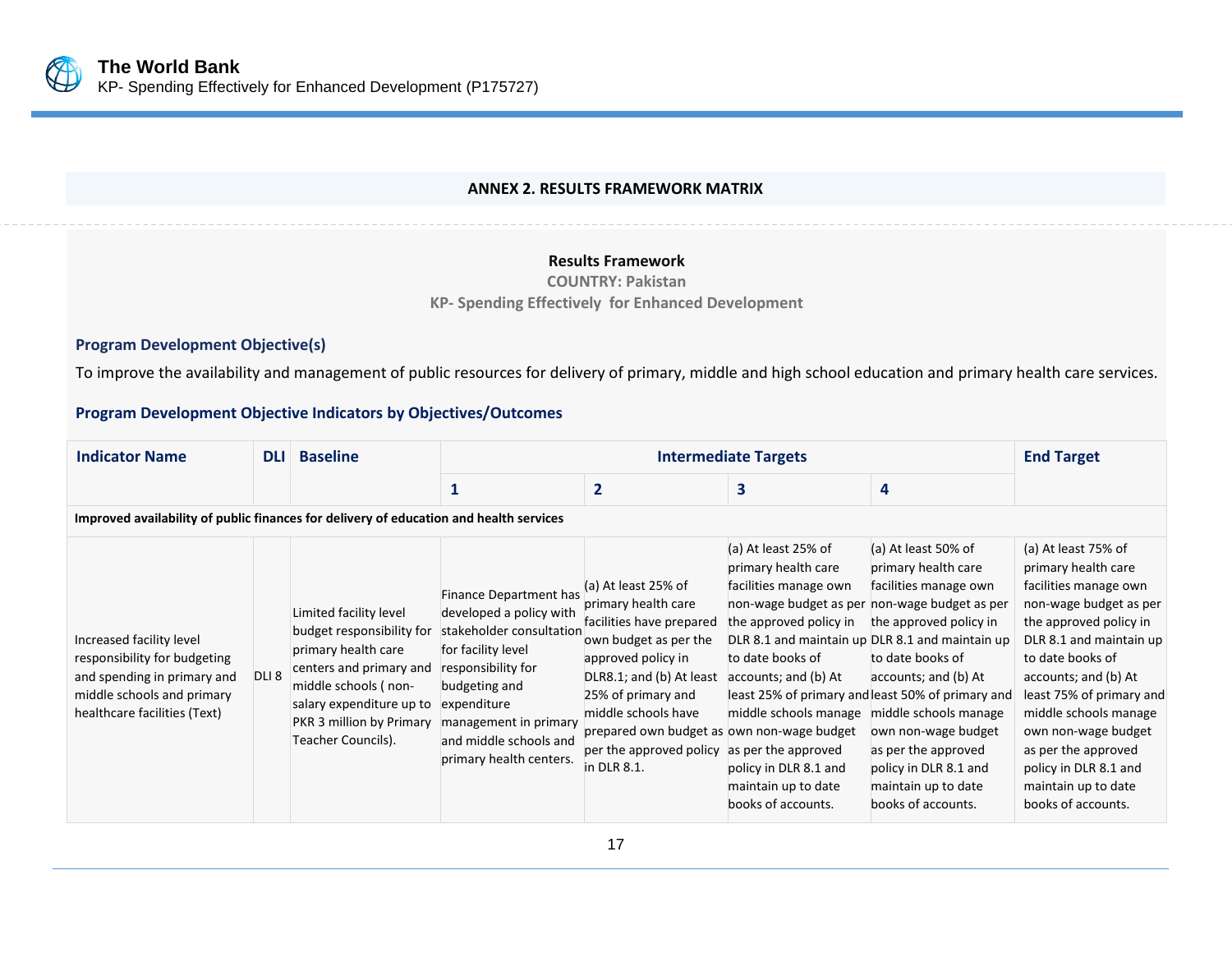

KP- Spending Effectively for Enhanced Development (P175727)

| <b>Indicator Name</b>                                                                                                                |            | <b>DLI</b> Baseline                                                                              |                                                                                                                                         | <b>End Target</b>                                                                                                                                               |                      |                                                                                                 |                                                                                                          |  |  |  |
|--------------------------------------------------------------------------------------------------------------------------------------|------------|--------------------------------------------------------------------------------------------------|-----------------------------------------------------------------------------------------------------------------------------------------|-----------------------------------------------------------------------------------------------------------------------------------------------------------------|----------------------|-------------------------------------------------------------------------------------------------|----------------------------------------------------------------------------------------------------------|--|--|--|
|                                                                                                                                      |            |                                                                                                  | $\mathbf{1}$                                                                                                                            | $\overline{2}$                                                                                                                                                  | 3                    | $\overline{\mathbf{4}}$                                                                         |                                                                                                          |  |  |  |
| Improved management of resources for delivery of education and health services                                                       |            |                                                                                                  |                                                                                                                                         |                                                                                                                                                                 |                      |                                                                                                 |                                                                                                          |  |  |  |
| Primary, middle, and high<br>schools with filled teaching<br>staff positions according to<br>approved staffing norms<br>(Percentage) | DLI 5 0.00 |                                                                                                  | 5.00                                                                                                                                    | 15.00                                                                                                                                                           | 25.00                | 35.00                                                                                           | 45.00                                                                                                    |  |  |  |
| of which girls' schools<br>(Percentage)                                                                                              |            | 0.00                                                                                             | 50.00                                                                                                                                   | 55.00                                                                                                                                                           | 60.00                | 65.00                                                                                           | 70.00                                                                                                    |  |  |  |
| of which, in NMDs<br>(Percentage)                                                                                                    |            | 0.00                                                                                             | 35.00                                                                                                                                   | 40.00                                                                                                                                                           | 45.00                | 50.00                                                                                           | 55.00                                                                                                    |  |  |  |
| PHC facilities having all the<br>essential medicines and<br>commodities (Percentage)                                                 |            | 60.00                                                                                            | 65.00                                                                                                                                   | 70.00                                                                                                                                                           | 75.00                | 80.00                                                                                           | 85.00                                                                                                    |  |  |  |
| of which, Maternal and<br><b>Neonatal Clinics</b><br>(Percentage)                                                                    |            | 50.00                                                                                            | 60.00                                                                                                                                   | 65.00                                                                                                                                                           | 70.00                | 75.00                                                                                           | 80.00                                                                                                    |  |  |  |
| Districts that meet agreed KPIs<br>for education and health<br>service delivery (Text)                                               |            | Education and health<br>service delivery District<br>Key Performance<br>Indicators not notified. | DESE and DOH notify<br>agreed District KPI<br>education and health<br>services delivery and<br>prepares an electronic<br>KPI dashboard. | At least 10 districts meet Additional 10 districts<br>agreed KPI for delivery meet agreed KPI for<br>of education and health delivery of education<br>services. | and health services. | Additional 10 districts<br>meet agreed KPI for<br>delivery of education<br>and health services. | <b>Additional 5 districts</b><br>meeting agreed KPI for<br>delivery of education<br>and health services. |  |  |  |
| of which, NMDs (Number)                                                                                                              |            | 0.00                                                                                             | 2.00                                                                                                                                    | 3.00                                                                                                                                                            | 4.00                 | 5.00                                                                                            | 6.00                                                                                                     |  |  |  |
| PHC facilities with filled<br>medical staff positions<br>according to approved staffing<br>norms (Percentage)                        |            | DLI 6 10.00                                                                                      | 20.00                                                                                                                                   | 30.00                                                                                                                                                           | 40.00                | 50.00                                                                                           | 60.00                                                                                                    |  |  |  |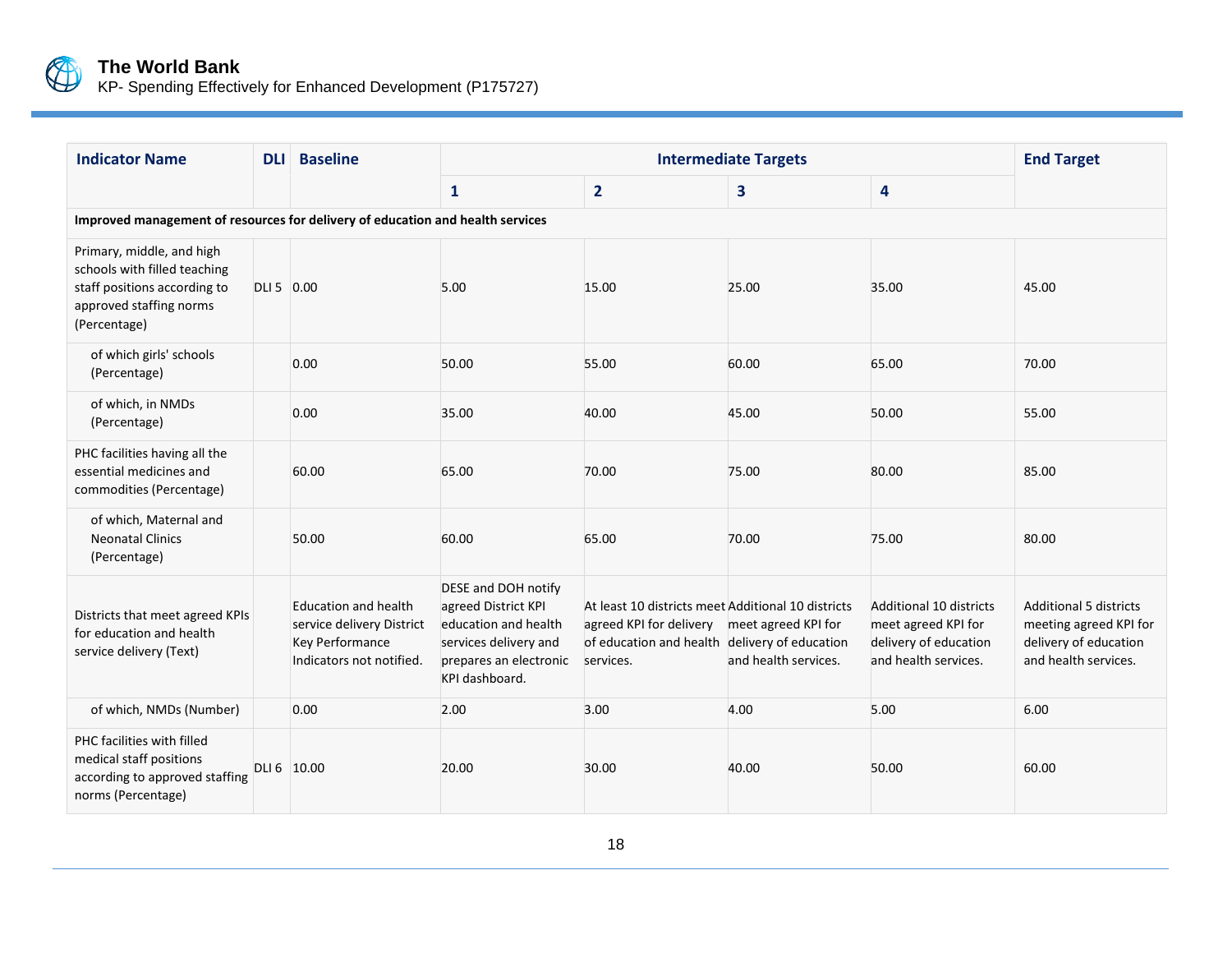

KP- Spending Effectively for Enhanced Development (P175727)

| 3<br>$\boldsymbol{4}$<br>$\overline{2}$<br>(a) At least 5% of<br>(a) Additional 10% of<br>(a) Additional 10% of<br>(a) Additional 10% of<br>primary, middle, and<br>primary, middle, and<br>primary, middle, and<br>primary, middle, and<br>high schools are fully<br>high schools are fully<br>high schools are fully<br>high schools are fully<br>equipped with climate<br>equipped with climate<br>equipped with climate<br>equipped with climate<br>resilient basic<br>resilient basic<br>resilient basic<br>resilient basic<br>resilient basic<br>Primary, Middle and High                    | <b>Indicator Name</b>                 | <b>DLI</b> | <b>Baseline</b>          |                     | <b>Intermediate Targets</b> |                     |                     |                                                                                                                                                                                                                                                      |  |
|----------------------------------------------------------------------------------------------------------------------------------------------------------------------------------------------------------------------------------------------------------------------------------------------------------------------------------------------------------------------------------------------------------------------------------------------------------------------------------------------------------------------------------------------------------------------------------------------------|---------------------------------------|------------|--------------------------|---------------------|-----------------------------|---------------------|---------------------|------------------------------------------------------------------------------------------------------------------------------------------------------------------------------------------------------------------------------------------------------|--|
|                                                                                                                                                                                                                                                                                                                                                                                                                                                                                                                                                                                                    |                                       |            |                          |                     |                             |                     |                     |                                                                                                                                                                                                                                                      |  |
| centers missing basic<br>functioning basic infrastructure<br>facilties.<br>(Text)<br>(b) Additional 10% of<br>(b) Additional 10% of<br>(b) Additional 10% of<br>(b) At least 5% of<br>primary health care<br>primary health care<br>primary health care<br>primary health care<br>facilities are equipped<br>facilities are equipped<br>facilities are equipped<br>facilities are equipped<br>with climate resilient<br>with climate resilient<br>with climate resilient<br>with climate resilient<br>basic infrastructure<br>basic infrastructure<br>basic infrastructure<br>basic infrastructure | schools and PHC facilities have DLI 7 |            | Several service delivery | infrastructure; and | infrastructure; and         | infrastructure; and | infrastructure; and | (a) Additional 10% of<br>primary, middle, and<br>high schools are fully<br>equipped with climate<br>infrastructure; and<br>(b) Additional 10% of<br>primary health care<br>facilities are equipped<br>with climate resilient<br>basic infrastructure |  |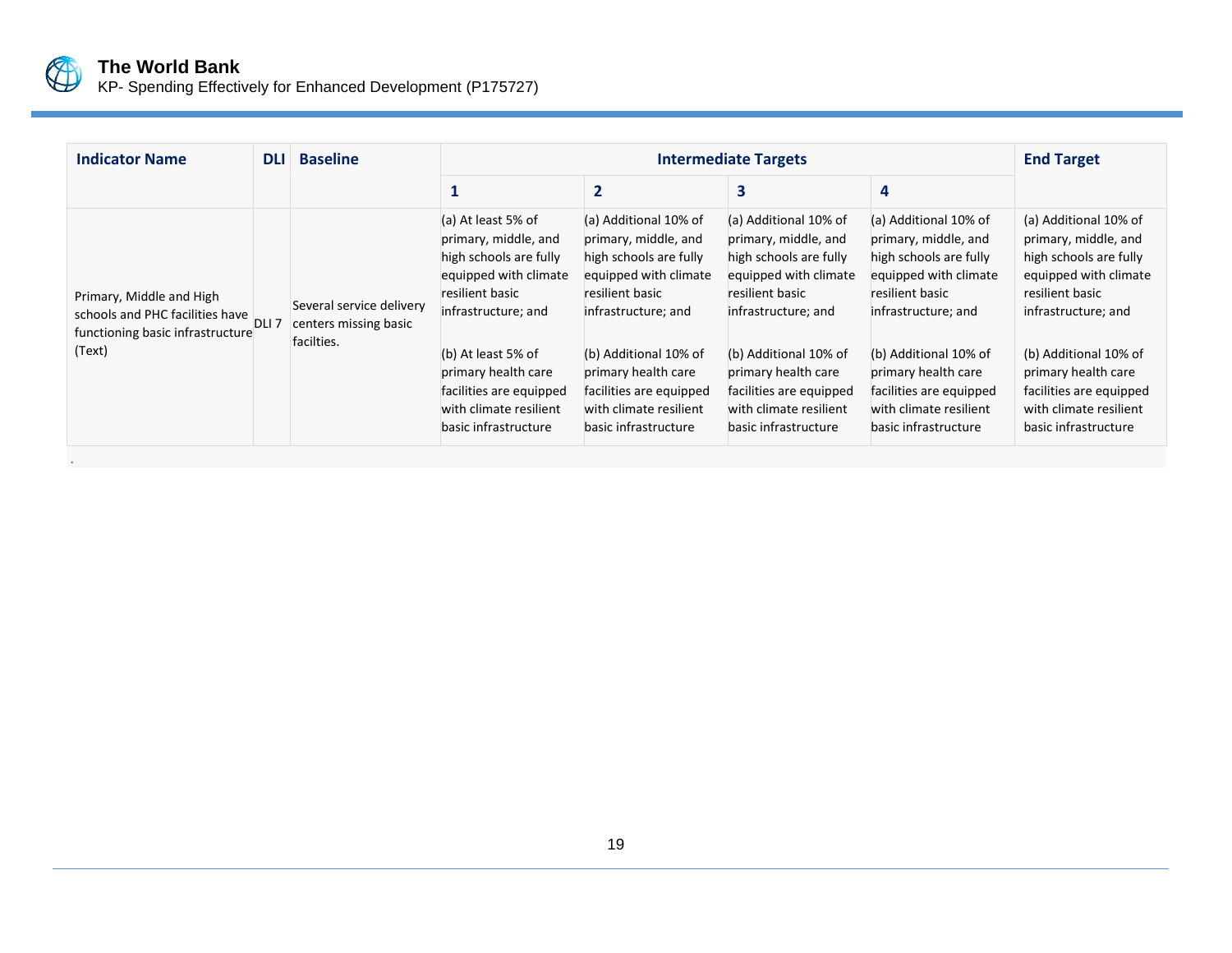

.

# **Intermediate Results Indicator by Results Areas**

| <b>Indicator Name</b>                                                                                                                                                                | <b>DLI</b>                                                                                   | <b>Baseline</b>                                                              |                                                                                                                                                             | <b>End Target</b>                                                                                                                                           |                                                                                                                                                             |                                                                                                                                                             |                                                                                                                                                             |  |  |  |  |
|--------------------------------------------------------------------------------------------------------------------------------------------------------------------------------------|----------------------------------------------------------------------------------------------|------------------------------------------------------------------------------|-------------------------------------------------------------------------------------------------------------------------------------------------------------|-------------------------------------------------------------------------------------------------------------------------------------------------------------|-------------------------------------------------------------------------------------------------------------------------------------------------------------|-------------------------------------------------------------------------------------------------------------------------------------------------------------|-------------------------------------------------------------------------------------------------------------------------------------------------------------|--|--|--|--|
|                                                                                                                                                                                      |                                                                                              |                                                                              | $\mathbf{1}$                                                                                                                                                | 2                                                                                                                                                           | 3                                                                                                                                                           | 4                                                                                                                                                           |                                                                                                                                                             |  |  |  |  |
|                                                                                                                                                                                      | RA1: Providing adequate and reliable resources for delivery of education and health services |                                                                              |                                                                                                                                                             |                                                                                                                                                             |                                                                                                                                                             |                                                                                                                                                             |                                                                                                                                                             |  |  |  |  |
| Multi-year budgeting<br>implemented integrating<br>development and current<br>expenditure (Text)                                                                                     |                                                                                              | Development and<br>recurrent budgets not<br>integrated and not multi<br>year | Three-year indicative<br>budgeting ceiling<br>announced with the<br>Integrated Budget Call<br>Circular issued no later<br>than March of the<br>current year | Three-year indicative<br>budgeting ceiling<br>announced with the<br>Integrated Budget Call<br>Circular issued no later<br>than March of the<br>current year | Three-year indicative<br>budgeting ceiling<br>announced with the<br>Integrated Budget Call<br>Circular issued no later<br>than March of the<br>current year | Three-year indicative<br>budgeting ceiling<br>announced with the<br>Integrated Budget Call<br>Circular issued no later<br>than March of the<br>current year | Three-year indicative<br>budgeting ceiling<br>announced with the<br>Integrated Budget Call<br>Circular issued no later<br>than March of the current<br>year |  |  |  |  |
| Composition of expenditure<br>outturn compared to original<br>approved budget (excluding<br>Foreign Project Assistance)<br>(Text)                                                    |                                                                                              | over 15%                                                                     | < 13%                                                                                                                                                       | < 10%                                                                                                                                                       | < 8%                                                                                                                                                        | $<$ 5%                                                                                                                                                      | $3%$                                                                                                                                                        |  |  |  |  |
| Repairs and maintenance<br>expenditure (% of<br>development expenditure)<br>(Percentage)                                                                                             |                                                                                              | 7.50                                                                         | 8.00                                                                                                                                                        | 9.00                                                                                                                                                        | 10.00                                                                                                                                                       | 11.00                                                                                                                                                       | 12.00                                                                                                                                                       |  |  |  |  |
| Proportion of approved<br>development budget for<br>continuing projects in<br>elementary and secondary<br>education released within 90<br>days after budget approval<br>(Percentage) |                                                                                              | 25.00                                                                        | 40.00                                                                                                                                                       | 50.00                                                                                                                                                       | 55.00                                                                                                                                                       | 60.00                                                                                                                                                       | 65.00                                                                                                                                                       |  |  |  |  |
| of which for education<br>(Text)                                                                                                                                                     |                                                                                              | $3$                                                                          | >3                                                                                                                                                          | At least 5%                                                                                                                                                 | At least 7%                                                                                                                                                 | At least 9%                                                                                                                                                 | At least 10%                                                                                                                                                |  |  |  |  |
| of which, for health (Text)                                                                                                                                                          |                                                                                              | $3$                                                                          | at least 3%                                                                                                                                                 | At least 5%                                                                                                                                                 | At least 7%                                                                                                                                                 | At least 9%                                                                                                                                                 | At least 11%                                                                                                                                                |  |  |  |  |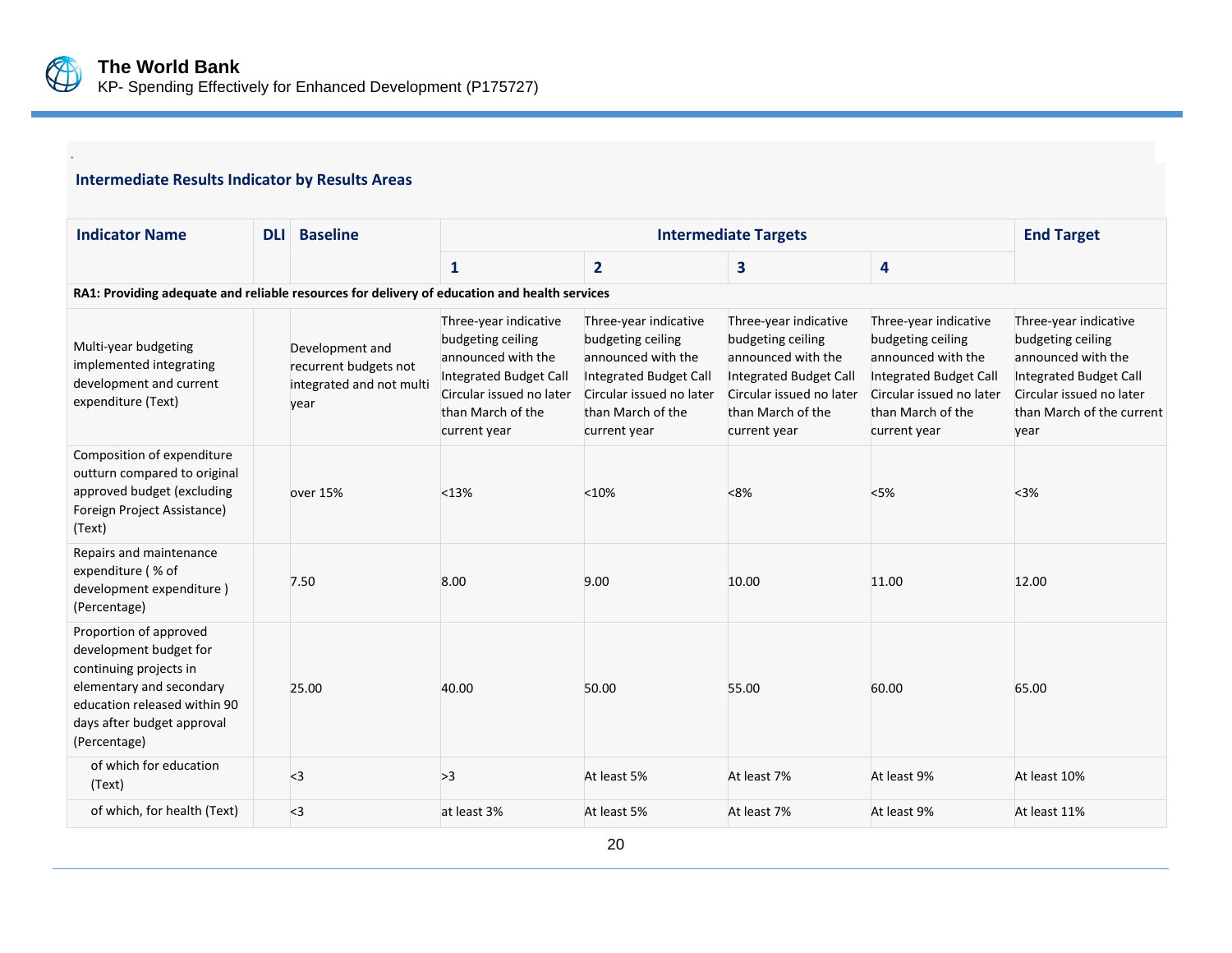

KP- Spending Effectively for Enhanced Development (P175727)

| <b>Indicator Name</b>                                                                                                           | <b>DLI</b> | <b>Baseline</b>                                                                                                     |                                                                                                                                                                                                                                                                             | <b>Intermediate Targets</b>                                                                                                                                                                                                                                            |                                                                                                                                                                                                                                                     |                                                                                                                                                                                                                                                                  |                                                                                                                                                                                                                                                               |  |
|---------------------------------------------------------------------------------------------------------------------------------|------------|---------------------------------------------------------------------------------------------------------------------|-----------------------------------------------------------------------------------------------------------------------------------------------------------------------------------------------------------------------------------------------------------------------------|------------------------------------------------------------------------------------------------------------------------------------------------------------------------------------------------------------------------------------------------------------------------|-----------------------------------------------------------------------------------------------------------------------------------------------------------------------------------------------------------------------------------------------------|------------------------------------------------------------------------------------------------------------------------------------------------------------------------------------------------------------------------------------------------------------------|---------------------------------------------------------------------------------------------------------------------------------------------------------------------------------------------------------------------------------------------------------------|--|
|                                                                                                                                 |            |                                                                                                                     | 1                                                                                                                                                                                                                                                                           | $\overline{2}$                                                                                                                                                                                                                                                         | 3                                                                                                                                                                                                                                                   | 4                                                                                                                                                                                                                                                                |                                                                                                                                                                                                                                                               |  |
| A costed medium term<br>expenditure plan for primary,<br>middle, and high school<br>education and primary health<br>care (Text) |            | KP does not have a costed<br>DLI 1 MTEP for primary<br>education and PHC.                                           | FD sets, through<br>notification, a minimum<br>threshold for non-wage<br>recurrent financing for<br>health and education<br>sectors, specifying non<br>salary recurrent funds<br>for primary, middle, and<br>high schools and health<br>centers.                            | <b>Budget allocations to</b><br>key wage, non-wage<br>recurrent at least, as<br>high as in the agreed<br>MTEP set under DLR 1.1                                                                                                                                        | salary recurrent budget salary recurrent budget<br>approved budget for FY approved budget for FY<br>24, per quarter, based<br>on the minimum<br>threshold set under DLR threshold set under DLR<br>1.1.                                             | Budget releases for non-Budget releases for non-<br>lines, at least 20% of the lines, at least 20% of the<br>25, per quarter, based<br>on the minimum<br>1.1                                                                                                     | Budget releases for non-<br>salary recurrent budget<br>lines, at least 20% of the<br>approved budget for FY<br>26, per quarter, based on<br>the minimum threshold<br>set under DLR 1.1                                                                        |  |
| Reduction in pension<br>expenditure (Text)                                                                                      |            | Pension costs rising as a<br>DLI 2 proportion of total<br>revenue                                                   | (a) FD has completed<br>revision of pension<br>rules; and (b) FD has<br>prepared a pension<br>reform plan                                                                                                                                                                   | FD has implemented<br>reforms to reduce the<br>projected cost of<br>pension benefits as a<br>percentage of provincial as a percentage of<br>own source fiscal<br>revenues from a<br>baseline estimate by at<br>least 5% of projected<br>own source fiscal<br>revenues. | FD has implemented<br>parametric reforms to<br>reduce the projected<br>cost of pension benefits<br>provincial own source<br>fiscal revenues from a<br>baseline estimate by<br>additional 10% of<br>projected own source<br>fiscal revenues.         | FD has implemented<br>parametric reforms to<br>reduce the projected<br>cost of pension benefits<br>as a percentage of<br>provincial own source<br>fiscal revenues from a<br>baseline estimate by<br>additional 5% of<br>projected own source<br>fiscal revenues. | FD has implemented<br>parametric reforms to<br>reduce the projected cost<br>of pension benefits as a<br>percentage of provincial<br>own source fiscal<br>revenues from a baseline<br>estimate by additional 5%<br>of projected own source<br>fiscal revenues. |  |
| Increased recurrent<br>expenditure for repairs and<br>maintenance of public<br>investment assets (Text)                         |            | Repairs and maintenance<br>budget low and climate<br>DLI 3 considerations not<br>incorporated in physical<br>assets | (a) FD has increased<br>repairs and maintenance<br>recurrent expenditure<br>by, at least, 1<br>percentage point over<br>the baseline; and (b) the<br>GoKP has notified a<br>requirement for all<br>departments to establish<br>a searchable register of<br>physical assets. | (a) FD has increased<br>repairs and maintenance<br>recurrent expenditure<br>by additional 1<br>percentage point; and<br>(b) at least 50% of GoKP<br>departments have<br>established a functiona<br>register of physical<br>assets.                                     | (a) FD has increased<br>repairs and maintenance (a) FD has increased its<br>recurrent expenditure<br>by additional 1<br>percentage point; and<br>(b) the Pⅅ has<br>established a unified<br>at least 50% of assets<br>registered by<br>departments. | additional 1 percentage additional 1 percentage<br>point; and (b) Pⅅ has point; and (b) Pⅅ has<br>published 50% of<br>asset register comprising completed PC IV reports completed PC IV reports<br>on the department's<br>website.                               | (a) FD has increased its<br>repairs and maintenance repairs and maintenance<br>recurrent expenditure by recurrent expenditure by<br>published 50% of<br>on the department's<br>website.                                                                       |  |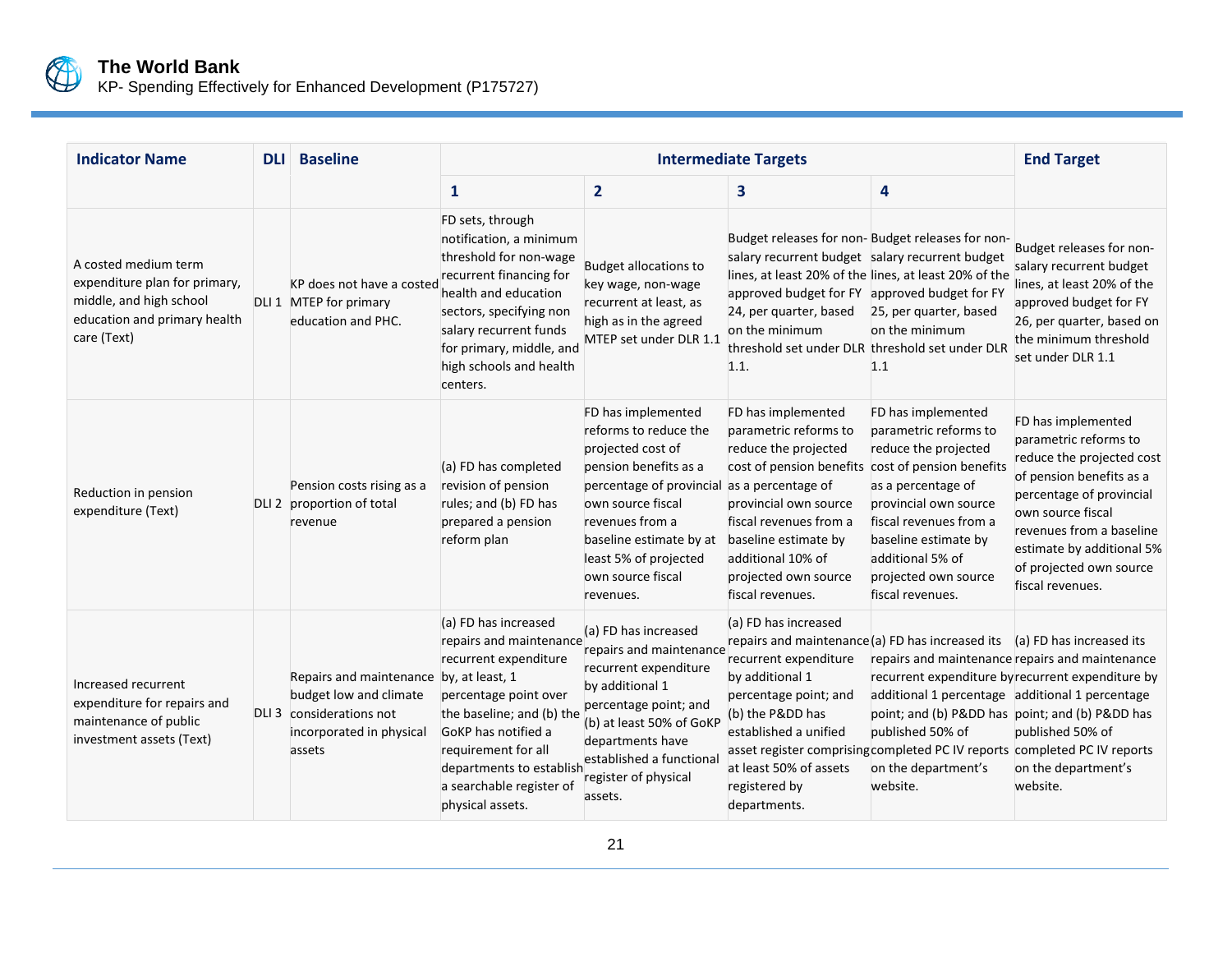

KP- Spending Effectively for Enhanced Development (P175727)

| <b>Indicator Name</b>                                                                                  | <b>DLI</b> | <b>Baseline</b>                                                                             |                                                                                                                                                                                                                                                       | <b>Intermediate Targets</b>                                                                                                                                                                                                 |                                                                                                                                                                          |                                                                                                                                                                                                                                |                                                                                                                                                                                                                             |  |
|--------------------------------------------------------------------------------------------------------|------------|---------------------------------------------------------------------------------------------|-------------------------------------------------------------------------------------------------------------------------------------------------------------------------------------------------------------------------------------------------------|-----------------------------------------------------------------------------------------------------------------------------------------------------------------------------------------------------------------------------|--------------------------------------------------------------------------------------------------------------------------------------------------------------------------|--------------------------------------------------------------------------------------------------------------------------------------------------------------------------------------------------------------------------------|-----------------------------------------------------------------------------------------------------------------------------------------------------------------------------------------------------------------------------|--|
|                                                                                                        |            |                                                                                             | $\mathbf{1}$                                                                                                                                                                                                                                          | $\overline{2}$                                                                                                                                                                                                              | 3                                                                                                                                                                        | 4                                                                                                                                                                                                                              |                                                                                                                                                                                                                             |  |
| Availability of essential<br>supplies in schools and<br>hospitals and increased<br>transparency (Text) |            | Delays in availability of<br>DLI 4 essential medicine and<br>school supplies.               | (a) The DESE and DoH<br>have developed and<br>piloted an integrated<br>supply chain<br>management<br>information system; and least 50% of primary,<br>(b) GoKP has notified<br>rules requiring use of an have all the essential<br>integrated supply. | (a) On average at least<br>60% of primary health<br>care facilities have all<br>the essential medicines the essential medicines<br>for one year; and (b) At<br>middle, and high school middle, and high school<br>supplies. | (a) On average at least<br>70% of primary health<br>care facilities have all<br>for one year; and (b) At<br>least 55% of primary,<br>have all the essential<br>supplies. | (a) On average at least<br>75% of primary health<br>care facilities have all<br>the essential medicines<br>for one year; and (b) At<br>least 60% of primary,<br>middle, and high school<br>have all the essential<br>supplies. | (a) On average at least<br>80% of primary health<br>care facilities have all the<br>essential medicines for<br>one year; and (b) At least<br>65% of primary, middle,<br>and high school have all<br>the essential supplies. |  |
| RA2: Improved management of public finances for delivery of education and health services              |            |                                                                                             |                                                                                                                                                                                                                                                       |                                                                                                                                                                                                                             |                                                                                                                                                                          |                                                                                                                                                                                                                                |                                                                                                                                                                                                                             |  |
| Automated budgeting and<br>expenditure reporting systems<br>(Text)                                     |            | IFMIS coverage currently<br>restricted only to Finance assessment) of<br>Department and CGA | FD has conducted a<br>study on the feasibility<br>(and a training needs<br>automated billing<br>process linked to IFMIS<br>and e-procurement.                                                                                                         | FD has developed and<br>deployed the automated automated billing<br>billing system in 5 five<br>departments and trained another 5 departments<br>users in those<br>departments.                                             | FD deployed the<br>system in, at least,<br>and trained users in<br>those departments.                                                                                    | FD deployed the<br>automated billing<br>system in at, least,<br>another 5 departments<br>and trained users in<br>those departments.                                                                                            | FD deployed the<br>automated billing process<br>in at least 25 departments<br>(cumulatively).                                                                                                                               |  |
| Districts with completed audits<br>within 90 days after the end of<br>financial year (Number)          |            | 5.00                                                                                        | 10.00                                                                                                                                                                                                                                                 | 15.00                                                                                                                                                                                                                       | 20.00                                                                                                                                                                    | 25.00                                                                                                                                                                                                                          | 30.00                                                                                                                                                                                                                       |  |
| of which, accounts for DESE<br>(Number)                                                                |            | 5.00                                                                                        | 10.00                                                                                                                                                                                                                                                 | 15.00                                                                                                                                                                                                                       | 20.00                                                                                                                                                                    | 25.00                                                                                                                                                                                                                          | 30.00                                                                                                                                                                                                                       |  |
| of which, accounts for DoH<br>(Number)                                                                 |            | 0.00                                                                                        | 5.00                                                                                                                                                                                                                                                  | 10.00                                                                                                                                                                                                                       | 15.00                                                                                                                                                                    | 20.00                                                                                                                                                                                                                          | 25.00                                                                                                                                                                                                                       |  |
| Invoices paid directly into<br>vendor bank accounts<br>(Percentage)                                    |            | 0.00                                                                                        | 35.00                                                                                                                                                                                                                                                 | 40.00                                                                                                                                                                                                                       | 45.00                                                                                                                                                                    | 50.00                                                                                                                                                                                                                          | 55.00                                                                                                                                                                                                                       |  |
| of which, for education<br>related expenses<br>(Percentage)                                            |            | 0.00                                                                                        | 5.00                                                                                                                                                                                                                                                  | 10.00                                                                                                                                                                                                                       | 15.00                                                                                                                                                                    |                                                                                                                                                                                                                                | 20.00                                                                                                                                                                                                                       |  |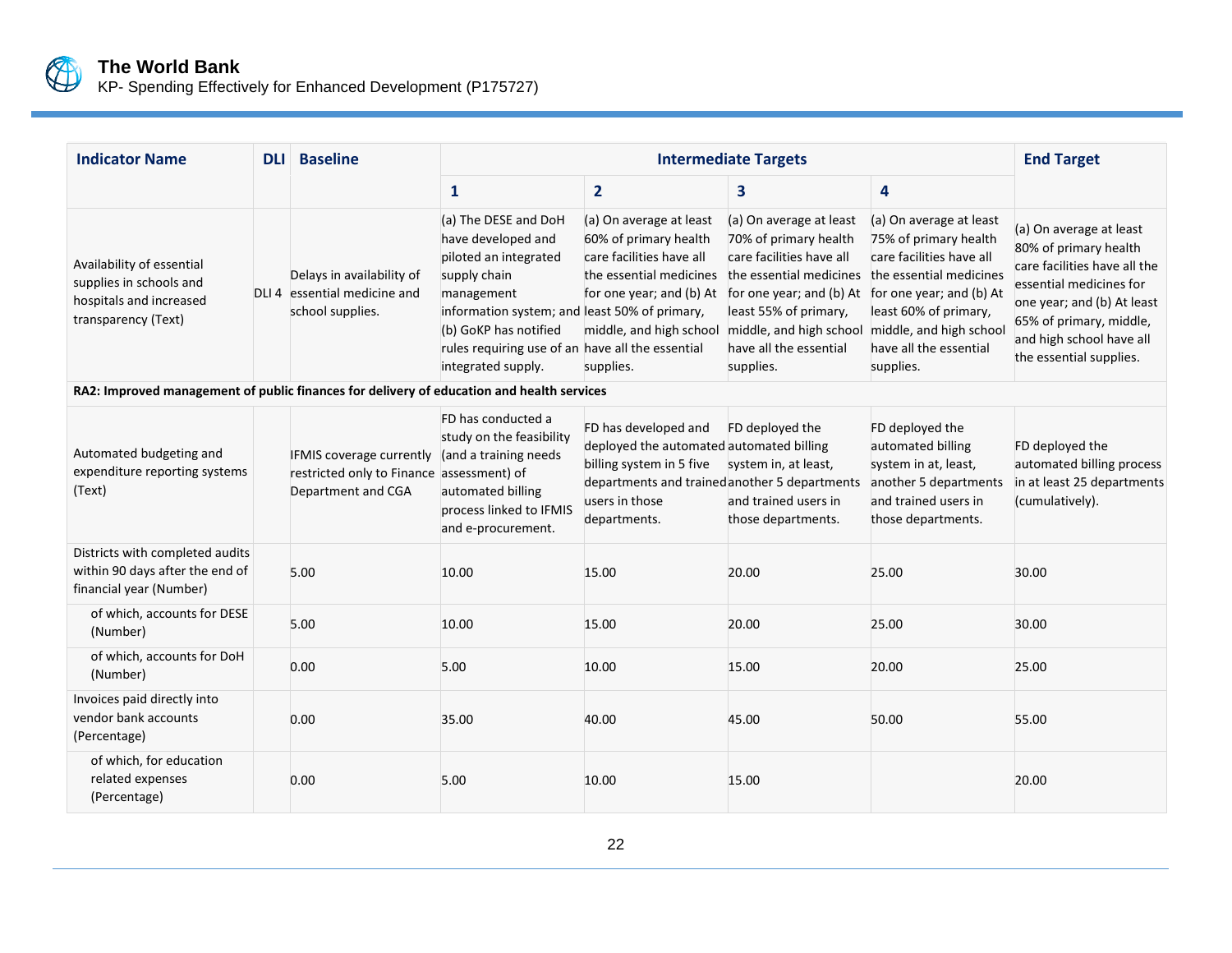

.

#### **The World Bank**

KP- Spending Effectively for Enhanced Development (P175727)

| <b>Indicator Name</b>                                                                  | <b>DLI</b> | <b>Baseline</b> |            | <b>Intermediate Targets</b> |            |            |            |  |
|----------------------------------------------------------------------------------------|------------|-----------------|------------|-----------------------------|------------|------------|------------|--|
|                                                                                        |            |                 |            |                             |            | 4          |            |  |
| of which, for DOH<br>(Percentage)                                                      |            | 0.00            | 5.00       | 10.00                       | 15.00      | 20.00      | 20.00      |  |
| Citizens surveyed on budget<br>priorities and receiving budget<br>information (Number) |            | 100,000.00      | 300,000.00 | 400,000.00                  | 500,000.00 | 600,000.00 | 700,000.00 |  |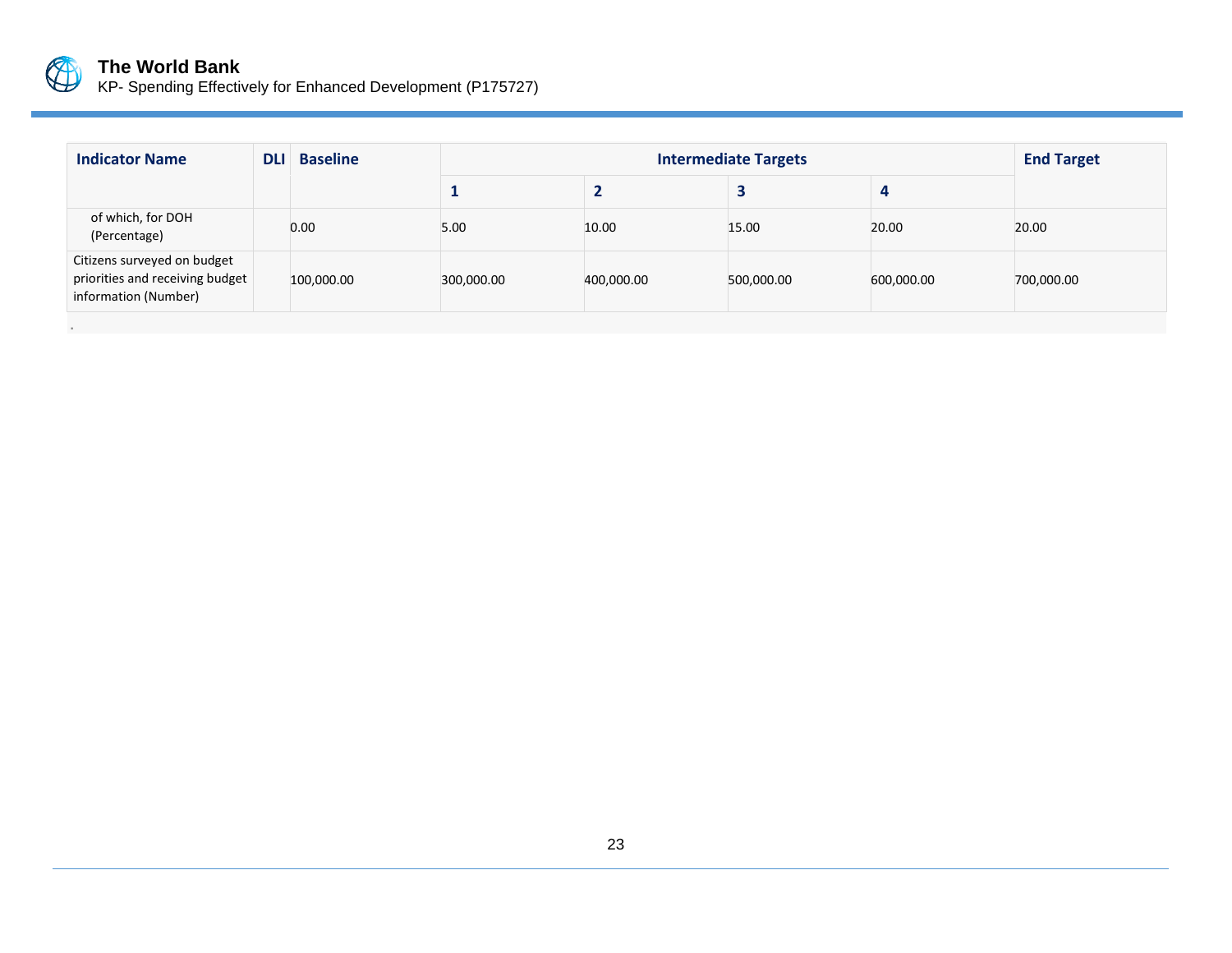

| KP- Spending Effectively for Enhanced Development (P175727) |  |
|-------------------------------------------------------------|--|

| <b>Monitoring &amp; Evaluation Plan: PDO Indicators</b>                                                                                     |                                                                                                                 |                  |                                        |                                                                                                            |                                                     |  |
|---------------------------------------------------------------------------------------------------------------------------------------------|-----------------------------------------------------------------------------------------------------------------|------------------|----------------------------------------|------------------------------------------------------------------------------------------------------------|-----------------------------------------------------|--|
| <b>Indicator Name</b>                                                                                                                       | <b>Definition/Description</b>                                                                                   | <b>Frequency</b> | <b>Datasource</b>                      | <b>Methodology for Data</b><br><b>Collection</b>                                                           | <b>Responsibility for Data</b><br><b>Collection</b> |  |
| Increased facility level responsibility for<br>budgeting and spending in primary and<br>middle schools and primary healthcare<br>facilities | Measure extent of<br>responsibility for budgeting<br>and spending by service<br>delivery facilities.            | Annual           | IFMIS/Survey                           | <b>IFMIS extracts</b>                                                                                      | <b>FD</b>                                           |  |
| Primary, middle, and high schools with<br>filled teaching staff positions according to<br>approved staffing norms                           | Total number of primary,<br>middle and high schools<br>meeting staffing norms                                   | Annual           | Education<br>Monitoring<br>Authority   | Survey                                                                                                     | <b>DESE</b>                                         |  |
| of which girls' schools                                                                                                                     | Share of girls' schools with<br>approved staffing norms                                                         | Annual           | Survey<br>reports/staffin<br>g reports | Survey of schools/<br>review of staffing<br>reports                                                        | <b>Education Management</b><br>Authority            |  |
| of which, in NMDs                                                                                                                           | <b>Schools in Newly Merged</b><br>Districts meeting agreed<br>staffing norms                                    | Annual           | Survey<br>reports/staffin<br>g reports | Surveys/ review of<br>staffing reports                                                                     | <b>Independent Monitoring</b><br>Unit               |  |
| PHC facilities having all the essential<br>medicines and commodities                                                                        | Measures availability of<br>selected drugs at the time<br>of survey per Medical<br>Coordination Cell (MCC) list | Annual           | Health<br>Monitoring<br>Unit           | Survey                                                                                                     | <b>DOH</b>                                          |  |
| of which, Maternal and Neonatal<br>Clinics                                                                                                  | Measures share of<br><b>Maternal and Neonatal</b><br>Clinics that have all<br>essential medicine                | Annual           | Health<br>Monitoring<br>Unit           | Survey reports                                                                                             | <b>DOH</b>                                          |  |
| Districts that meet agreed KPIs for<br>education and health service delivery                                                                | Districts that have met 100<br>percent of the<br>performance standards                                          | Annual           | DESE and DOH                           | Review of the<br>monitoring and<br>evaluation<br>reports prepared<br>annually (through the<br>ESED and HD) | EMA/HD/FD                                           |  |
| of which, NMDs                                                                                                                              | NMDs that have met the<br>100 percent of the                                                                    | Annual           | Secondary<br>Education                 | Evaluation reports (and<br>third party validation                                                          | <b>Finance Department</b>                           |  |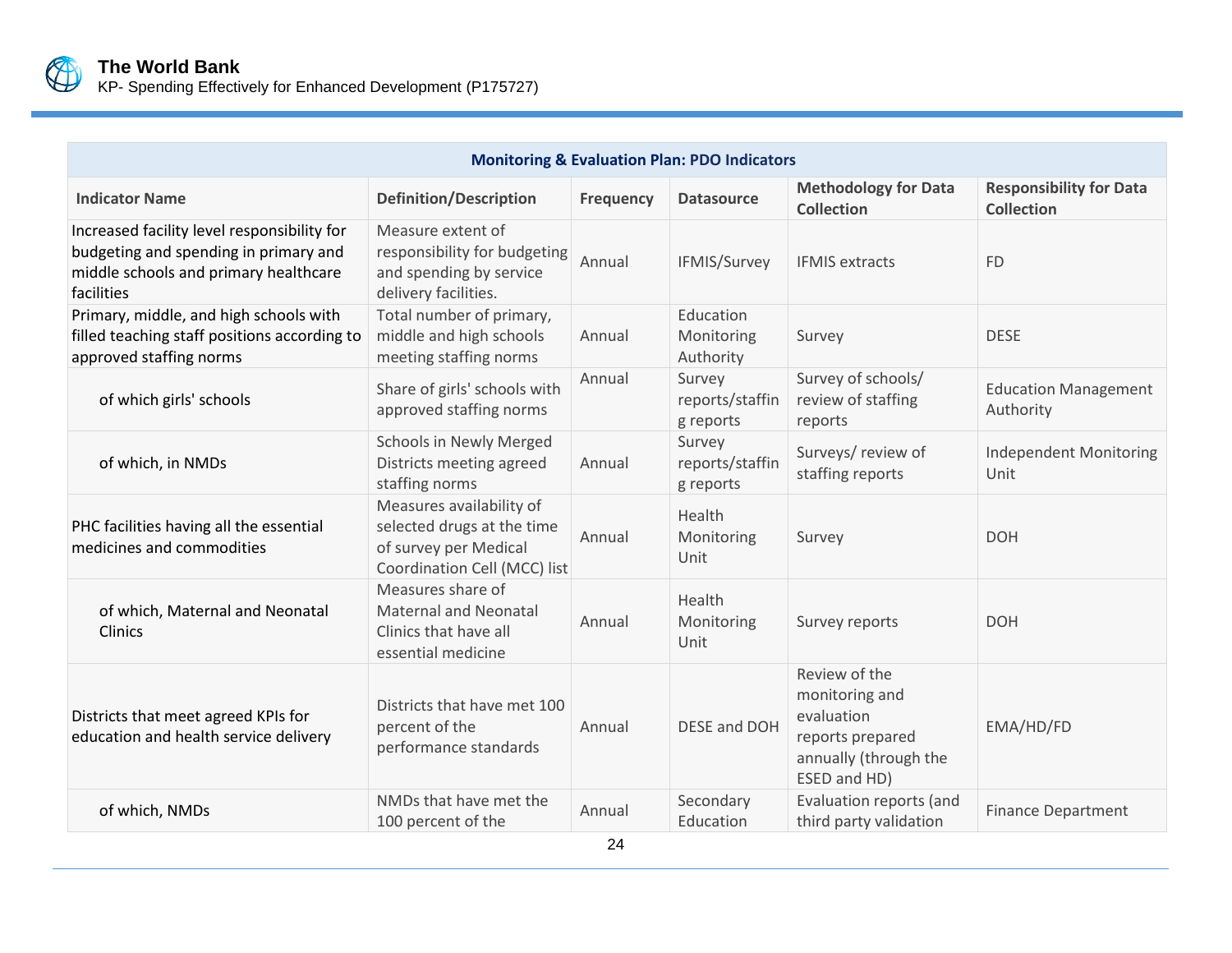

|                                                                                                 | performance standards<br>developed as part of the<br><b>MTEF</b>                                                                                                                                                      |        | Department,<br>Health<br>Department | reports) prepared<br>annually (through the<br>ESED and HD) |                                                                                |
|-------------------------------------------------------------------------------------------------|-----------------------------------------------------------------------------------------------------------------------------------------------------------------------------------------------------------------------|--------|-------------------------------------|------------------------------------------------------------|--------------------------------------------------------------------------------|
| PHC facilities with filled medical staff<br>positions according to approved staffing<br>norms   | Measures availability of<br>medical staff in PHC per<br>staffing norms.                                                                                                                                               | Annual | <b>HMIS</b>                         | <b>Extract from HMIS</b>                                   | <b>DOH</b>                                                                     |
| Primary, Middle and High schools and PHC<br>facilities have functioning basic<br>infrastructure | Measures availability of<br>functioning basic<br>infrastructure: water,<br>boundary walls, electricity<br>and toilets for schools;<br>water, electricity, toilets,<br>and waste disposal facilities<br>for hospitals. | Annual | DOH/DESE                            | <b>Annual Survey</b>                                       | <b>Education Management</b><br>Authority/Independent<br><b>Monitoring Unit</b> |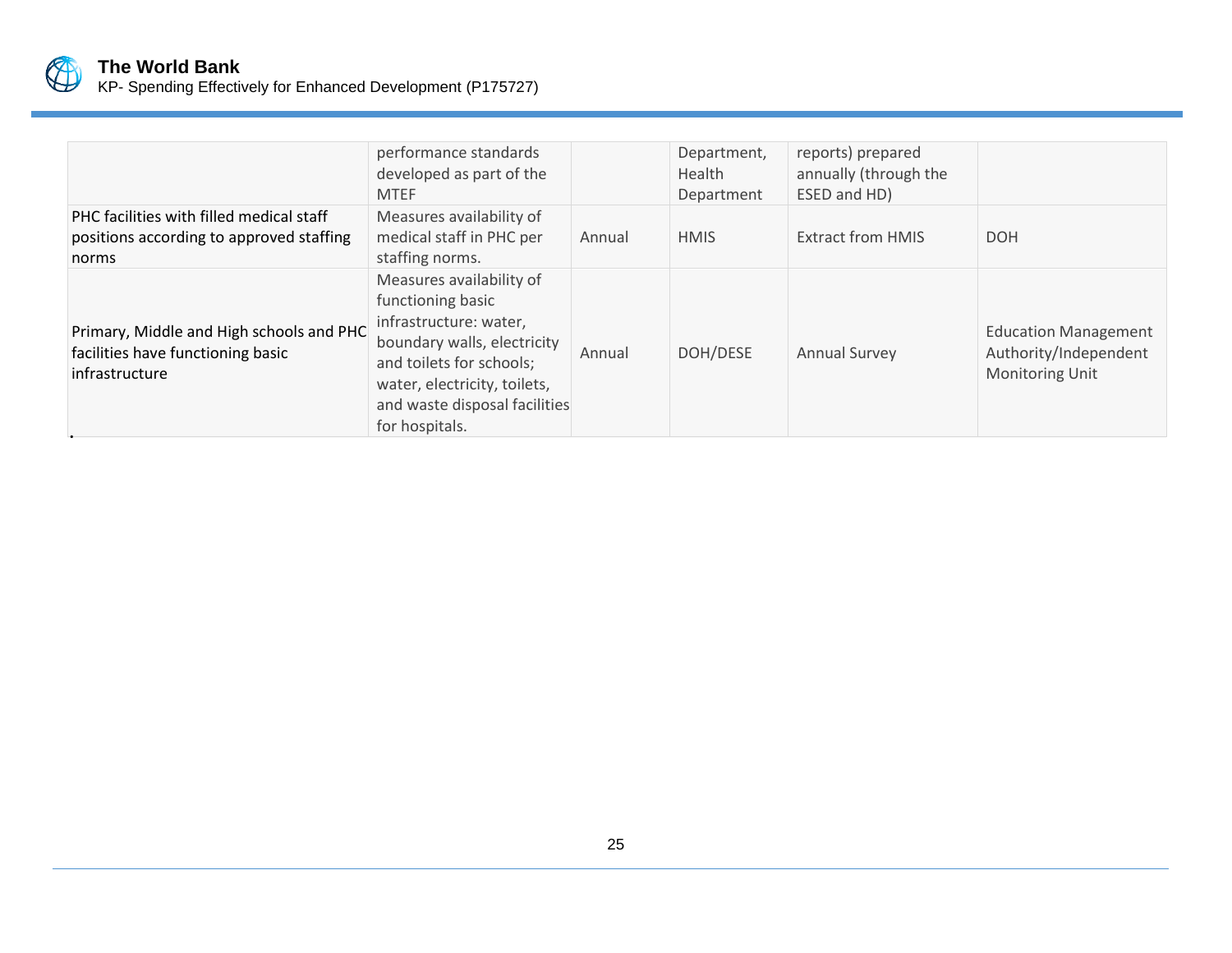

KP- Spending Effectively for Enhanced Development (P175727)

| <b>Monitoring &amp; Evaluation Plan: Intermediate Results Indicators</b>                                                                                          |                                                                                                                                                                                                                                    |                  |                                                                 |                                                                                                               |                                                     |  |
|-------------------------------------------------------------------------------------------------------------------------------------------------------------------|------------------------------------------------------------------------------------------------------------------------------------------------------------------------------------------------------------------------------------|------------------|-----------------------------------------------------------------|---------------------------------------------------------------------------------------------------------------|-----------------------------------------------------|--|
| <b>Indicator Name</b>                                                                                                                                             | <b>Definition/Description</b>                                                                                                                                                                                                      | <b>Frequency</b> | <b>Datasource</b>                                               | <b>Methodology for Data</b><br><b>Collection</b>                                                              | <b>Responsibility for Data</b><br><b>Collection</b> |  |
| Multi-year budgeting implemented<br>integrating development and current<br>expenditure                                                                            | A medium-term integrated<br>fiscal framework is<br>developed and<br>implemented, and the<br>integrated budget call<br>circular is issued with a<br>single ceiling to line<br>departments for<br>development and current<br>budgets | Annual           | Finance<br>Dept./<br>Planning and<br>Development<br>Dept.       | Review of the published<br><b>Budget Strategy Paper</b><br>with the MTFF, and the<br><b>IBCC</b> and ceilings | Finance Dept.                                       |  |
| Composition of expenditure outturn<br>compared to original approved budget<br>(excluding Foreign Project Assistance)                                              | <b>Expenditure composition</b><br>outturns by functional and<br>economic/object<br>classification is line with<br>the approved original<br>budget                                                                                  | Annual           | Finance Dept.                                                   | Using the PEFA<br>methodology (Indicator<br>1.2) on the system<br>generated expenditure<br>reports            | Finance Dept.                                       |  |
| Repairs and maintenance expenditure (%<br>of development expenditure)                                                                                             | Increase in nominal current<br>expenditure for repairs and<br>maintenance (economic<br>classification)                                                                                                                             | Annual           | Finance Dept.                                                   | Review of system<br>generated expenditure<br>reports                                                          | Finance Dept.                                       |  |
| Proportion of approved development<br>budget for continuing projects in<br>elementary and secondary education<br>released within 90 days after budget<br>approval | Approved development<br>budget for continuing<br>projects                                                                                                                                                                          | Annual           | <b>Budget</b><br>release<br>report/<br><b>Budget</b><br>Wing/FD | Review of budget<br>release report and<br>averaging quarterly<br>releases                                     | SSU                                                 |  |
| of which for education                                                                                                                                            | <b>Education repairs and</b><br>maintenance expenditure<br>(development expenditure)                                                                                                                                               | Annual           | Budget execu<br>tion reports                                    | Review of report                                                                                              | Finance Dept.                                       |  |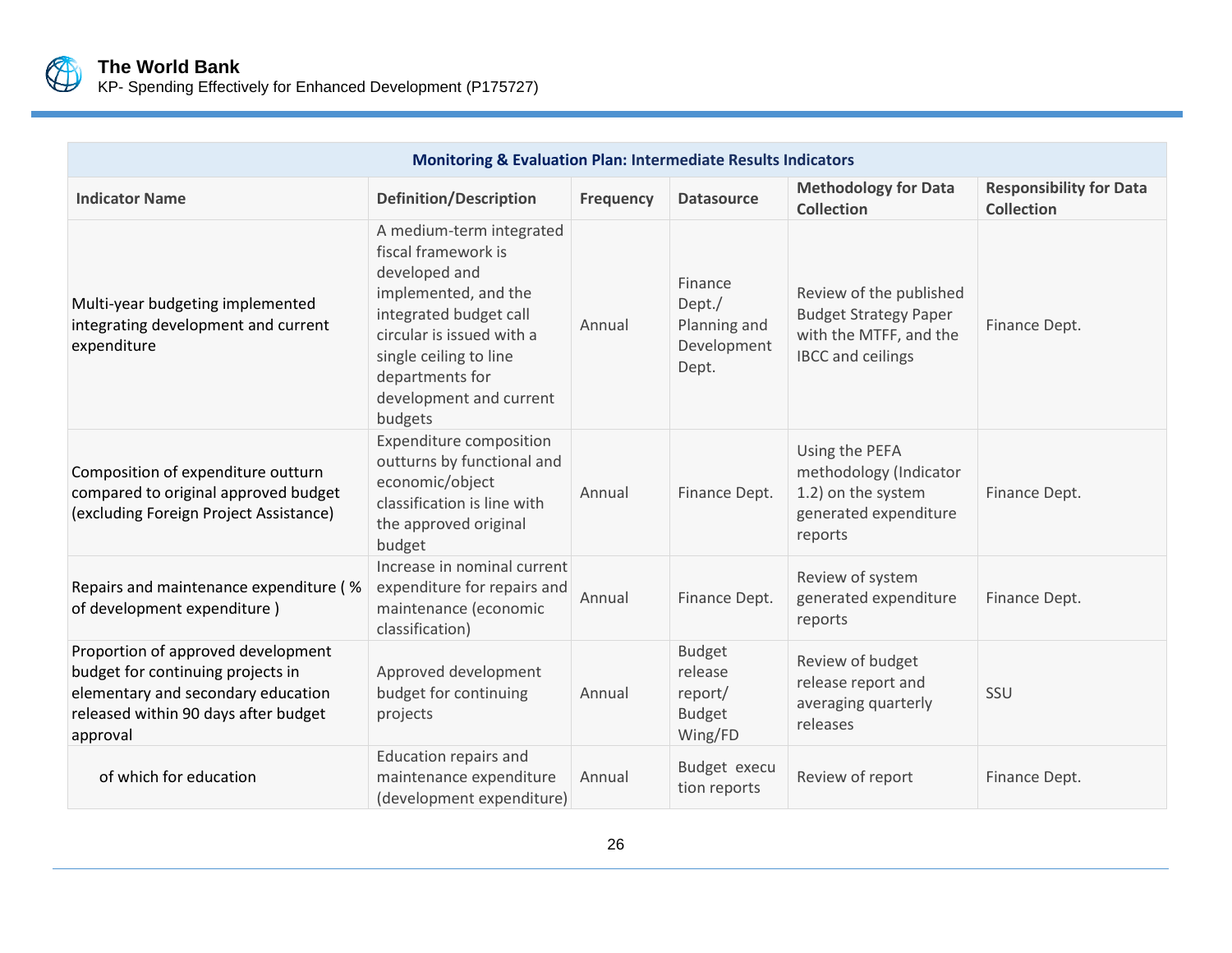

| of which, for health                                                                                               | repairs and maintenance<br>expenditure (development<br>expenditure)                                                      | Annual | <b>Budget</b><br>execution<br>reports                            | Review of budget<br>execution reports                                                            | Finance Dept.             |
|--------------------------------------------------------------------------------------------------------------------|--------------------------------------------------------------------------------------------------------------------------|--------|------------------------------------------------------------------|--------------------------------------------------------------------------------------------------|---------------------------|
| A costed medium term expenditure plan<br>for primary, middle, and high school<br>education and primary health care | Measures planning for<br>resources to finance non-<br>salary recurrent costs for<br>education and health                 | Annual | <b>FMIS</b>                                                      | Review of budget<br>documents                                                                    | <b>FD</b>                 |
| Reduction in pension expenditure                                                                                   | Measures reduction in<br>pension expenditure                                                                             | Annual | <b>IFMIS</b>                                                     | Review of pension<br>payments                                                                    | <b>FD</b>                 |
| Increased recurrent expenditure for<br>repairs and maintenance of public<br>investment assets                      | Measures availability of<br>recurrent expenditure for<br>repairs and maintenance                                         | Annual | Pⅅ                                                               | Review of budget<br>execution reports                                                            | <b>FD</b>                 |
| Availability of essential supplies in schools<br>and hospitals and increased transparency                          | Measures performance of<br>e-procurement system                                                                          | Annual | <b>IFMIS</b>                                                     | Review of IFMIS reports                                                                          | <b>FD</b>                 |
| Automated budgeting and expenditure<br>reporting systems                                                           | Departments have<br>implemented E-office<br>solutions inter-operable<br>with IFMIS and e-<br>procurement                 | Annual | Finance<br>Department,<br>Accountant<br>General,<br><b>KPPRA</b> | Review of departmental<br>e-office systems and the<br>provision of IFMIS<br>connectivity with it | <b>Finance Department</b> |
| Districts with completed audits within 90<br>days after the end of financial year                                  | Number of departments in<br>which Internal audit<br>function is introduced<br>(through at least one<br>internal auditor) | Annual | Finance Dept.                                                    | Review of the reports of<br>Internal Audit Cell.                                                 | Finance Dept.             |
| of which, accounts for DESE                                                                                        | Districts in which audits of<br>the DESE has been<br>conducted within 90 days<br>of end of fiscal year                   | Annual | <b>Internal Audit</b><br>Unit                                    | Review of completion<br>report/audit reports                                                     | Finance Dept.             |
| of which, accounts for DoH                                                                                         | DESE district accounts that<br>have been audit within 90<br>days of close of financial<br>year                           | Annual | <b>Internal Audit</b><br>Unit                                    | Review of IAU reports                                                                            | Finance Dept.             |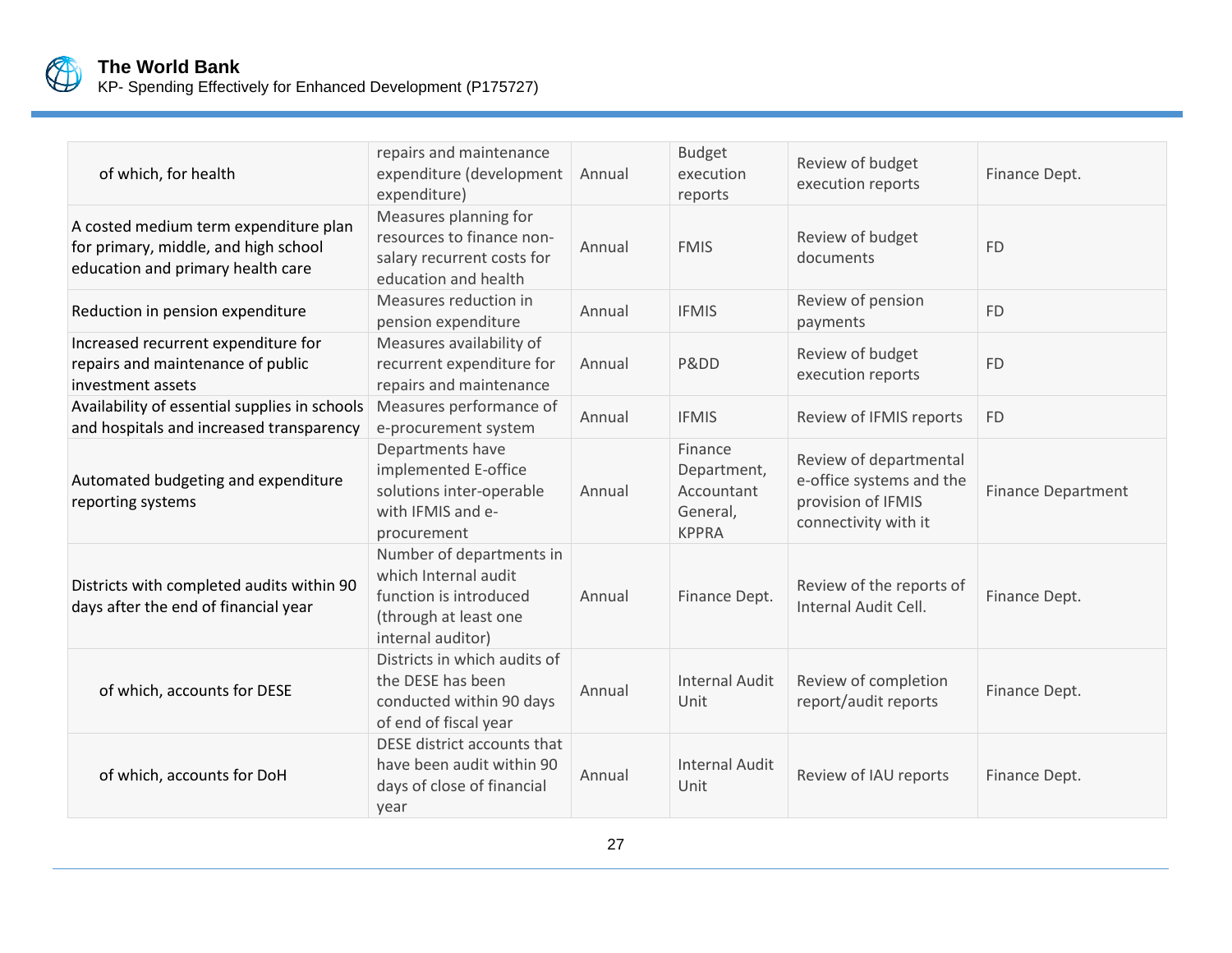

| Invoices paid directly into vendor bank<br>accounts                        | Proportion of vendor<br>invoices made directly into<br>vendor bank accounts | Annual | <b>IFMIS</b>                                             | Review of IFMIS reports | Finance Dept. |
|----------------------------------------------------------------------------|-----------------------------------------------------------------------------|--------|----------------------------------------------------------|-------------------------|---------------|
| of which, for education related<br>expenses                                | Vendor payments for<br>education expenses                                   | Annual | <b>IFMIS</b>                                             | Review of IFMIS reports | Finance Dept. |
| of which, for DOH                                                          | Vendor payments for<br>health expenses                                      | Annual | <b>IFMIS</b>                                             | Review of IFMIS reports | Finance Dept. |
| Citizens surveyed on budget priorities and<br>receiving budget information | Citizens reached during<br>budget preparation and<br>implementation         | Annual | Report of<br>survey<br>conducted by<br>FD Budget<br>Wing | Survey                  | <b>FD</b>     |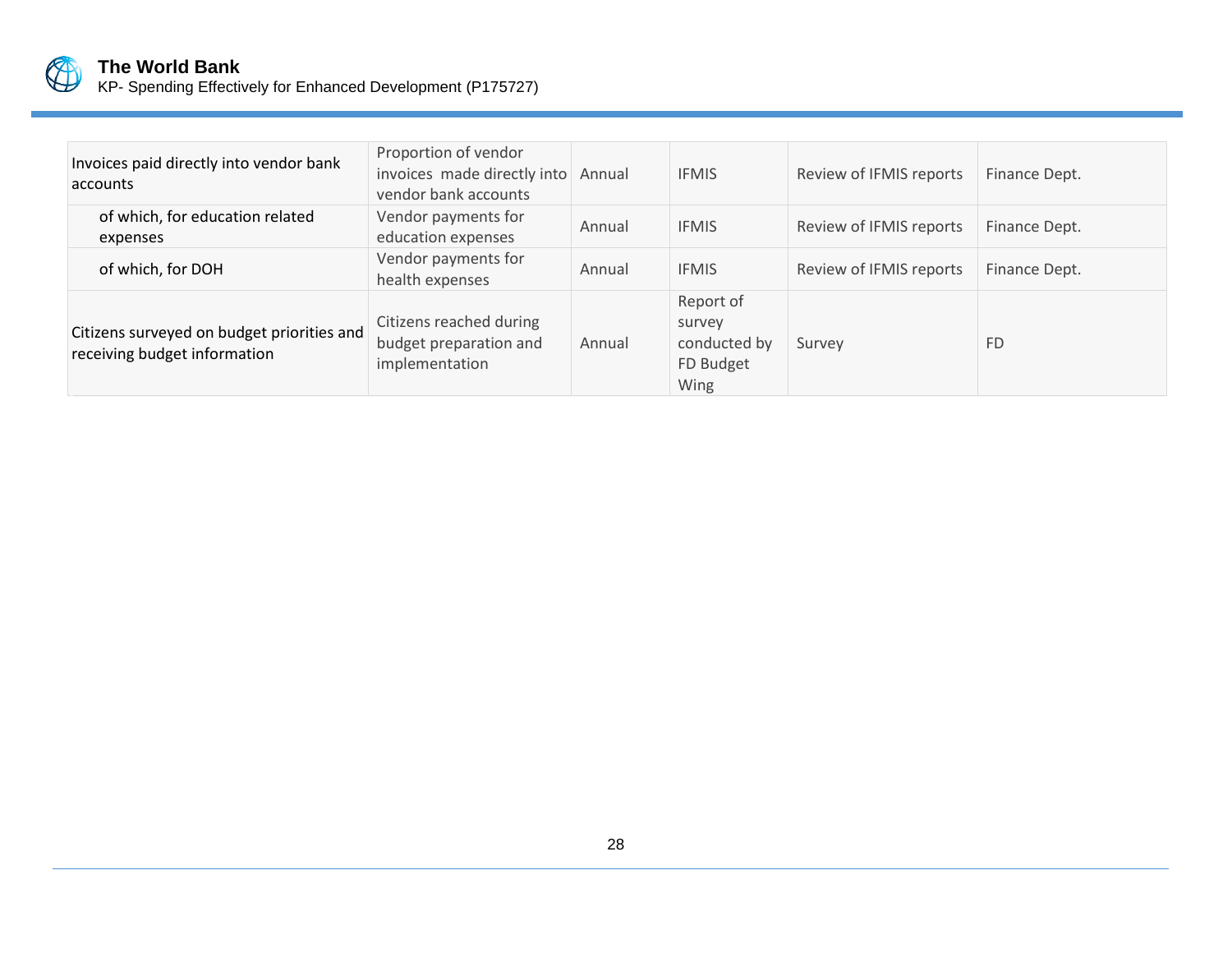

.

.

#### **ANNEX 3. DISBURSEMENT LINKED INDICATORS, ARRANGEMENTS, AND VERIFICATION**

<span id="page-37-0"></span>

| <b>Disbursement Linked Indicators Matrix</b> |                                                                                                                                                                                                                                                                                                                                                                                                                                                                                                                  |  |                                     |                                      |  |  |
|----------------------------------------------|------------------------------------------------------------------------------------------------------------------------------------------------------------------------------------------------------------------------------------------------------------------------------------------------------------------------------------------------------------------------------------------------------------------------------------------------------------------------------------------------------------------|--|-------------------------------------|--------------------------------------|--|--|
| DLI <sub>1</sub>                             | A costed medium term expenditure plan for primary, middle, and high school education and primary health care                                                                                                                                                                                                                                                                                                                                                                                                     |  |                                     |                                      |  |  |
| <b>Type of DLI</b>                           | <b>Unit of Measure</b><br><b>Scalability</b>                                                                                                                                                                                                                                                                                                                                                                                                                                                                     |  | <b>Total Allocated Amount (USD)</b> | As % of Total Financing Amount       |  |  |
| Intermediate Outcome                         | <b>No</b><br>Text                                                                                                                                                                                                                                                                                                                                                                                                                                                                                                |  | 55,000,000.00   13.75               |                                      |  |  |
| <b>Period</b>                                | Value                                                                                                                                                                                                                                                                                                                                                                                                                                                                                                            |  | Allocated Amount (USD) Formula      |                                      |  |  |
| <b>Baseline</b>                              | KP does not have a costed medium term<br>expenditure plan for primary education and<br>primary health care                                                                                                                                                                                                                                                                                                                                                                                                       |  |                                     |                                      |  |  |
| <b>Prior Results</b>                         | DLR 1.0: FD, DESE, and DOH have developed a<br>costed MTEP to deliver: (a) minimum staffing<br>norms for teachers in primary, middle and high<br>schools, and medical and paramedical staff in<br>primary health facilities based on the<br>requirements of the minimum health service<br>delivery package for primary health care; (b)<br>GoKP has prepared guidelines for provision of<br>climate resilient basic infrastructure in primary,<br>middle and high schools and primary health care<br>facilities. |  |                                     | 10,000,000.00 Not scalable. Rollover |  |  |
| 2022                                         | DLR 1.1: FD sets, through notification, a minimum<br>threshold for non-wage recurrent financing for<br>health and education sectors, specifying non<br>salary recurrent funds for primary, middle, and                                                                                                                                                                                                                                                                                                           |  |                                     | 10,000,000.00 Not scalable. Rollover |  |  |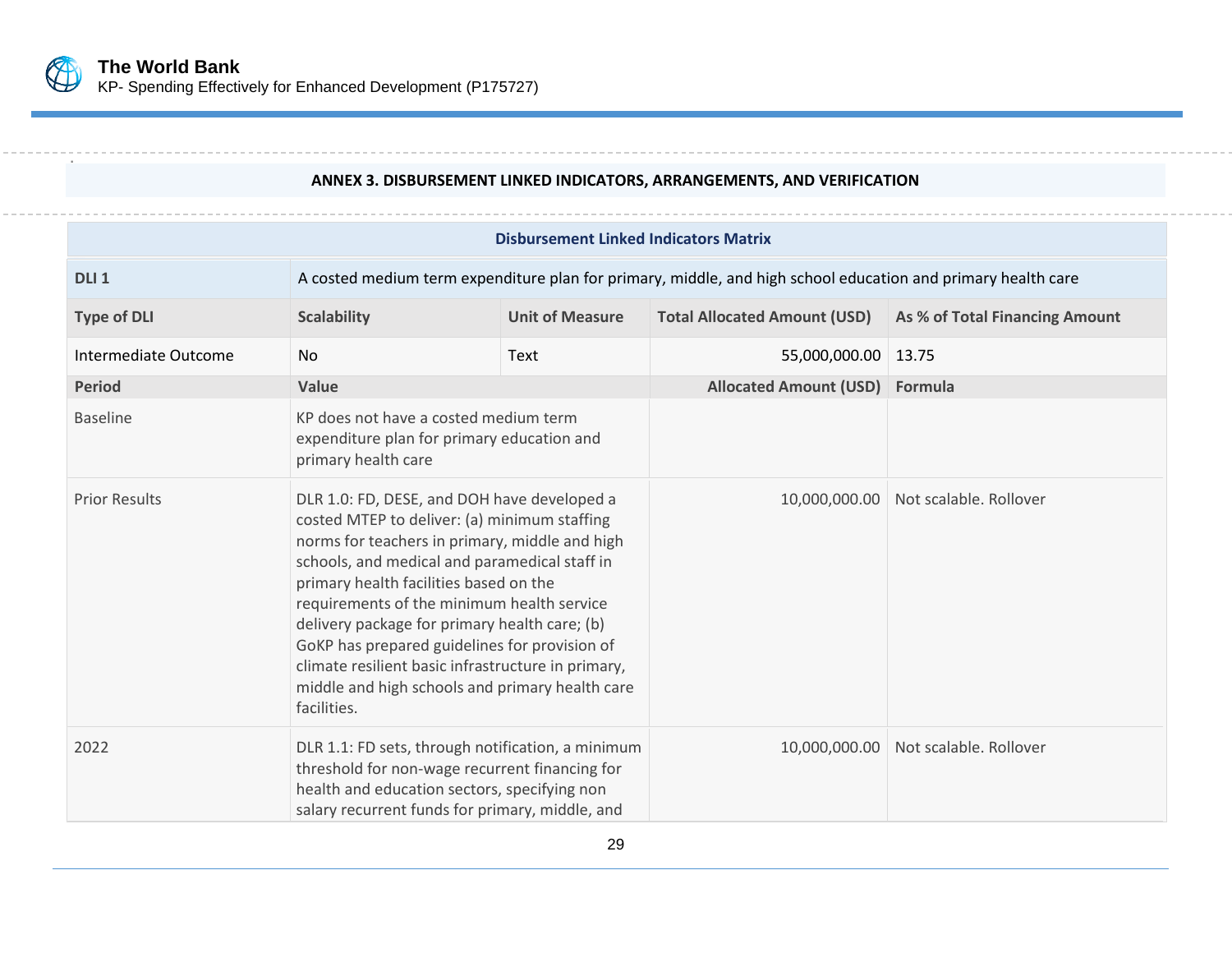

|                      |                                                                                                                                                                                        | high schools and health centers. |                                     |                                |
|----------------------|----------------------------------------------------------------------------------------------------------------------------------------------------------------------------------------|----------------------------------|-------------------------------------|--------------------------------|
| 2023                 | DLR 1.2: Budget allocations to key wage, non-<br>wage recurrent and development at least, as high<br>as in the agreed MTEP set under DLR 1.1.                                          |                                  | 10,000,000.00                       | Not scalable. Rollover         |
| 2024                 | DLR 1.3: Budget releases for non-salary recurrent<br>budget lines, at least 20% of the approved<br>budget for FY 24, per quarter, based on the<br>minimum threshold set under DLR 1.1  |                                  | 10,000,000.00                       | Not scalable. No Rollover      |
| 2025                 | DLR 1.4: Budget releases for non-salary recurrent<br>budget lines, at least 20% of the approved<br>budget for FY 25, per quarter, based on the<br>minimum threshold set under DLR 1.1. |                                  | 10,000,000.00                       | Not scalable. No Rollover      |
| 2026                 | DLR 1.5: Budget releases for non-salary recurrent<br>budget lines, at least 20% of the approved<br>budget for FY 26, per quarter, based on the<br>minimum threshold set under DLR 1.1. |                                  | 5,000,000.00                        | Not scalable                   |
| DLI <sub>2</sub>     | Reduction in pension expenditure                                                                                                                                                       |                                  |                                     |                                |
| <b>Type of DLI</b>   | <b>Scalability</b>                                                                                                                                                                     | <b>Unit of Measure</b>           | <b>Total Allocated Amount (USD)</b> | As % of Total Financing Amount |
| Intermediate Outcome | Yes                                                                                                                                                                                    | Text                             | 40,000,000.00                       | 10.00                          |
| <b>Period</b>        | Value                                                                                                                                                                                  |                                  | <b>Allocated Amount (USD)</b>       | Formula                        |
| <b>Baseline</b>      | Pension costs rising as a proportion of total<br>revenue                                                                                                                               |                                  |                                     |                                |
| <b>Prior Results</b> | N/A                                                                                                                                                                                    |                                  | $0.00$ N/A                          |                                |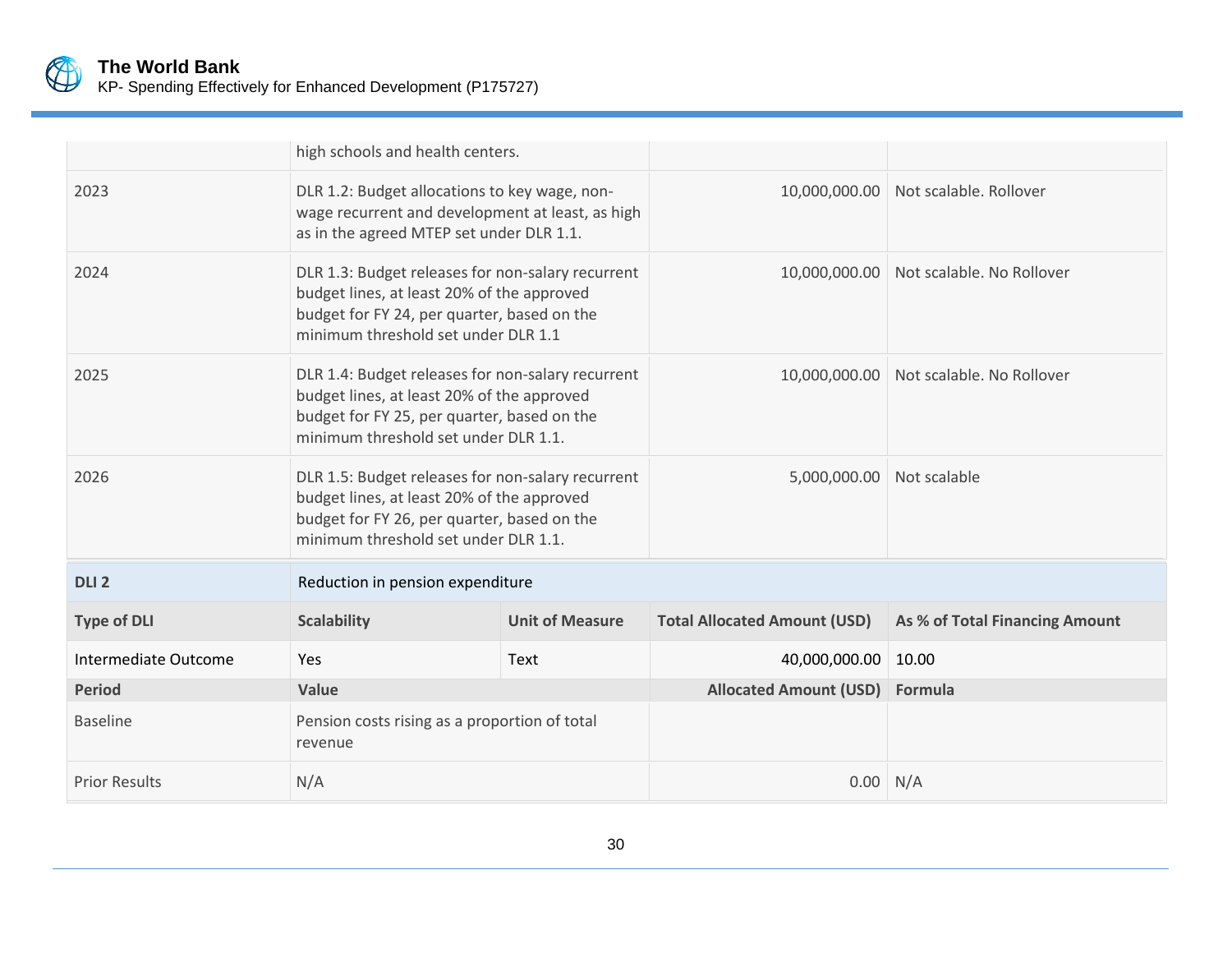

KP- Spending Effectively for Enhanced Development (P175727)

| 2022 | DLR 2.1: (a) FD has completed revision of pension<br>rules and (b) FD has prepared a pension reform<br>plan                                                                                                                                              |              | 10,000,000.00 Not scalable. Rollover                                                              |
|------|----------------------------------------------------------------------------------------------------------------------------------------------------------------------------------------------------------------------------------------------------------|--------------|---------------------------------------------------------------------------------------------------|
| 2023 | DLR 2.2: FD has implemented reforms to reduce<br>the projected cost of pension benefits as a<br>percentage of provincial own source fiscal<br>revenues from a baseline estimate by at least 5%<br>of projected own source fiscal revenues.               |              | 10,000,000.00 Scalable. \$2m for each additional<br>1%-point reduction, up to \$10 m.<br>Rollover |
| 2024 | DLR 2:3: FD has implemented parametric reforms<br>to reduce the projected cost of pension benefits<br>as a percentage of provincial own source fiscal<br>revenues from a baseline estimate by additional<br>10% of projected own source fiscal revenues. |              | 10,000,000.00 Scalable. \$1m for each additional<br>1%-point reduction, up to \$10 m.<br>Rollover |
| 2025 | DLR 2.4: FD has implemented parametric reforms<br>to reduce the projected cost of pension benefits<br>as a percentage of provincial own source fiscal<br>revenues from a baseline estimate by additional<br>5% of projected own source fiscal revenues.  |              | 5,000,000.00 Scalable. \$0.5m for each additional<br>1%-point reduction, up to \$5 m.<br>Rollover |
| 2026 | DLR 2.5: FD has implemented parametric reforms<br>to reduce the projected cost of pension benefits<br>as a percentage of provincial own source fiscal<br>revenues from a baseline estimate by additional<br>5% of projected own source fiscal revenues.  | 5,000,000.00 | Scalable. \$0.5m for each additional<br>1%-point reduction, up to \$5 m                           |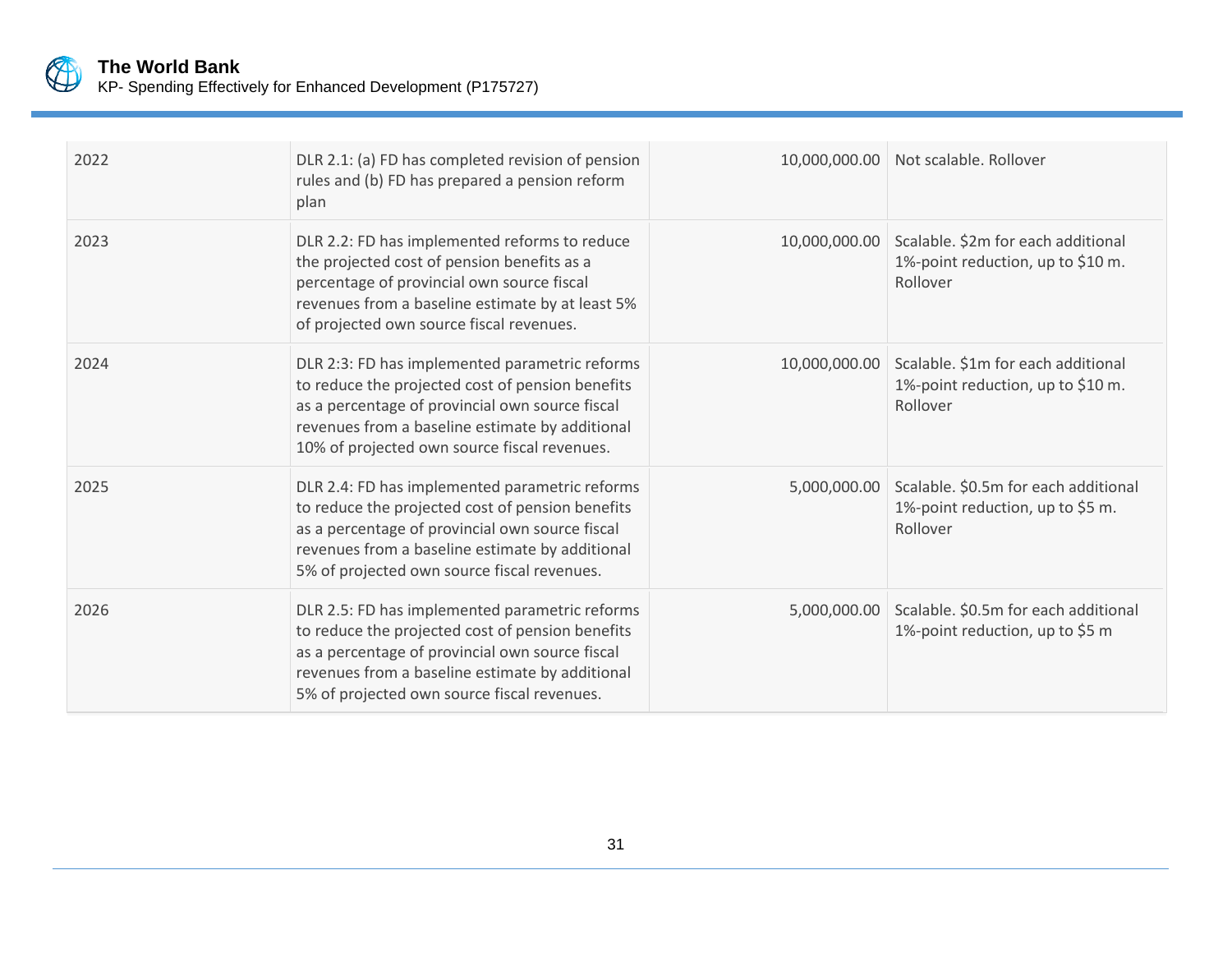

| DLI <sub>3</sub>     | Increased recurrent expenditure for repairs and maintenance of public investment assets                                                                                                                                                                              |                        |                                     |                                                                                                          |  |  |
|----------------------|----------------------------------------------------------------------------------------------------------------------------------------------------------------------------------------------------------------------------------------------------------------------|------------------------|-------------------------------------|----------------------------------------------------------------------------------------------------------|--|--|
| <b>Type of DLI</b>   | <b>Scalability</b>                                                                                                                                                                                                                                                   | <b>Unit of Measure</b> | <b>Total Allocated Amount (USD)</b> | As % of Total Financing Amount                                                                           |  |  |
| Intermediate Outcome | Yes<br>Text                                                                                                                                                                                                                                                          |                        | 45,000,000.00                       | 11.25                                                                                                    |  |  |
| <b>Period</b>        | Value                                                                                                                                                                                                                                                                |                        | <b>Allocated Amount (USD)</b>       | Formula                                                                                                  |  |  |
| <b>Baseline</b>      | Repairs and maintenance budget low                                                                                                                                                                                                                                   |                        |                                     |                                                                                                          |  |  |
| <b>Prior Results</b> | DLR3.0: (a) DESE has prepared and approved<br>guidelines for facility management of education<br>sector physical assets and (b) DoH has prepared<br>and approved guidelines for facility management<br>of health sector physical assets                              |                        | 5,000,000.00                        | Non-scalable. Rollover                                                                                   |  |  |
| 2022                 | DLR 3.1: (a) FD has increased repairs and<br>maintenance recurrent expenditure by, at least, 1<br>percentage point over the baseline; and (b) The<br>GoKP has notified a requirement for all<br>departments to establish a searchable register of<br>physical assets |                        | 10,000,000.00                       | (a) Scalable $-$ \$0.5 m for each<br>additional 0.1% increase up to \$5<br>m. (b) Non-scalable. Rollover |  |  |
| 2023                 | DLR 3.2: (a) FD has increased repairs and<br>maintenance recurrent expenditure by additional<br>1 percentage point; and (b) At least 50% of GoKP<br>departments have established a functional<br>register of physical assets                                         |                        | 10,000,000.00                       | (a) Scalable $-$ \$0.5 m for each<br>additional 0.1% increase up to \$5<br>m. (b) Non-scalable. Rollover |  |  |
| 2024                 | DLR 3.3: (a) FD has increased repairs and<br>maintenance recurrent expenditure by additional<br>1 percentage point; and (b) The Pⅅ has<br>established a unified asset register comprising at<br>least 50% of assets registered by departments.                       |                        | 10,000,000.00                       | (a) Scalable $-$ \$0.5 m for each<br>additional 0.1% increase up to \$5<br>m. (b) Non-scalable. Rollover |  |  |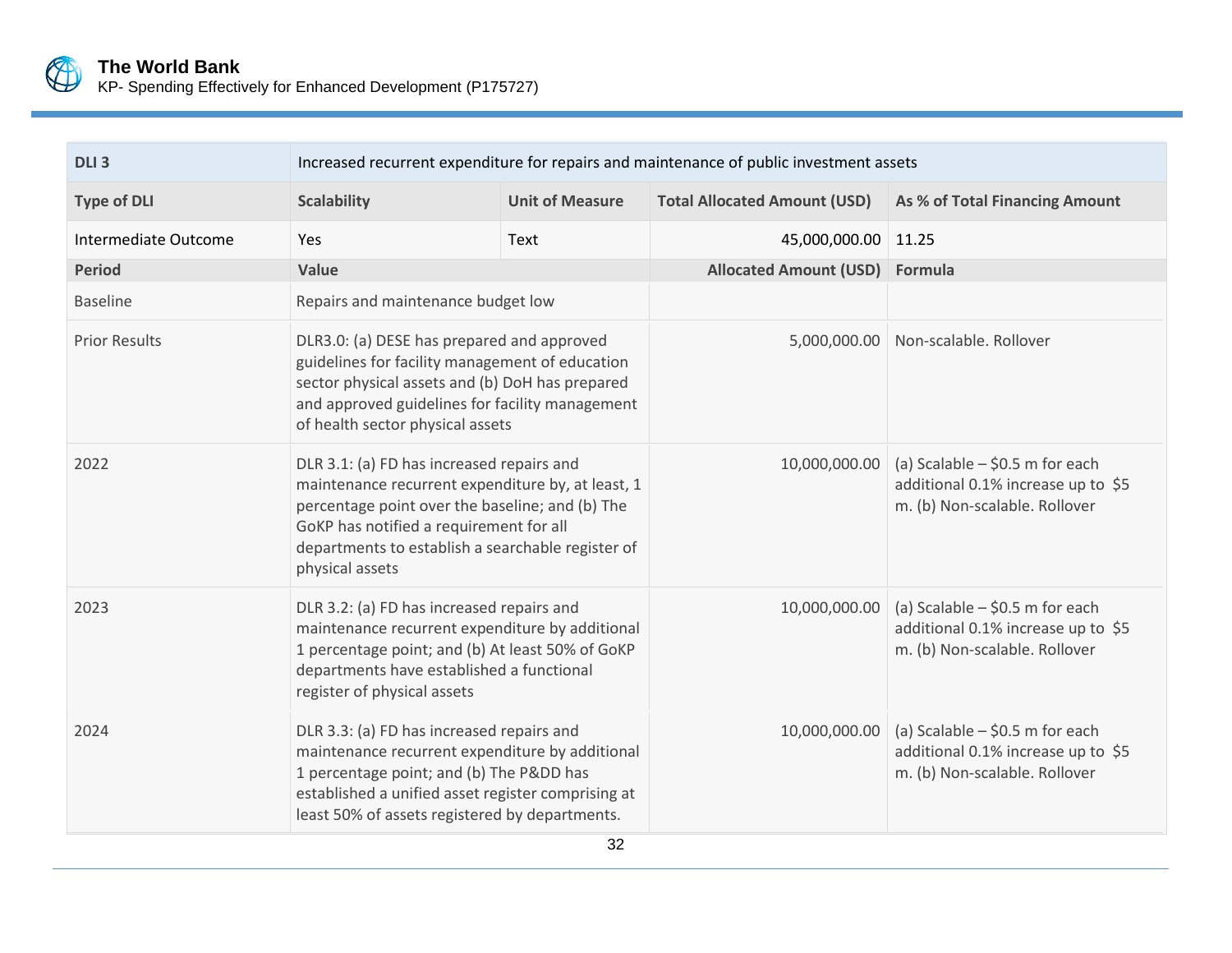

| 2025                 | DLR 3.4: (a) FD has increased its repairs and<br>maintenance recurrent expenditure by additional<br>1 percentage point; and (b) Pⅅ has published<br>50% of completed PC IV reports on the<br>department's website.                                                                     |  | 5,000,000.00                                                                           | (a) Scalable - \$0.25 m for each<br>additional 0.1% increase up to \$2.5<br>m. (b) Non-scalable. Rollover |
|----------------------|----------------------------------------------------------------------------------------------------------------------------------------------------------------------------------------------------------------------------------------------------------------------------------------|--|----------------------------------------------------------------------------------------|-----------------------------------------------------------------------------------------------------------|
| 2026                 | DLR 3.5: (a) FD has increased its repairs and<br>maintenance recurrent expenditure by additional<br>1 percentage point; and (b) Pⅅ has published<br>50% of completed PC IV reports on the<br>department's website.                                                                     |  | 5,000,000.00                                                                           | (a) Scalable - \$0.25 m for each<br>additional 0.1% increase up to \$2.5<br>m. (b) Non-scalable.          |
| DLI <sub>4</sub>     |                                                                                                                                                                                                                                                                                        |  | Availability of essential supplies in schools and hospitals and increased transparency |                                                                                                           |
| <b>Type of DLI</b>   | <b>Scalability</b><br><b>Unit of Measure</b>                                                                                                                                                                                                                                           |  | <b>Total Allocated Amount (USD)</b>                                                    | As % of Total Financing Amount                                                                            |
| Output               | <b>No</b><br>Text                                                                                                                                                                                                                                                                      |  | 50,000,000.00                                                                          | 12.50                                                                                                     |
| <b>Period</b>        | Value                                                                                                                                                                                                                                                                                  |  | <b>Allocated Amount (USD)</b>                                                          | Formula                                                                                                   |
| <b>Baseline</b>      | Delays in availability of essential medicine and<br>school supplies                                                                                                                                                                                                                    |  |                                                                                        |                                                                                                           |
| <b>Prior Results</b> | DLR 4.0: (a) FD notifies the requirement for an<br>approved procurement plan for budget releases;<br>and (b) FD modifies budget call circular to include                                                                                                                               |  |                                                                                        | 5,000,000.00 Non- scalable. Rollover.                                                                     |
| 2022                 | a procurement plan for all procuring entities.<br>DLR 4.1: (a) DESE and DoH have developed and<br>piloted an integrated supply chain management<br>information system; and (b) GoKP has notified<br>rules requiring use of an integrated supply chain<br>management information system |  | 10,000,000.00                                                                          | (Non-scalable. Rollover.                                                                                  |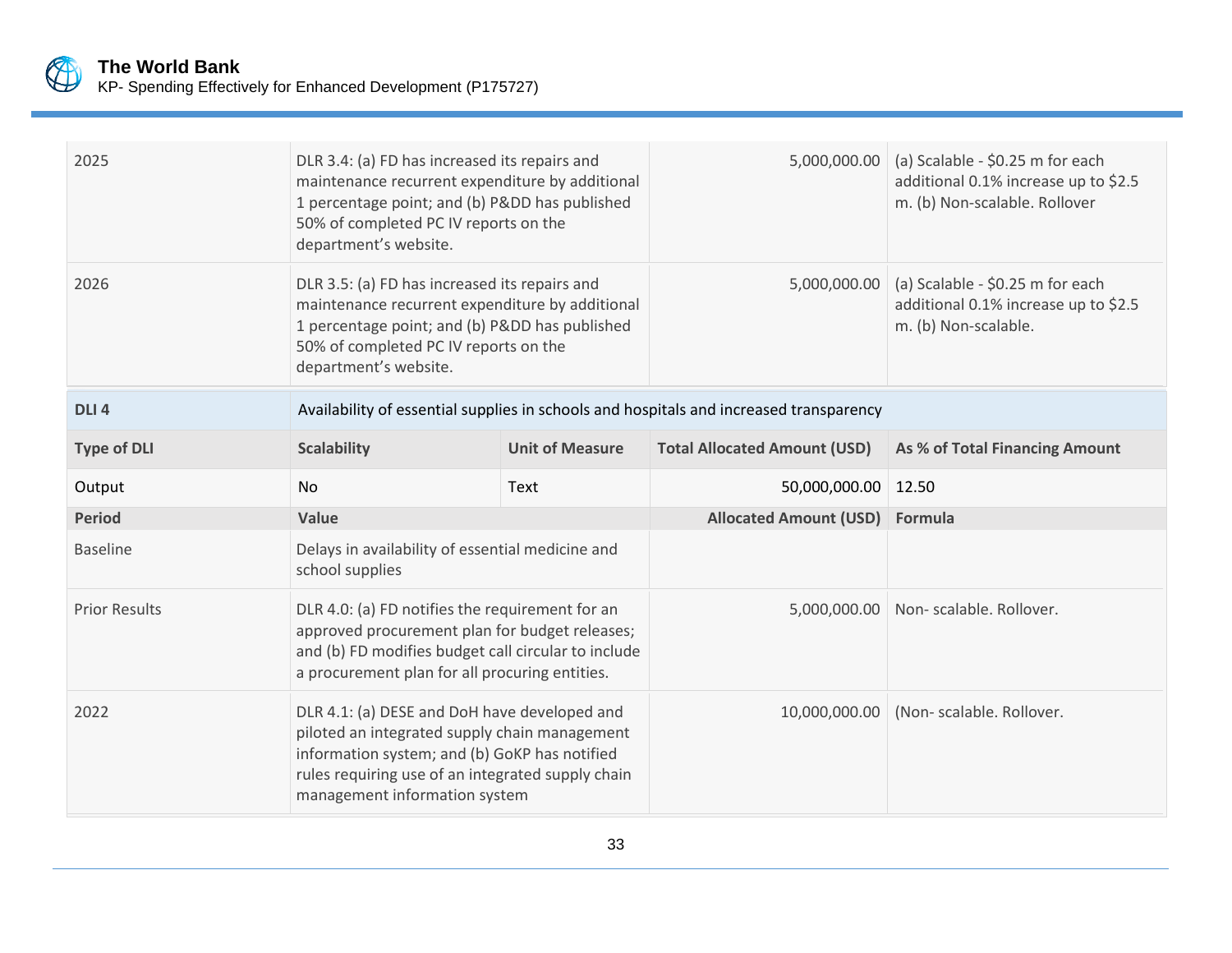

| 2023                 | DLR 4.2: (a) On average at least 60% of primary<br>health care facilities have all the essential<br>medicines for one year; and (b) At least 50% of<br>primary, middle, and high school have all the<br>essential supplies |                        |                                                                                                             | 10,000,000.00 Non-scalable. Rollover.   |
|----------------------|----------------------------------------------------------------------------------------------------------------------------------------------------------------------------------------------------------------------------|------------------------|-------------------------------------------------------------------------------------------------------------|-----------------------------------------|
| 2024                 | DLR 4.3: (a) On average at least 70% of primary<br>health care facilities have all the essential<br>medicines for one year; and (b) At least 55% of<br>primary, middle, and high school have all the<br>essential supplies |                        |                                                                                                             | 10,000,000.00   Non-scalable. Rollover. |
| 2025                 | DLR 4.4: (a) On average at least 75% of primary<br>health care facilities have all the essential<br>medicines for one year; and (b) At least 60% of<br>primary, middle, and high school have all the<br>essential supplies |                        |                                                                                                             | 10,000,000.00 Non-scalable. Rollover    |
| 2026                 | DLR 4:5: (a) On average at least 80% of primary<br>health care facilities have all the essential<br>medicines for one year; and (b) At least 65% of<br>primary, middle, and high school have all the<br>essential supplies |                        | 5,000,000.00                                                                                                | Non-scalable                            |
| DLI <sub>5</sub>     |                                                                                                                                                                                                                            |                        | Primary, middle, and high schools with filled teaching staff positions according to approved staffing norms |                                         |
| <b>Type of DLI</b>   | <b>Scalability</b>                                                                                                                                                                                                         | <b>Unit of Measure</b> | <b>Total Allocated Amount (USD)</b>                                                                         | As % of Total Financing Amount          |
| Intermediate Outcome | Yes                                                                                                                                                                                                                        | Text                   | 50,000,000.00                                                                                               | 12.50                                   |
| <b>Period</b>        | Value                                                                                                                                                                                                                      |                        | <b>Allocated Amount (USD)</b>                                                                               | Formula                                 |
| <b>Baseline</b>      | Staffing norms have been defined as at least six<br>teachers per school                                                                                                                                                    | $\sim$ $\lambda$       |                                                                                                             |                                         |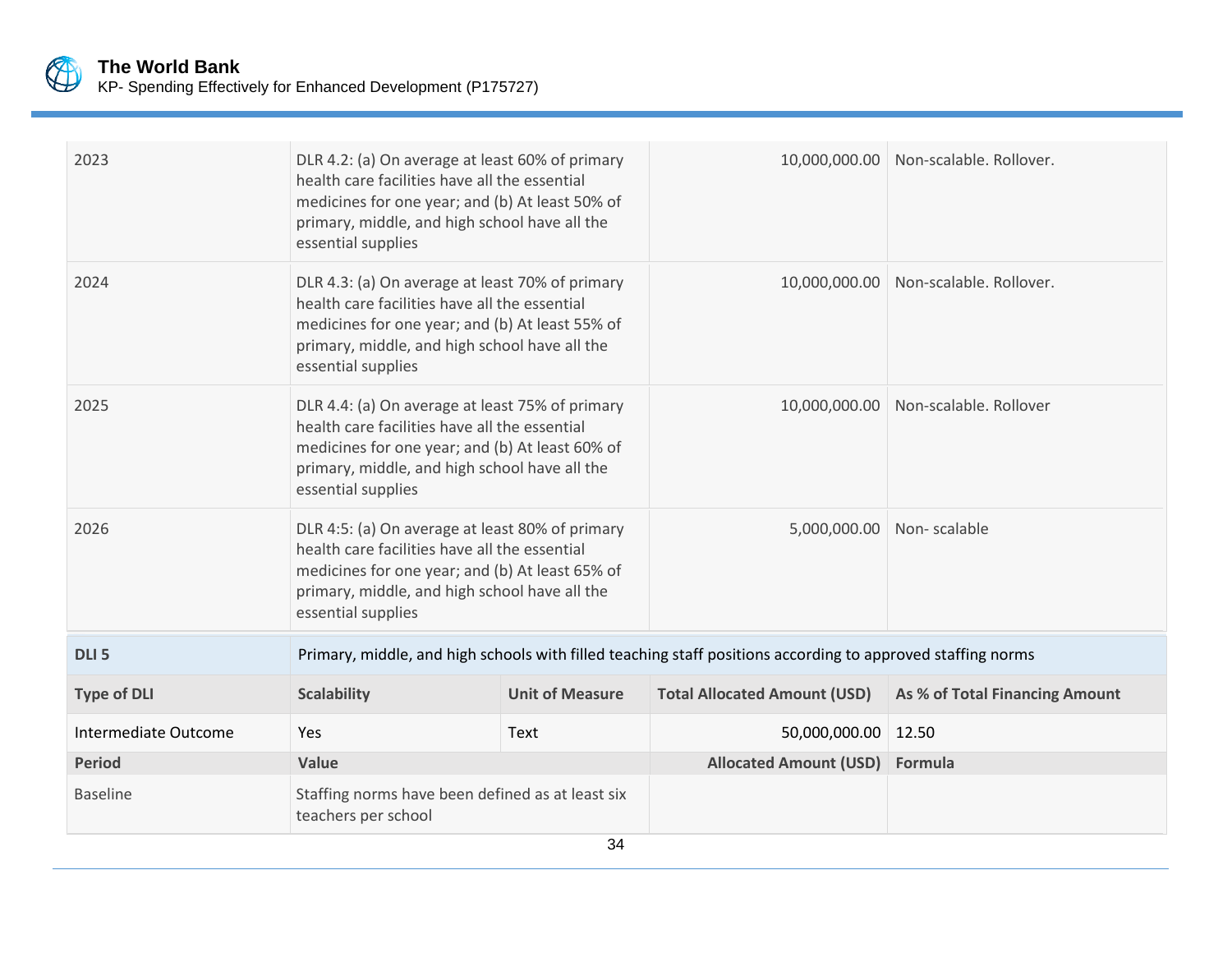

| <b>Prior Results</b> | DLR 5.0: The DESE has approved the basic<br>minimum staffing norms for primary, middle, and<br>high schools and prepared a province wide staff<br>deployment plan consistent with the costed<br>sector MT Expenditure Framework developed<br>under DLI 1.0 and allocating a specific number of<br>posts for female teachers in girls' schools. |               | 10,000,000.00 Non scalable. No Rollover.                                            |
|----------------------|------------------------------------------------------------------------------------------------------------------------------------------------------------------------------------------------------------------------------------------------------------------------------------------------------------------------------------------------|---------------|-------------------------------------------------------------------------------------|
| 2022                 | DLR 5.1: At least 5% of primary, middle, and high<br>schools meet basic staffing norms for primary,<br>middle, and high schools, including a minimum<br>requirement of female teachers for each girls'<br>school.                                                                                                                              |               | 10,000,000.00 Non scalable. Rollover                                                |
| 2023                 | DLR 5.2: Additional 10% of primary, middle, and<br>high schools meet basic staffing norms for<br>primary, middle, and high schools, including a<br>minimum requirement of female teachers for<br>each girls' school.                                                                                                                           | 10,000,000.00 | Scalable. \$1mn for each additional<br>percentage point, up to \$10 mn.<br>Rollover |
| 2024                 | DLR 5.3: Additional 10% of primary, middle, and<br>high schools meet basic staffing norms for<br>primary, middle, and high schools, including a<br>minimum requirement of female teachers for<br>each girls' school.                                                                                                                           | 10,000,000.00 | Scalable. \$1mn for each additional<br>percentage point, up to \$10 mn.<br>Rollover |
| 2025                 | DLR 5.4: Additional 10% of primary, middle, and<br>high schools meet basic staffing norms for<br>primary, middle, and high schools, including a<br>minimum requirement of female teachers for<br>each girls' school.                                                                                                                           | 5,000,000.00  | Scalable.\$0.5mn for each additional<br>percentage point, up to \$5mn.<br>Rollover  |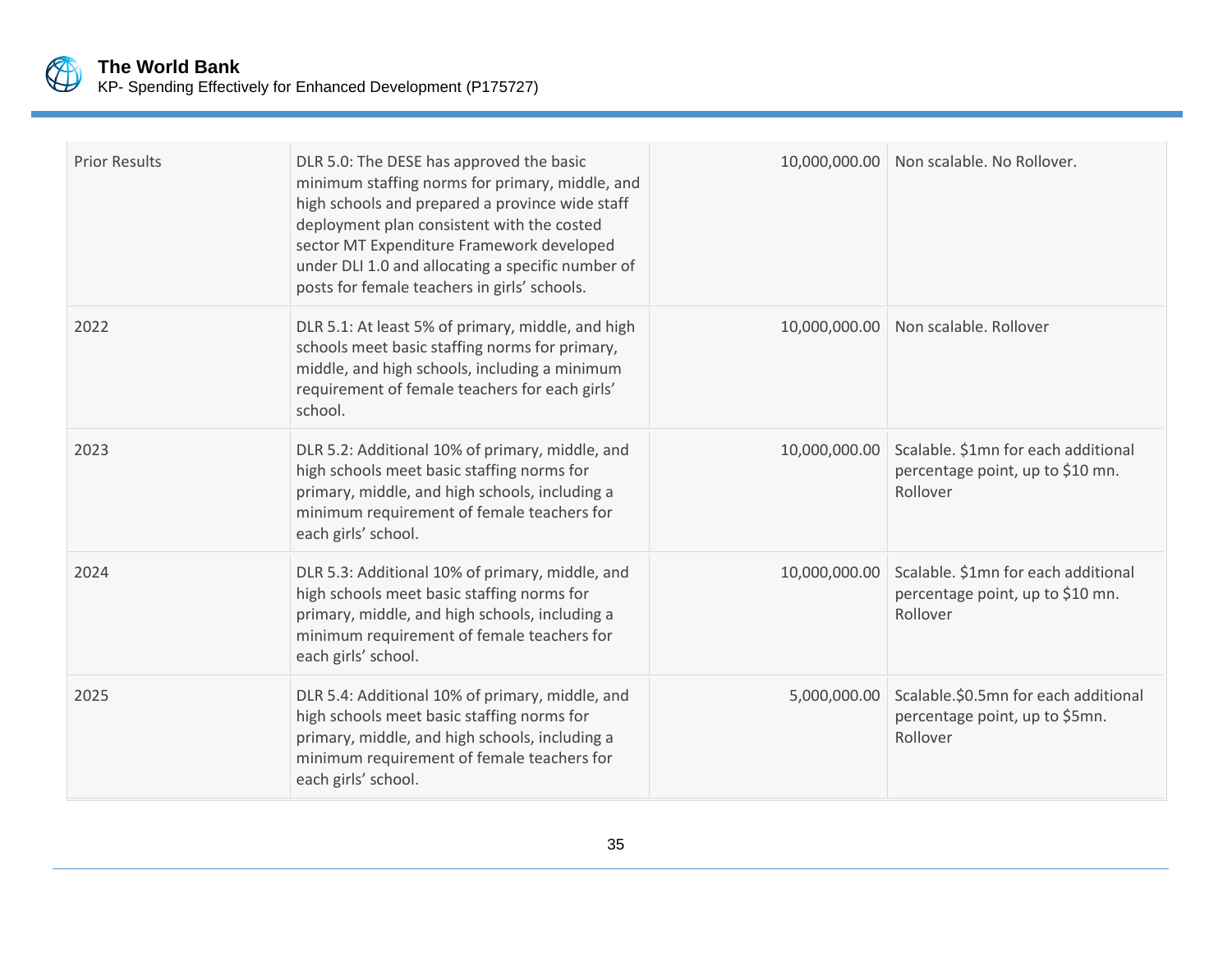

| 2026                 | DLR 5.5: Additional 10% of primary, middle, and<br>high schools meet basic staffing norms for<br>primary, middle, and high schools, including a<br>minimum requirement of female teachers for<br>each girls' school.                  |                        | 5,000,000.00                                                                                            | Scalable. \$0.5mn for each additional<br>percentage point, up to \$5mn |
|----------------------|---------------------------------------------------------------------------------------------------------------------------------------------------------------------------------------------------------------------------------------|------------------------|---------------------------------------------------------------------------------------------------------|------------------------------------------------------------------------|
| DLI <sub>6</sub>     |                                                                                                                                                                                                                                       |                        | Primary health care facilities with filled medical staff positions according to approved staffing norms |                                                                        |
| <b>Type of DLI</b>   | <b>Scalability</b>                                                                                                                                                                                                                    | <b>Unit of Measure</b> | <b>Total Allocated Amount (USD)</b>                                                                     | As % of Total Financing Amount                                         |
| Intermediate Outcome | Yes                                                                                                                                                                                                                                   | Text                   | 45,000,000.00                                                                                           | 11.25                                                                  |
| <b>Period</b>        | Value                                                                                                                                                                                                                                 |                        | <b>Allocated Amount (USD)</b>                                                                           | Formula                                                                |
| <b>Baseline</b>      | Staffing norms not currently defined                                                                                                                                                                                                  |                        |                                                                                                         |                                                                        |
| <b>Prior Results</b> | DLR 6.0: GoKP has approved the basic minimum<br>staffing norms for primary health care and<br>prepared a province wide staff deployment plan<br>consistent with the costed sector MT Expenditure<br>Framework developed under DLI 1.0 |                        | 5,000,000.00                                                                                            | Non-scalable                                                           |
| 2022                 | DLR 6.1: At least 10 % of primary health care<br>facilities meet basic staffing norms for primary<br>health care                                                                                                                      |                        | 10,000,000.00                                                                                           | Scalable. \$1m for each additional %<br>point upto \$10m.Rollover      |
| 2023                 | DLR 6.2: Additional 10 % of primary health care<br>facilities meet basic staffing norms for primary<br>health care                                                                                                                    |                        | 10,000,000.00                                                                                           | Scalable. \$1mn for each additional<br>% point, up to \$10m. Rollover  |
| 2024                 | DLR 6.3: Additional 10 % of primary health care<br>facilities meet basic staffing norms for primary<br>health care                                                                                                                    |                        | 10,000,000.00                                                                                           | Scalable. \$1m for each additional %<br>point, up to \$10 m. Rollover  |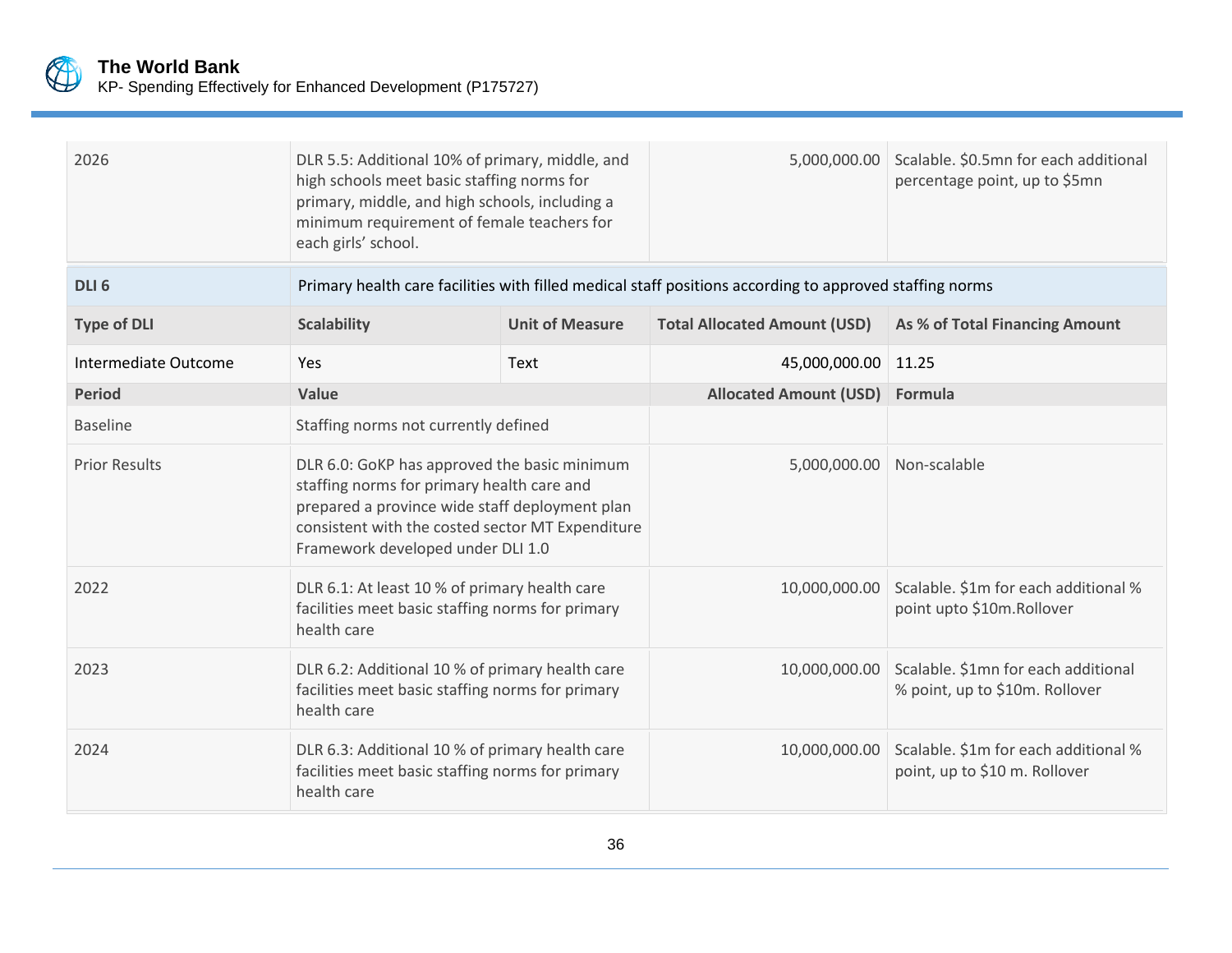

| KP- Spending Effectively for Enhanced Development (P175727) |  |  |  |  |
|-------------------------------------------------------------|--|--|--|--|
|-------------------------------------------------------------|--|--|--|--|

| 2025                 | DLR 6.4: Additional 10 % of primary health care<br>facilities meet basic staffing norms for primary<br>health care                                                                                                                                                                                                                                                                                                         |                        | 5,000,000.00                                                                                               | Scalable. \$0.5m for each additional<br>% point, up to \$5m. Rollover                                   |
|----------------------|----------------------------------------------------------------------------------------------------------------------------------------------------------------------------------------------------------------------------------------------------------------------------------------------------------------------------------------------------------------------------------------------------------------------------|------------------------|------------------------------------------------------------------------------------------------------------|---------------------------------------------------------------------------------------------------------|
| 2026                 | DLR 6.5: At least 10 % of primary health care<br>facilities meet basic staffing norms for primary<br>health care                                                                                                                                                                                                                                                                                                           |                        | 5,000,000.00                                                                                               | Scalable. \$0.5m for each additional<br>% point, up to \$5 m                                            |
| DLI <sub>7</sub>     |                                                                                                                                                                                                                                                                                                                                                                                                                            |                        | Primary, middle, and high schools and primary health care facilities have functioning basic infrastructure |                                                                                                         |
| <b>Type of DLI</b>   | <b>Scalability</b>                                                                                                                                                                                                                                                                                                                                                                                                         | <b>Unit of Measure</b> | <b>Total Allocated Amount (USD)</b>                                                                        | As % of Total Financing Amount                                                                          |
| Output               | Yes<br>Text                                                                                                                                                                                                                                                                                                                                                                                                                |                        | 50,000,000.00                                                                                              | 12.50                                                                                                   |
| <b>Period</b>        | Value                                                                                                                                                                                                                                                                                                                                                                                                                      |                        | <b>Allocated Amount (USD)</b>                                                                              | Formula                                                                                                 |
| <b>Baseline</b>      | Several service delivery centers missing basic<br>infrastructure                                                                                                                                                                                                                                                                                                                                                           |                        |                                                                                                            |                                                                                                         |
| <b>Prior Results</b> | DLR 7.0: (a) The DESE developed a plan<br>(consistent with the costed sector MTEP)<br>developed under DLI 1.0) for providing climate<br>resilient basic infrastructure to primary, middle,<br>and high schools; and (b) The DoH has developed<br>a plan (consistent with the costed sector MTEP)<br>developed under DLI 1.0) for providing climate<br>resilient basic infrastructure to primary health<br>care facilities. |                        | 5,000,000.00                                                                                               | Not scalable                                                                                            |
| 2022                 | DLR 7.1: (a) At least 5% of primary, middle, and<br>high schools are fully equipped with climate<br>resilient basic infrastructure; and (b) At least 5%<br>of primary health care facilities are equipped<br>with climate resilient basic infrastructure                                                                                                                                                                   |                        | 10,000,000.00                                                                                              | Scalable. \$1 m for each additional<br>percentage point in equipped<br>facilities up to \$10m. Rollover |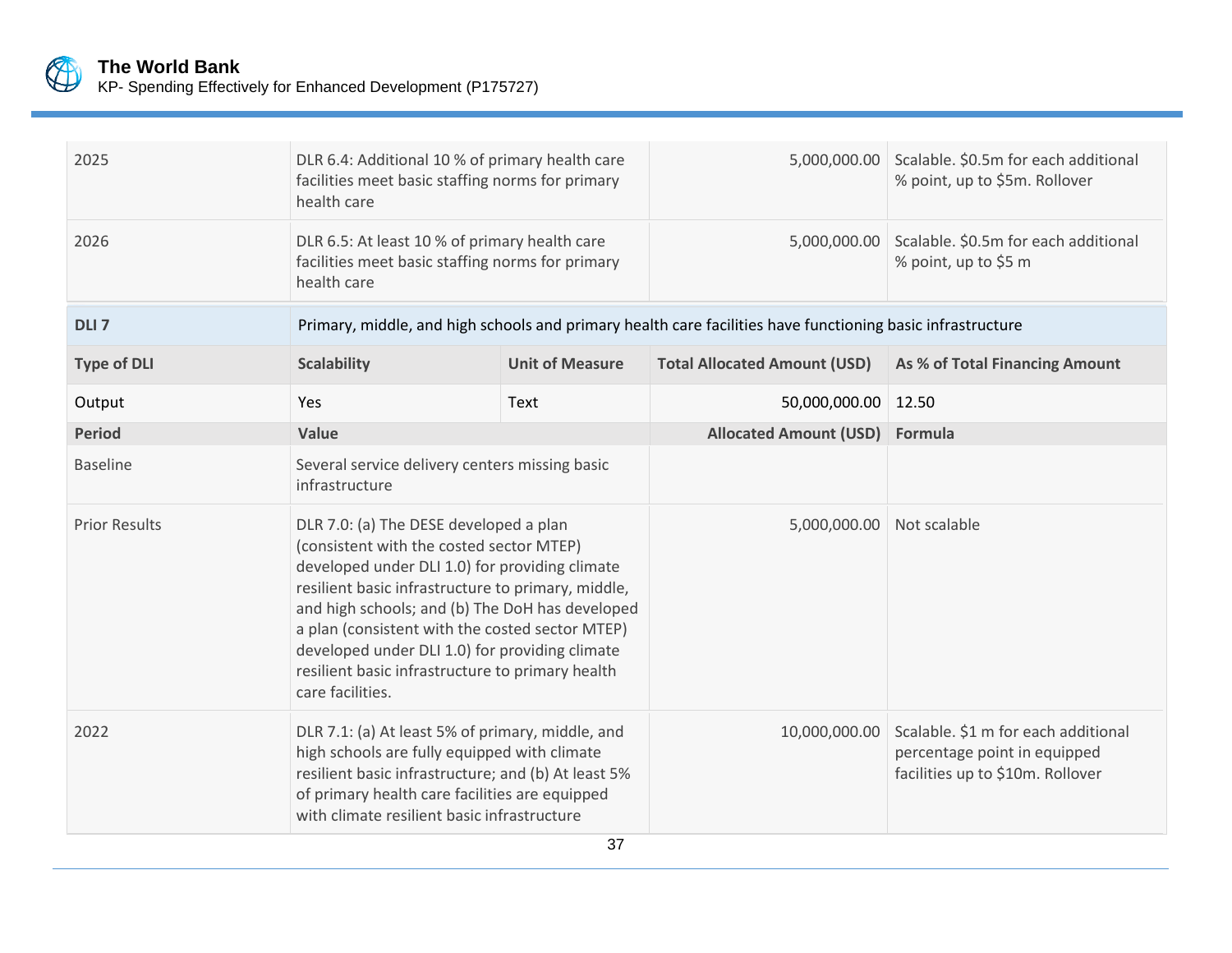

| 2023               | DLR 7.2: (a) Additional 10% of primary, middle,<br>and high schools are fully equipped with climate<br>resilient basic infrastructure; and (b) Additional<br>10% of primary health care facilities are equipped<br>with climate resilient basic infrastructure |                        |                                                                                                                         | 10,000,000.00 Scalable. \$1 m for each additional<br>percentage point in equipped<br>facilities up to \$10m. Rollover |
|--------------------|----------------------------------------------------------------------------------------------------------------------------------------------------------------------------------------------------------------------------------------------------------------|------------------------|-------------------------------------------------------------------------------------------------------------------------|-----------------------------------------------------------------------------------------------------------------------|
| 2024               | DLR7.3: (a) Additional 10% of primary, middle,<br>and high schools are fully equipped with climate<br>resilient basic infrastructure; and (b) Additional<br>10% of primary health care facilities are equipped<br>with climate resilient basic infrastructure  |                        | 10,000,000.00                                                                                                           | Scalable. \$1 m for each additional<br>percentage point in equipped<br>facilities up to \$10m. Rollover               |
| 2025               | DLR 7.4: (a) Additional 10% of primary, middle,<br>and high schools are fully equipped with climate<br>resilient basic infrastructure; and (b) Additional<br>10% of primary health care facilities are equipped<br>with climate resilient basic infrastructure |                        | 10,000,000.00                                                                                                           | Scalable. \$1 m for each additional<br>percentage point in equipped<br>facilities up to \$10m. Rollover               |
| 2026               | DLR 7.5: (a) Additional 10% of primary, middle,<br>and high schools are fully equipped with climate<br>resilient basic infrastructure; and (b) Additional<br>10% of primary health care facilities are equipped<br>with climate resilient basic infrastructure |                        |                                                                                                                         | 5,000,000.00 Scalable. \$0.25m for each additional<br>equipped facilities up to \$5m.                                 |
| DLI <sub>8</sub>   | facilities                                                                                                                                                                                                                                                     |                        | Increased facility level responsibility for budgeting and spending in primary and middle schools and primary healthcare |                                                                                                                       |
| <b>Type of DLI</b> | <b>Scalability</b>                                                                                                                                                                                                                                             | <b>Unit of Measure</b> | <b>Total Allocated Amount (USD)</b>                                                                                     | As % of Total Financing Amount                                                                                        |
| Outcome            | No                                                                                                                                                                                                                                                             | Text                   | 50,000,000.00   12.50                                                                                                   |                                                                                                                       |
| <b>Period</b>      | Value                                                                                                                                                                                                                                                          |                        | Allocated Amount (USD) Formula                                                                                          |                                                                                                                       |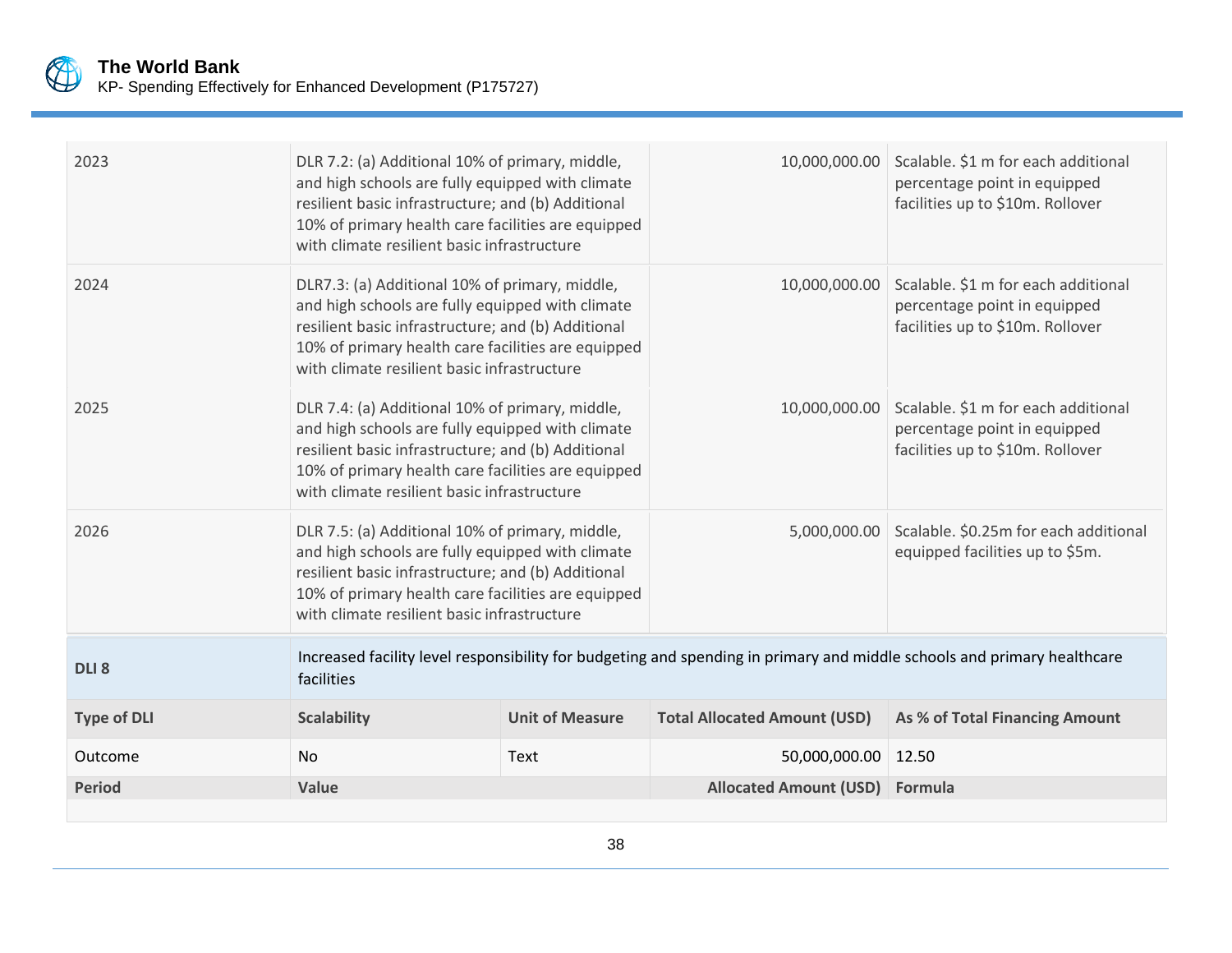

| <b>Baseline</b>      | Limited facility level budget responsibility for<br>primary health care centers and primary, middle<br>and high schools                                                                                                                                                                                                                                  |               |                                       |
|----------------------|----------------------------------------------------------------------------------------------------------------------------------------------------------------------------------------------------------------------------------------------------------------------------------------------------------------------------------------------------------|---------------|---------------------------------------|
| <b>Prior Results</b> | N/A                                                                                                                                                                                                                                                                                                                                                      | 0.00          | Non-Scalable                          |
| 2022                 | DLR 8.1: FD has developed a policy with<br>stakeholder consultation for facility level<br>responsibility for budgeting and expenditure<br>management in primary and middle schools and<br>primary health centers                                                                                                                                         | 10,000,000.00 | Non-Scalable                          |
| 2023                 | DLR 8.2: (a) At least 25% of primary health care<br>facilities have prepared own budget as per the<br>approved policy in DLR 8.1; and (b) At least 25%<br>of primary and middle schools have prepared<br>own budget as per the approved policy in DLR 8.1                                                                                                |               | 14,000,000.00 Non-Scalable. Rollover. |
| 2024                 | DLR 8.3: (a) At least 25% of primary health care<br>facilities manage own non-wage budget as per<br>the approved policy in DLR 8.1 and maintain up<br>to date books of accounts; and (b) At least 25% of<br>primary and middle schools manage own non-<br>wage budget as per the approved policy in DLR<br>8.1 and maintain up to date books of accounts |               | 10,000,000.00 Non-Scalable. Rollover. |
| 2025                 | DLR 8.4: (a) At least 50% of primary health care<br>facilities manage own non-wage budget as per<br>the approved policy in DLR 8.1 and maintain up<br>to date books of accounts; and (b) At least 50% of<br>primary and middle schools manage own non-<br>wage budget as per the approved policy in DLR                                                  |               | 10,000,000.00 Non-Scalable. Rollover. |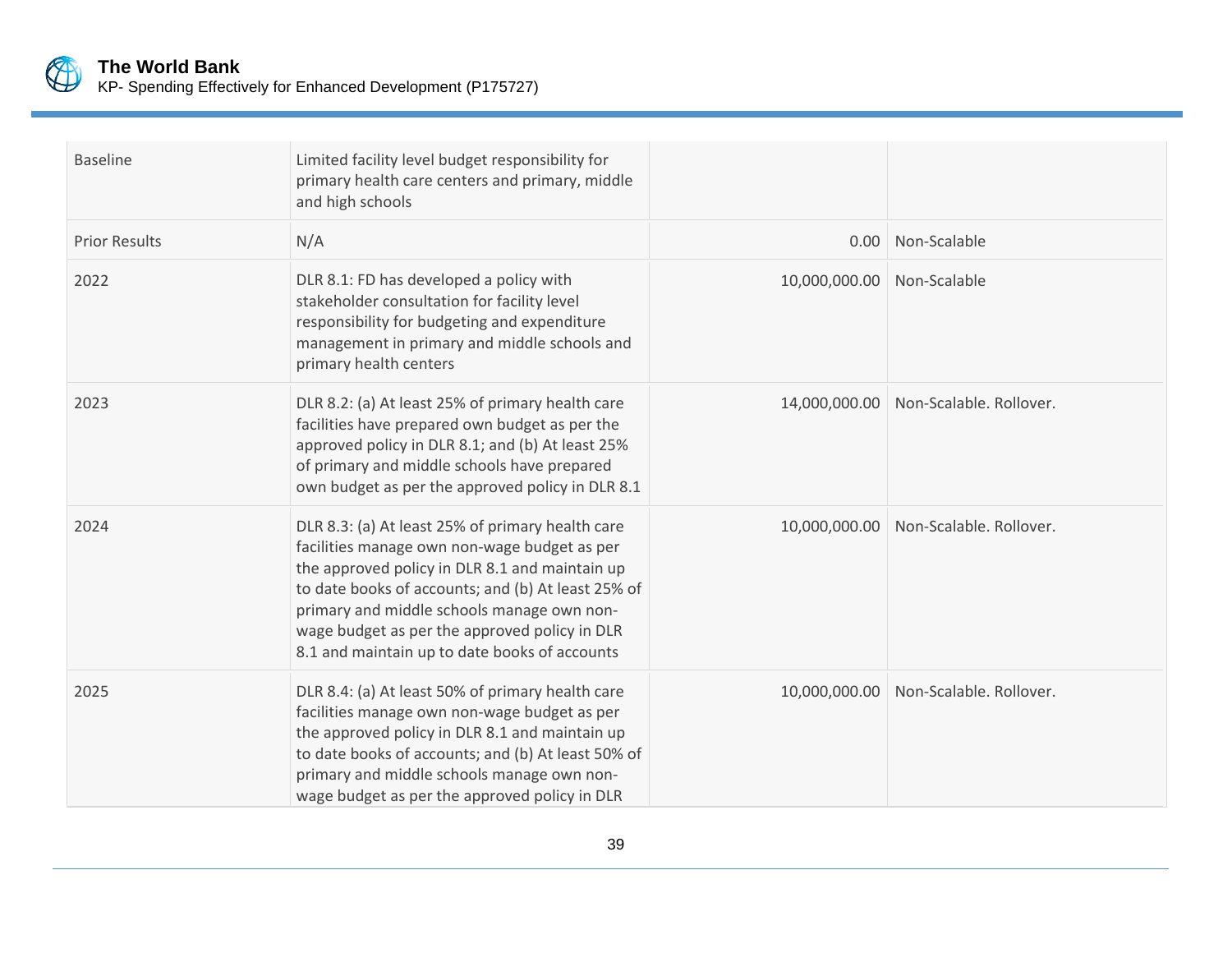

|      | 8.1 and maintain up to date books of accounts                                                                                                                                                                                                                                                                                                            |                              |
|------|----------------------------------------------------------------------------------------------------------------------------------------------------------------------------------------------------------------------------------------------------------------------------------------------------------------------------------------------------------|------------------------------|
| 2026 | DLR 8.5: (a) At least 75% of primary health care<br>facilities manage own non-wage budget as per<br>the approved policy in DLR 8.1 and maintain up<br>to date books of accounts; and (b) At least 75% of<br>primary and middle schools manage own non-<br>wage budget as per the approved policy in DLR<br>8.1 and maintain up to date books of accounts | 6,000,000.00   Non-Scalable. |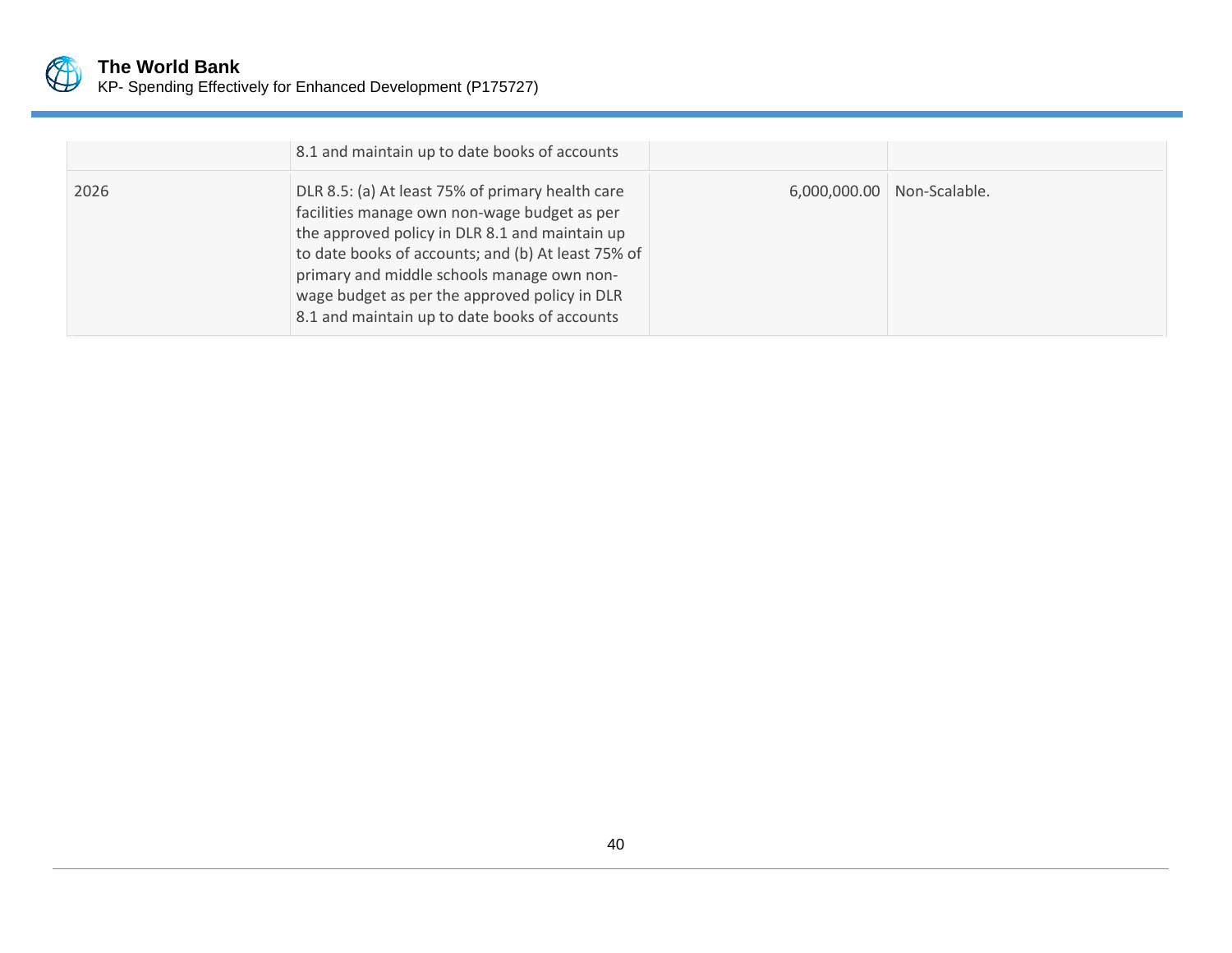

KP- Spending Effectively for Enhanced Development (P175727)

|                            | <b>Verification Protocol Table: Disbursement Linked Indicators</b>                                                                                                                                                                                                                                                                                                              |
|----------------------------|---------------------------------------------------------------------------------------------------------------------------------------------------------------------------------------------------------------------------------------------------------------------------------------------------------------------------------------------------------------------------------|
| DLI <sub>1</sub>           | A costed medium term expenditure plan for primary, middle, and high school education and primary health care                                                                                                                                                                                                                                                                    |
| <b>Description</b>         | Measures availability of resources to finance provision of inputs for education and health                                                                                                                                                                                                                                                                                      |
| Data source/ Agency        | <b>Finance Department</b>                                                                                                                                                                                                                                                                                                                                                       |
| <b>Verification Entity</b> | <b>TPVA</b>                                                                                                                                                                                                                                                                                                                                                                     |
| <b>Procedure</b>           | Review of: a. GoKP prepared plan to confirm that it covers all the three areas outlined in DLR1.0; (b) Review of GoKP<br>approved notification; (c) Review of approved budget for allocation in line with the MTEP; and (d) Review of non-salary<br>budget releases to education and health departments.                                                                        |
| DLI <sub>2</sub>           | Reduction in pension expenditure                                                                                                                                                                                                                                                                                                                                                |
| <b>Description</b>         | DLI measures plan for pension reforms and the gradual implementation of those reforms to reduce pension cost.                                                                                                                                                                                                                                                                   |
| Data source/ Agency        | Finance Dept.                                                                                                                                                                                                                                                                                                                                                                   |
| <b>Verification Entity</b> | <b>TPVA</b>                                                                                                                                                                                                                                                                                                                                                                     |
| <b>Procedure</b>           | Review of (a) plan reform plan approved by the Cabinet (b) end of FY pension expenditure relative to own source revenue<br>and; (c) revised pension rules to include the establishment of automatic indexation of benefits, extension of the wage<br>reference period for determining benefits and strengthening of the criteria for receipt of Family benefits (survivorship). |
| DLI <sub>3</sub>           | Increased recurrent expenditure for repairs and maintenance of public investment assets                                                                                                                                                                                                                                                                                         |
| <b>Description</b>         | Measures budget allocation for repairs and maintenance. At present, most capital investment deteriorate due to lack of<br>maintenance and repair leading to wastage. DLI will also incentivize climate considerations in physical assets                                                                                                                                        |
| Data source/ Agency        | <b>Finance Department</b>                                                                                                                                                                                                                                                                                                                                                       |
| <b>Verification Entity</b> | <b>TPVA</b>                                                                                                                                                                                                                                                                                                                                                                     |
| <b>Procedure</b>           | (a) Review of system generate budget execution reports and (b) review of the Planning and Development Department's<br>website to confirm publication of completed PCIV.                                                                                                                                                                                                         |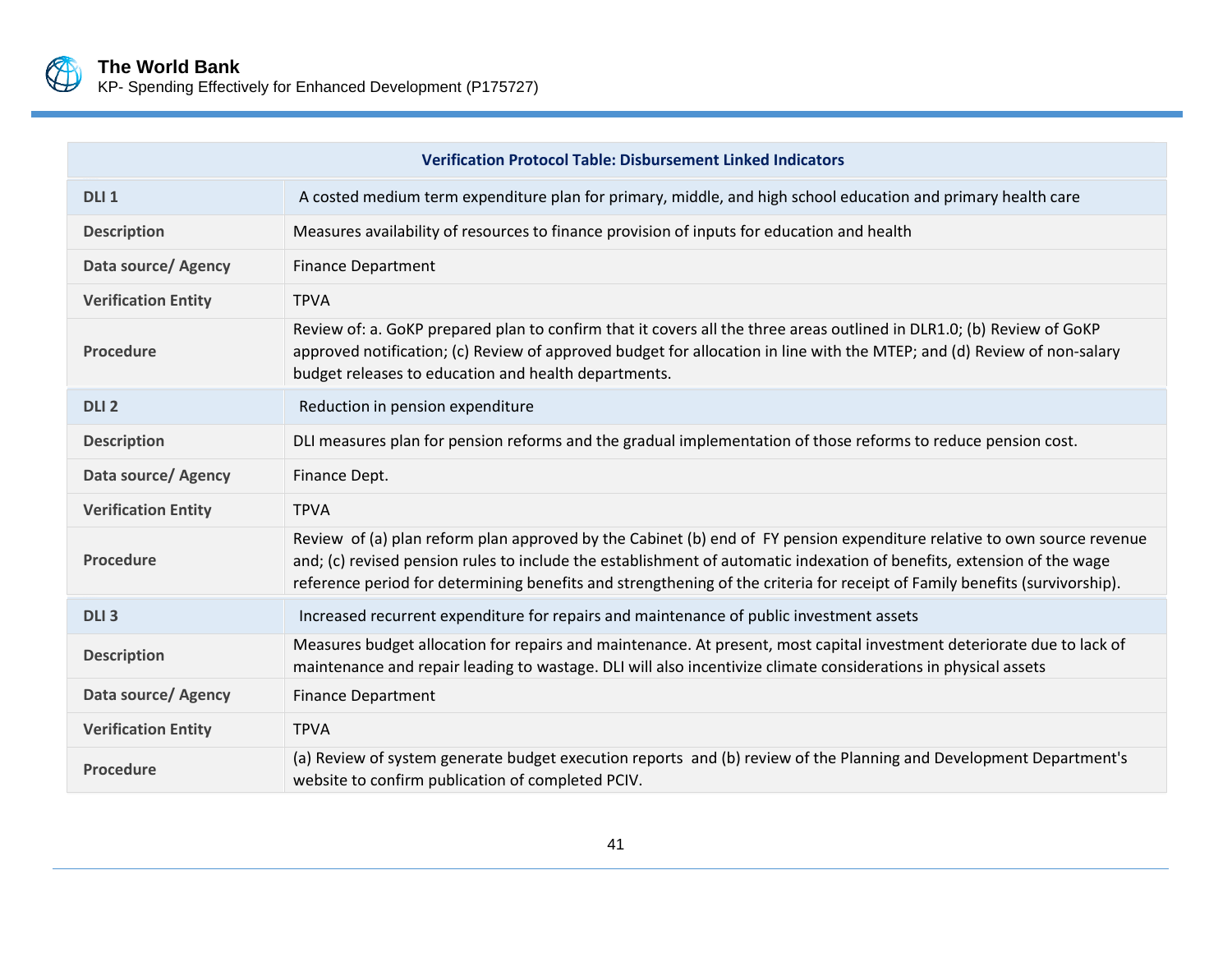

# **The World Bank**

KP- Spending Effectively for Enhanced Development (P175727)

| DLI <sub>4</sub>           | Availability of essential supplies in schools and hospitals and increased transparency                                                                                                                                                                                                                                                                                                                                                                                                                                                                     |  |
|----------------------------|------------------------------------------------------------------------------------------------------------------------------------------------------------------------------------------------------------------------------------------------------------------------------------------------------------------------------------------------------------------------------------------------------------------------------------------------------------------------------------------------------------------------------------------------------------|--|
| <b>Description</b>         | Measures progress in enactment of policy reforms and ICT enhancements to institutionalize electronic procurement.                                                                                                                                                                                                                                                                                                                                                                                                                                          |  |
| Data source/ Agency        | Finance Department/KP Procurement Authority/Education Management Authority                                                                                                                                                                                                                                                                                                                                                                                                                                                                                 |  |
| <b>Verification Entity</b> | <b>TPVA</b>                                                                                                                                                                                                                                                                                                                                                                                                                                                                                                                                                |  |
| Procedure                  | (a) Review of GoKP approved notification requiring approved procurement plan for budget releases; (b)Review of health<br>and education department procurement budget requests integrated with procurement plans; (c) Review of a random<br>sample district reports of the supply chain management information system for education and health; and (d) Review of a<br>random sample district reports of the supply chain management information system for availability of essential items for<br>schools (chalks, stationery, textbooks, and chalkboards. |  |
| DLI <sub>5</sub>           | Primary, middle, and high schools with filled teaching staff positions according to approved staffing norms                                                                                                                                                                                                                                                                                                                                                                                                                                                |  |
| <b>Description</b>         | Measures availability of teaching staff in schools according to agreed staffing norms                                                                                                                                                                                                                                                                                                                                                                                                                                                                      |  |
| Data source/ Agency        | <b>EMA</b>                                                                                                                                                                                                                                                                                                                                                                                                                                                                                                                                                 |  |
| <b>Verification Entity</b> | <b>TPVA</b>                                                                                                                                                                                                                                                                                                                                                                                                                                                                                                                                                |  |
| Procedure                  | Review of HRMIS generated reports.                                                                                                                                                                                                                                                                                                                                                                                                                                                                                                                         |  |
| DLI <sub>6</sub>           | Primary health care facilities with filled medical staff positions according to approved staffing norms                                                                                                                                                                                                                                                                                                                                                                                                                                                    |  |
| <b>Description</b>         | Measures availability of adequate number of health care workers per the agreed plan.                                                                                                                                                                                                                                                                                                                                                                                                                                                                       |  |
| Data source/ Agency        | Department of Health                                                                                                                                                                                                                                                                                                                                                                                                                                                                                                                                       |  |
| <b>Verification Entity</b> | TPVA/IMU                                                                                                                                                                                                                                                                                                                                                                                                                                                                                                                                                   |  |
| <b>Procedure</b>           | Review of HMIS generated reports.                                                                                                                                                                                                                                                                                                                                                                                                                                                                                                                          |  |
| DLI <sub>7</sub>           | Primary, middle, and high schools and primary health care facilities have functioning basic infrastructure                                                                                                                                                                                                                                                                                                                                                                                                                                                 |  |
| <b>Description</b>         | Measures availability of proper facilities for education and health service delivery                                                                                                                                                                                                                                                                                                                                                                                                                                                                       |  |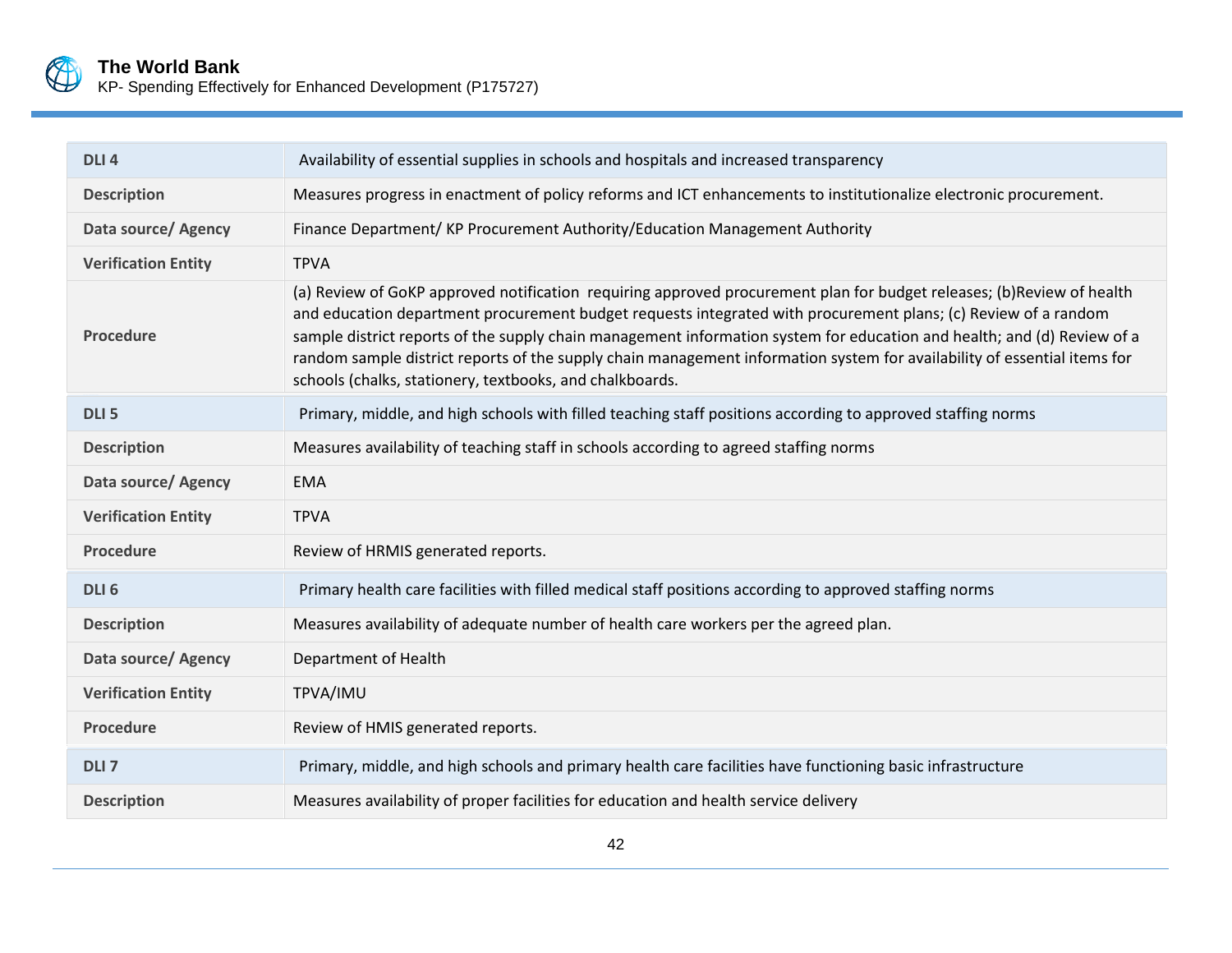

|  |  |  |  |  | KP- Spending Effectively for Enhanced Development (P175727) |  |
|--|--|--|--|--|-------------------------------------------------------------|--|
|--|--|--|--|--|-------------------------------------------------------------|--|

| Data source/ Agency        | Department of Education/Department of Health                                                                                                                                        |
|----------------------------|-------------------------------------------------------------------------------------------------------------------------------------------------------------------------------------|
| <b>Verification Entity</b> | <b>TPVA</b>                                                                                                                                                                         |
| <b>Procedure</b>           | Availability of functioning infrastructure : water, toilets, boundary walls and electricity in school, and water, toilets,<br>electricity and sewage facilities for health centers. |
| DLI <sub>8</sub>           | Increased facility level responsibility for budgeting and spending in primary and middle schools and primary healthcare<br>facilities                                               |
| <b>Description</b>         | Measure extent of responsibility for budgeting and spending by service delivery facilities                                                                                          |
| Data source/ Agency        | <b>FMIU</b>                                                                                                                                                                         |
| <b>Verification Entity</b> | <b>TPVA</b>                                                                                                                                                                         |
| <b>Procedure</b>           | Review of approved policy for facility level budget responsibility; sample own budget prepared by facilities; and<br>appropriately maintained books of accounts(.                   |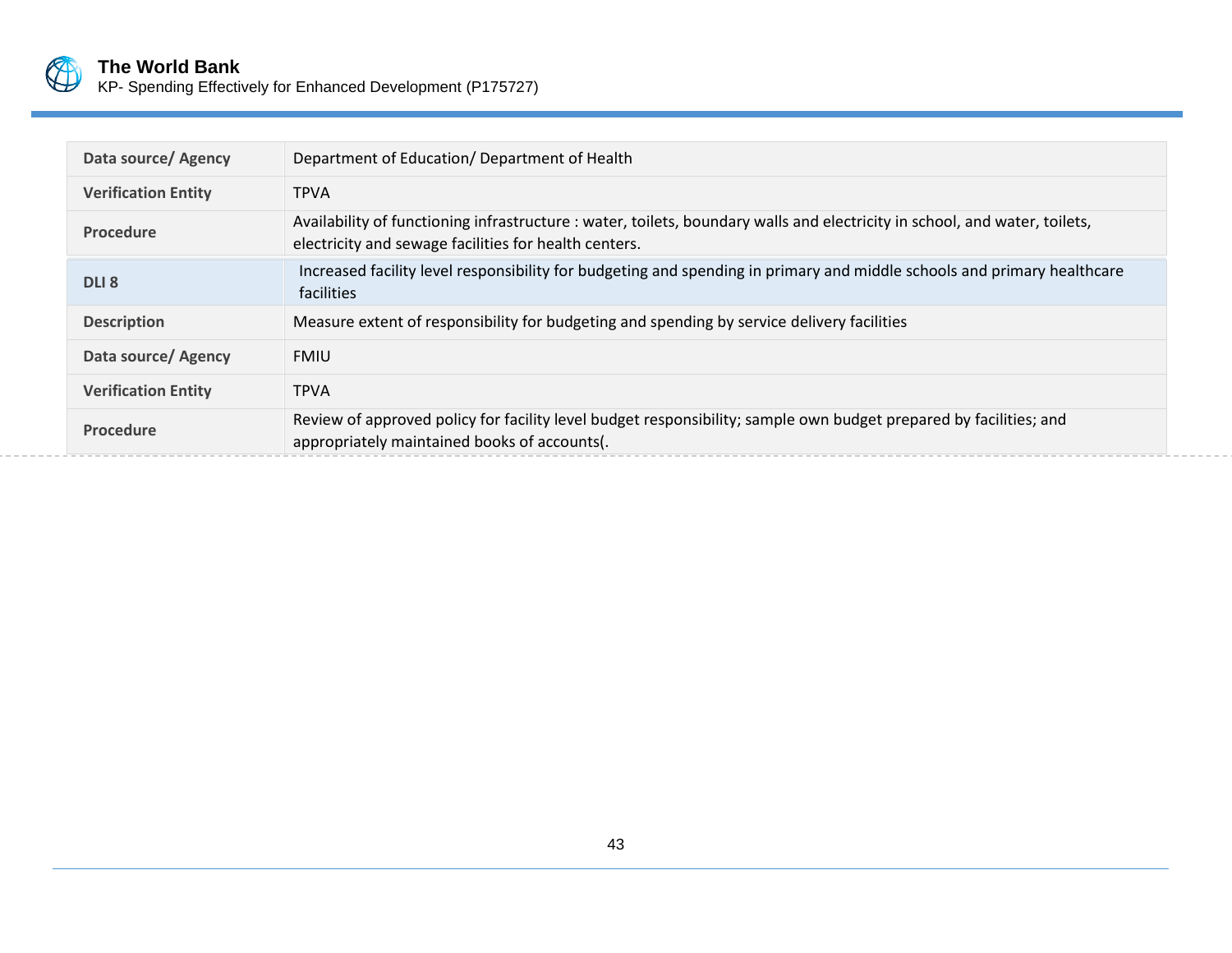

#### **ANNEX 4. SUMMARY FIDUCIARY ASSESSMENT**

<span id="page-52-0"></span> $1.$ **The integrated fiduciary assessment has concluded that the Program fiduciary systems complemented by the program-specific mitigation measures will provide adequate support to the operation**. The overall residual fiduciary risk is Substantial. Procurement assessment of the major implementing entities has been commenced and there are no identified activities in the Program that would meet or exceed the Operational Procurement Review Committee thresholds. The Program boundaries are well defined. The entire Program budget is financed by the provincial government. Implementing entities include four provincial departments—FD, P&DD, Health and Education Department—and two autonomous bodies—KPPRA and KPITB.

 $2.$ **The Program activities are well integrated with the overall government's program**. However, as noted in the Public Expenditure and Financial Accountability (PEFA) assessment of 2017, the GoKP has weak budget credibility. Results Area 1 addresses this deficiency. The Shared Service Unit (SSU) in the FD will ensure that adequate resources are available. In addition, the P&DD should prioritize those development schemes that directly relate to the achievement of DLIs. A uniform chart of account exists at all levels of governments in Pakistan, including KP. All implementing entities have access to the government IFMIS. The SSU will directly work with other implementing entities in health, education, KPPRA, P&DD, and KPITB to strengthen fiduciary capacity and strengthen internal controls.

3. **The internal control framework of the government is defined in the Accounting Policies and Procedures Manual**. The GoKP's internal control framework applicable to implementing agencies include General Financial Rules, Fundamental Rules, Supplementary Rules, Federal Treasury Rules, and other regulations, instructions, and orders issued by the FD, AGP, and Controller General of Pakistan. The assessment proposed measures to improve efficiency of internal control framework and strengthen internal audit in centralized entities and autonomous bodies.

4. The procurement system is adequate for this Program. The GoKP's Health Department has already implemented projects financed by the WB. However, the Elementary and Secondary Education Department will be implementing a Bank Project for the first time. This Program will be implemented under the supervision of the GoKP through the establishment of project implementation units.

**The WB's Anti-Corruption Guidelines**. The SSU will report to the WB on the compliance with ACG 5. once a year. However, each implementing agency will report to the SSU on the compliance of the ACG twice a year. The SSU will ensure that any person or entity debarred or suspended by the WB is not awarded a contract under, or otherwise allowed to participate in, the Program during the period of such debarment or suspension. The implementing entities have an adequate delegation of power structure for procurements and decision-making. There are public procurement rules that stipulates adequate dissemination and disclosures before award (see Fiduciary Systems Assessment).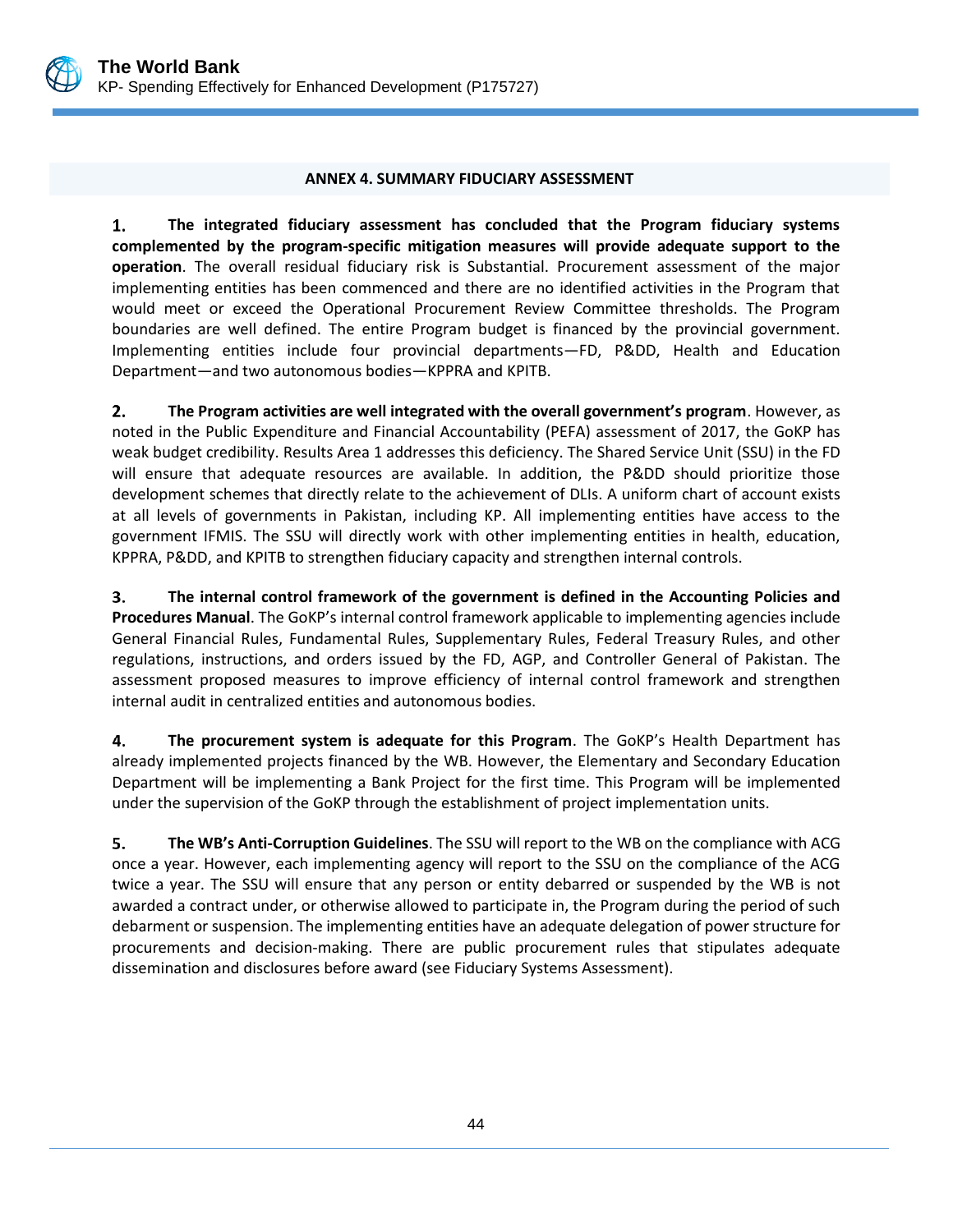

#### <span id="page-53-0"></span>**ANNEX 5. SUMMARY ENVIRONMENTAL AND SOCIAL SYSTEMS ASSESSMENT**

 $1.$ **Consistent with the requirements of the WB PforR Policy, the proposed PforR operation does not support activities that pose high social or environmental risks**. The environmental risk rating for this Program is anticipated to be Moderate. The activities to be supported by the Program are likely to provide significant social benefits and to pose minor adverse environmental and moderate adverse social impacts and risks. Environmental risk is expected from e-waste generated at the end of use of ICT equipment. However, the e-waste risk attributable to the program are low. Stakeholder consultations were conducted on January 21–22, 2021, to share the ESSA findings with stakeholders.

 $2.$ **Environmental and occupational health and safety impacts can be linked to provisions of boundary walls, water supply, electricity, and toilets facilities for schools and health facilities**. Environmental impacts may occur in the form of drainage clogging/wastewater ponding, air pollution due to dust and stack emissions, noise pollution, and soil pollution. Due to the expected low impact, environmental risks from such activities are considered Moderate.

3. **Moderate social risks are associated with the supported activities across all Results Areas**. This includes: (i) increased use of the IFMIS; (ii) establishment of e-procurement and e-office solutions; (iii) increased expenditure for repairs and maintenance; and (iv) provision of basic facilities in schools and health care centers, and (v) recruitment of teachers and health care workers. There is a moderate social risk of inequitable access to program benefits for indigenous peoples and vulnerable groups, which include women and disabled, and communities in NMDs.

4. **Assessment of Environmental and Social Management Systems and Implementation Capacity** 

5. **The environmental and social management will be based on the existing legal, regulatory, and institutional system in Pakistan and KP**. The applicable environmental and social management systems need to be improved to address underlying environmental and social risks.

6. **For the environmental risks, the provincial environmental protection aspects are governed by the Provincial Environmental Protection Act**. Current regulations lack specific provisions, pertinent to ewaste management. Hazardous substances mentioned under Hazardous Substance Rules, 2003, do not include e-waste. Different hazardous chemicals and heavy metals are mentioned in the Act, which can be the part of the e-waste or get released during recycling process or disposing on the land. Enforcement of these provisions are weak due to lack of enforcement infrastructure and resources. Similarly, there are no certified e-waste recycling facilities and recyclers.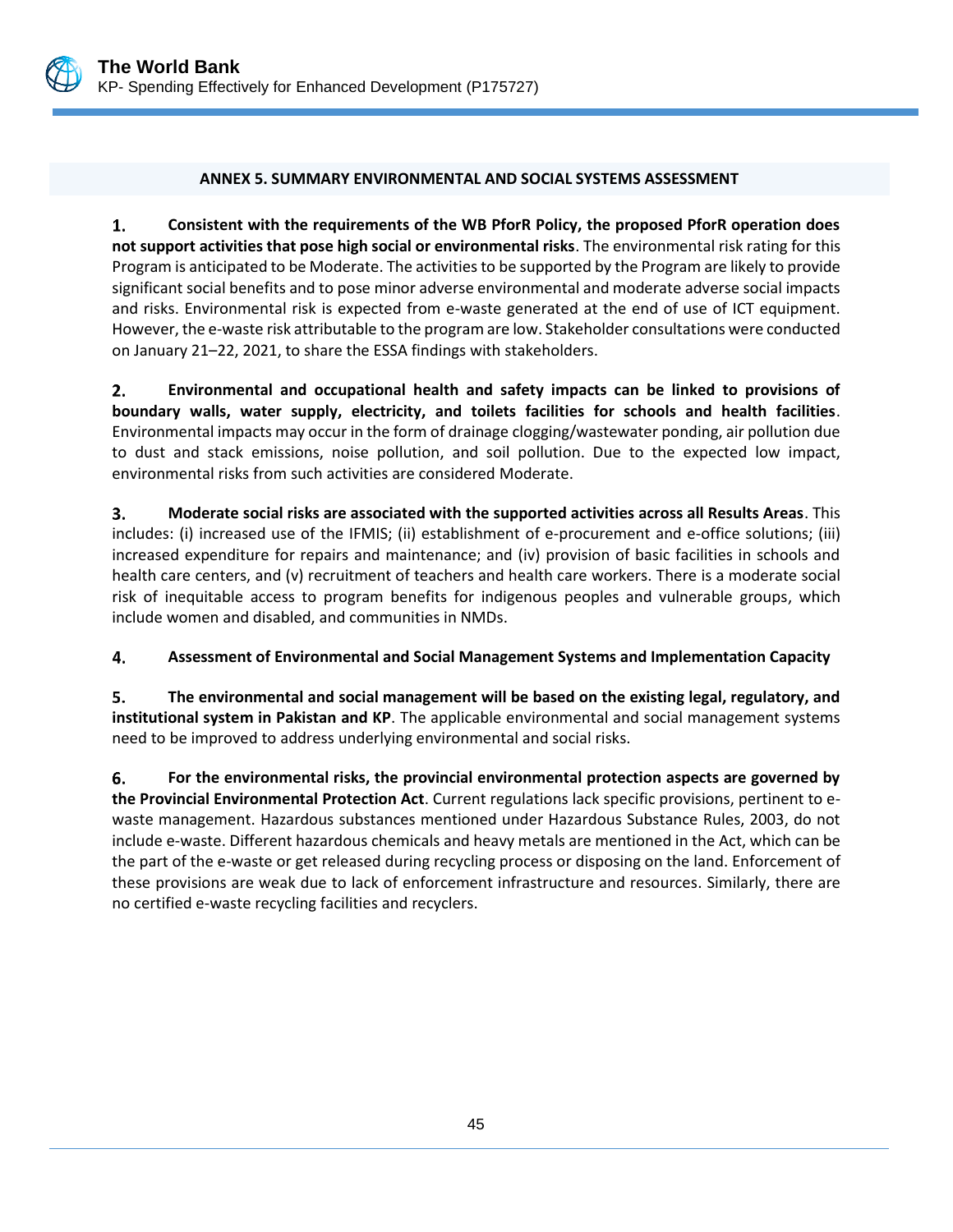

<span id="page-54-0"></span>**.**

.

#### **ANNEX 6. PROGRAM ACTION PLAN**

| <b>Action</b><br><b>Description</b>                                                                                                | Source                                       | DLI#             | <b>Responsibility</b>                     | Timing    |                   | <b>Completion Measurement</b>                                                                                                                            |  |
|------------------------------------------------------------------------------------------------------------------------------------|----------------------------------------------|------------------|-------------------------------------------|-----------|-------------------|----------------------------------------------------------------------------------------------------------------------------------------------------------|--|
| Capacity building of<br>relevant units in<br>the departments of<br>health and<br>education for<br>monitoring and<br>evaluation     | Technical                                    |                  | Planning and<br>Development<br>Department | Recurrent | Semi-<br>Annually | Adequate staff in M&E unit<br>trained and equipped to collect,<br>analyze and report data to<br>support Program and related<br>data collection needs     |  |
| Stakeholder<br>engagement<br>involved in<br>Program related<br>activities support<br>strategic reforms                             | Technical                                    |                  | <b>Finance Department</b>                 | Recurrent | Semi-<br>Annually | Increased awareness and buy in<br>of reform measures supported<br>by the Program and active<br>participation in quarterly<br>discussions on reform path. |  |
| Assessing the<br>distributional<br>impact of health<br>and education<br>sector spending on<br>women                                | Technical                                    | DLI <sub>1</sub> | <b>Finance Department</b>                 | Due Date  | 30-Nov-<br>2021   | Submission of report on the<br>distributional impact of public<br>health and education sector<br>spending on women                                       |  |
| Developing a policy<br>framework for<br>climate resilient<br>construction of<br>service delivery<br>facilities                     | Environmental DLI 6<br>and Social<br>Systems |                  | <b>Planning Department</b>                | Due Date  | 30-Jun-2022       | Policy document on climate<br>resilient specifications for<br>construction of schools and<br>hospitals                                                   |  |
| Develop guidelines<br>for E-waste<br>management                                                                                    | Environmental<br>and Social<br>Systems       |                  | FD, KPITB, KPPRA, P&D                     | Due Date  | 31-Dec-<br>2021   | Approved guidelines on e-<br>waste management                                                                                                            |  |
| Add community<br>health and safety,<br>labor safety, child<br>labor and SEAH<br>prevention clauses<br>to construction<br>contracts | Environmental<br>and Social<br>Systems       |                  | KPESED, Health Dept,<br>C&W               | Due Date  | $31-Dec-$<br>2021 | Contracts containing safety<br>requirements                                                                                                              |  |
| Establish provincial<br>level GRS                                                                                                  | Environmental<br>and Social<br>Systems       |                  | Finance Dept.                             | Due Date  | $31-Mar-$<br>2022 | GRS in operation                                                                                                                                         |  |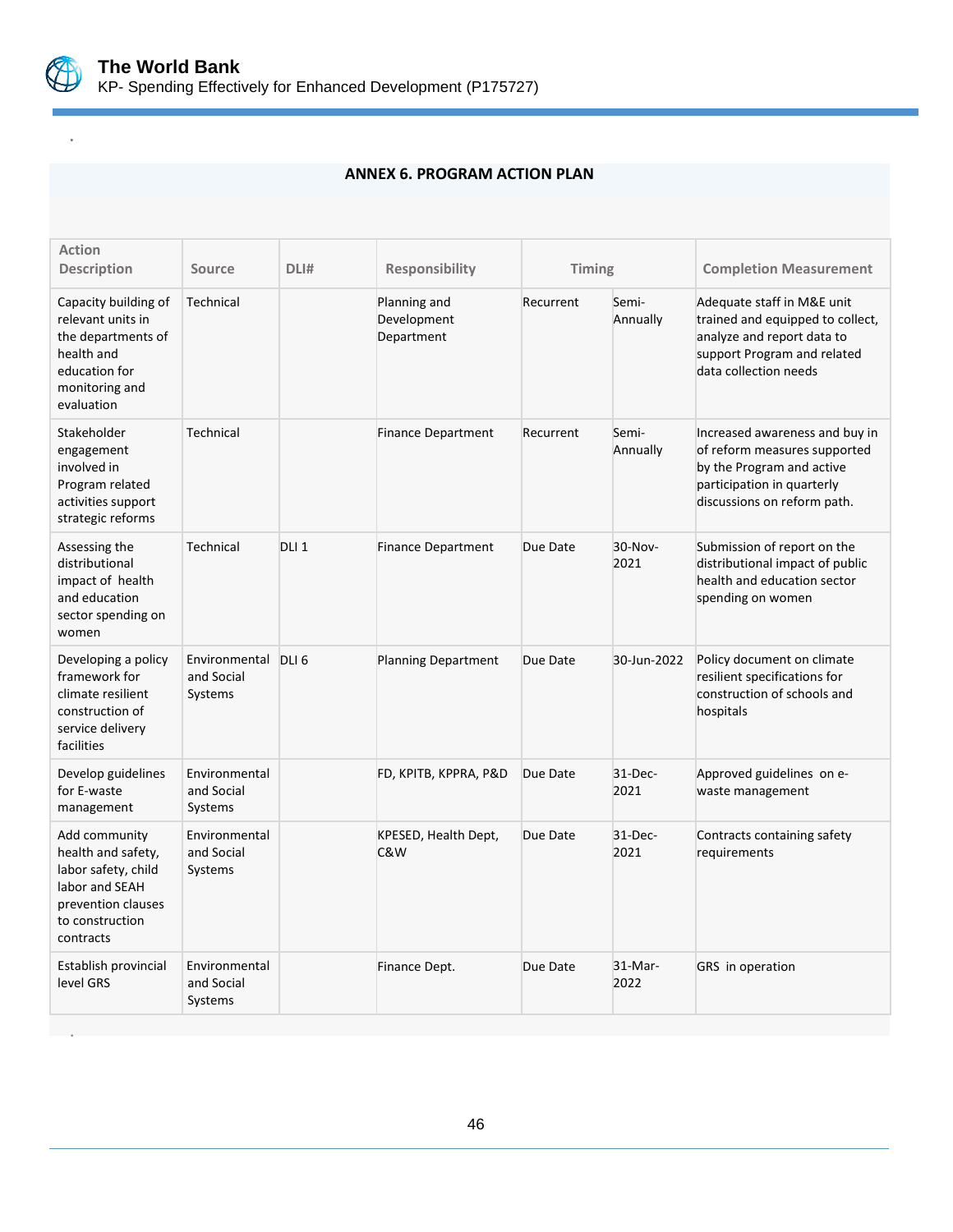

#### **ANNEX 7. SUMMARY TECHNICAL ASSESSMENT**

<span id="page-55-0"></span>**1. Program Description:** The Program comprises priority areas selected from three strategic plans that the Government of KP has prepared, namely: (i) Public Financial Management Strategy (2017-2020); (ii) Health Policy (2018-2025); and (iii) Education Sectoral Plan (2020-2025). The Program comprises two result areas: (i) Providing adequate and reliable resources for delivery of education and health services and (ii) Improved management of public finances for delivery of education and health services

**2. Strategic Relevance:** The Program is an integral part of the World Bank's whole-of-country approach to strengthen PFM systems and revenue mobilization at the federal and provincial levels. (Table 4). This approach is anchored in the federal Development Policy Financing operation: *Resilient Institutions for Sustainable Economy* (RISE) which supports high-level policy reforms to improve federal-provincial coordination in the management of fiscal risks and federal-provincial harmonization of tax laws to unify the country's tax space and improve the business environment. The Program also complements ongoing federal results-based operations, the *Public Financial Management for Accountability and Service Delivery Program* (PFMASD) and *Pakistan Raises Revenue project (PRR)*, which support improvements in the federal PFM and tax administration systems respectively and are complemented by provincial operations in these areas. At the provincial level, the Program complements the *KP Revenue Mobilization and Public Resource Management (KP-RMRM)Program* (whose objective is to strengthen the capacity of the GoKP to collect own source revenue.

| Government | <b>Focus</b> | <b>Description</b>                                                                                                                                                                                                                                                                                                               | <b>Implementation progress</b><br>(latest ISR ratings, as of<br>March 31, 2021) |
|------------|--------------|----------------------------------------------------------------------------------------------------------------------------------------------------------------------------------------------------------------------------------------------------------------------------------------------------------------------------------|---------------------------------------------------------------------------------|
| Federal    | Policy       | RISE supports management of fiscal risks and harmonisation<br>of federal and provincial tax laws to unify Pakistan's sales tax<br>and improve the business environment                                                                                                                                                           | Fully disbursed                                                                 |
|            | Systems      | PRR supports harmonization of sales tax administration and<br>sharing of taxpayer information among the country's federal<br>and provincial tax authorities.                                                                                                                                                                     | <b>Moderately Satisfactory</b>                                                  |
| Provincial |              | PFMASA supports federal PFM interventions, including legal<br>and institutional change to strengthen Treasury Single<br>Accounts.                                                                                                                                                                                                | Moderately Unsatisfactory                                                       |
|            |              | PRIDE supports PFM interventions in Punjab in the areas of<br>budget formulation, e- procurement and revenue<br>mobilization.                                                                                                                                                                                                    | Satisfactory                                                                    |
|            |              | KP-RMRM supports the province's efforts to improve cash<br>management, Treasury Single Account extension to local<br>governments, Public Investment Management, pension fund<br>management, and revenue mobilization by broadening tax<br>base and integrating data and processes among the<br>province's three tax authorities. | Satisfactory                                                                    |
| Outcomes   |              | KP-SPEED supports activities aimed at removing the<br>structural bottlenecks that undermine effective transfer and<br>utilization of budgeted resources to improve outcomes in<br>education and health sectors.                                                                                                                  | n/a                                                                             |

#### **Table 4: World Bank-financed operations under whole-of-country support to PFM and revenue mobilization**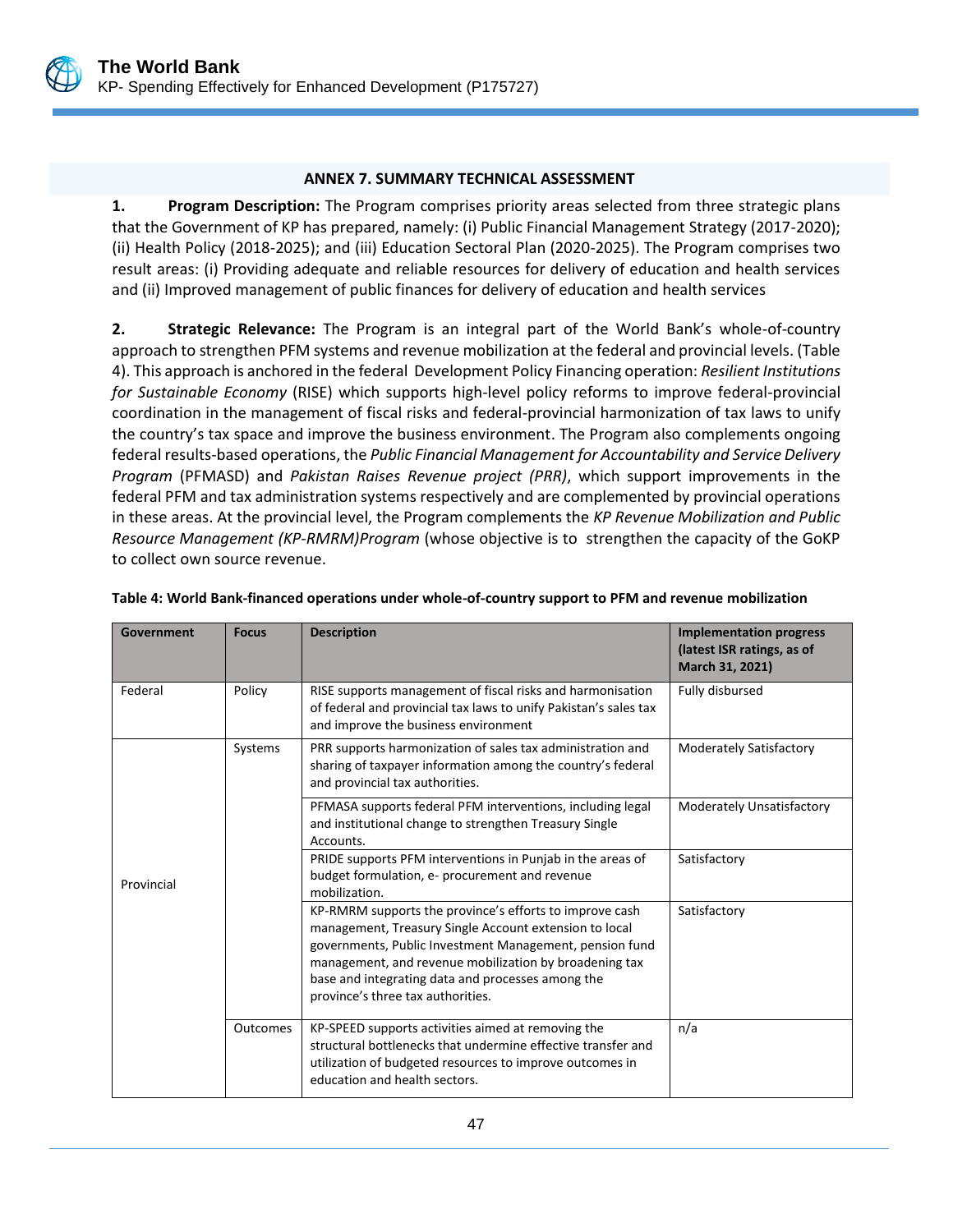

**3. Expenditure Framework:** The implementation of the Program requires compensation of staff, operating expenses of the entities, repair and maintenance costs, and capital expenditure of development schemes included in the Annual Development Program. The estimated Program expenditure is US\$704 million (Table 1), of which the IDA financing for the Program is US\$385 million (55 percent) and the GoKP contribution is US\$319 million (45 percent) (Table 5). The entities cover the full scope of core functions and activities needed to deliver on the outcomes of this operation.

| Dept.        | <b>Employee</b> | <b>Operating</b> | <b>Repairs</b> | Grant/Subsidies | Development | <b>Total</b> | %    |
|--------------|-----------------|------------------|----------------|-----------------|-------------|--------------|------|
|              | expenses        | expenses         |                |                 |             |              |      |
| Finance      | 664             | 61,361           |                |                 | 635         | 62,660       | 55.5 |
| Pⅅ           | 1,019           | 99               |                |                 | 225         | 1,343        | 1    |
| Health       | 7,866           | 663              | 13             |                 | 11,921      | 20,462       | 18   |
| Education    | 2,380           | 6,092            | 10             |                 | 10,158      | 18,641       | 17   |
| <b>KPPRA</b> | ۰               | ۰                |                | 453             |             | 453          | 0.5  |
| <b>KPITB</b> | -               | -                |                | 662             | 367         | 1,028        | 1    |
| Unbudgeted   |                 |                  |                |                 | 8,000       | 8,000        | 7    |
| <b>Total</b> | 11,929          | 68,215           | 23             | 1,115           | 31,306      | 112,587      | 100  |
|              |                 |                  |                |                 |             |              |      |

**Table 5: Expenditure Framework Analysis—Classification by Functions (PKR, millions)**

**4. Economic Justification**: The Program is estimated to have a positive NPV of US\$417 million (Table 5). The proposed Program intends to improve fiscal management and sustainability to enable KP to invest more resources in education and health, while ensuring accountability for results.

**Table 6: Estimated Summary Cost-Benefit analysis of the Program (US\$, millions)**

|                                       |                | <b>FY21</b> | <b>FY22</b> | <b>FY23</b> | <b>FY24</b> | <b>FY25</b> | <b>FY26</b> | <b>Total</b> |
|---------------------------------------|----------------|-------------|-------------|-------------|-------------|-------------|-------------|--------------|
| <b>Result Area 1</b>                  | Cost           | 36          | 82          | 91          | 91          | 64          | 55          | 419          |
|                                       | <b>Benefit</b> | 0           | 133         | 165         | 179         | 189         | 215         | 881          |
| <b>Result Area 2</b>                  | Cost           | 20          | 59          | 59          | 59          | 49          | 39          | 285          |
|                                       | <b>Benefit</b> | 32          | 88          | 81          | 74          | 57          | 43          | 376          |
| Other costs                           | TA costs       | 4           | 4           | 4           | 4           | 4           | 4           | 25           |
| <b>Total costs</b>                    |                | 60          | 145         | 154         | 154         | 117         | 98          | 729          |
| <b>Total benefits</b>                 |                | 32          | 221         | 246         | 254         | 246         | 258         | 1257         |
| <b>Net benefits</b>                   |                | $-28$       | 76          | 92          | 99          | 129         | 160         | 528          |
| Net Present Value at 7% discount rate |                | $-28$       | 71          | 80          | 81          | 98          | 114         | 417          |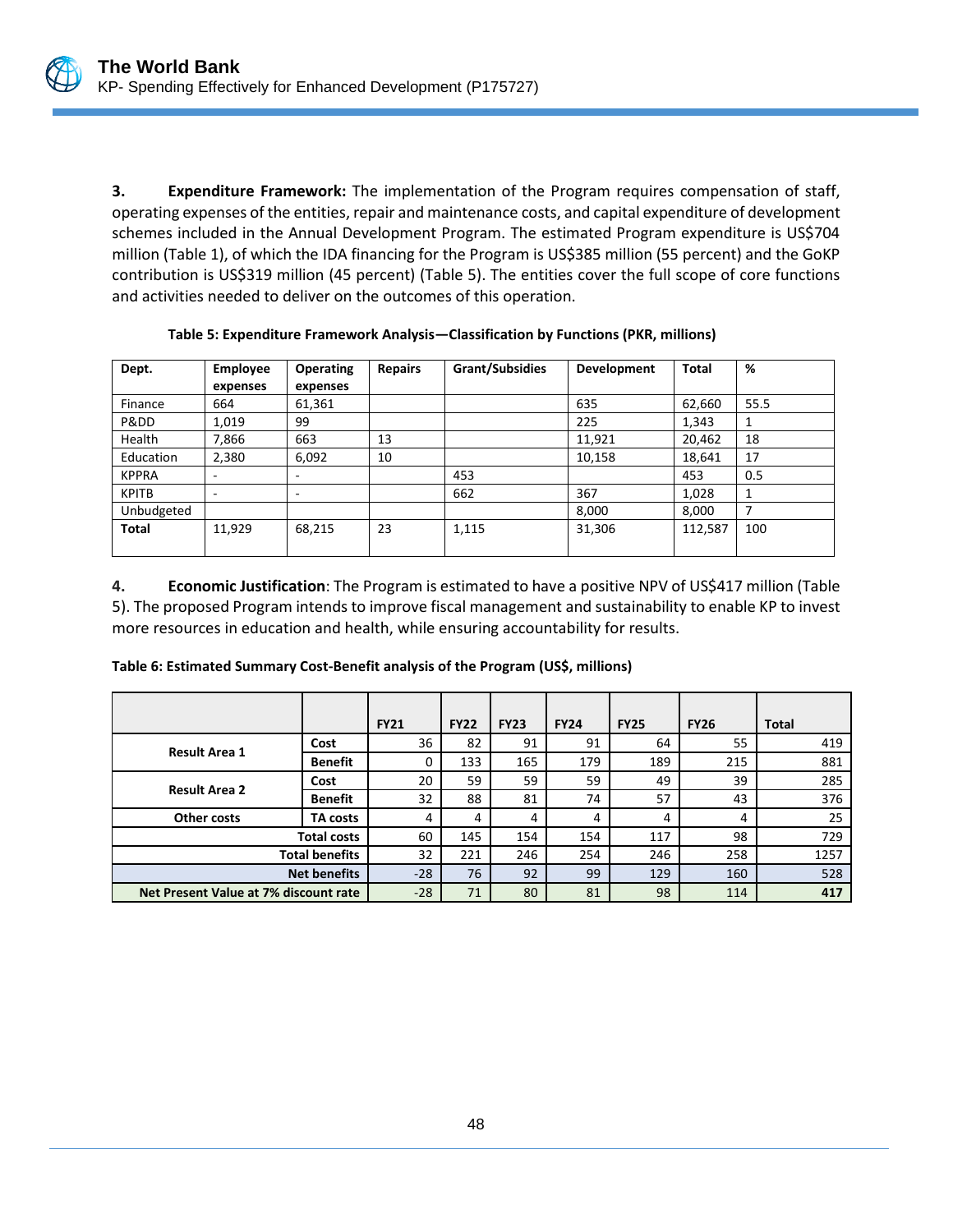

#### **ANNEX 8. INVESTMENT PROJECT FINANCING**

<span id="page-57-0"></span>1. **The objective of the IPF component is to provide financing for the implementation of TA to support the achievement of various activities financed under the PforR**.

#### **Financial Management and Disbursement Arrangement**

 $2.$ **Staffing arrangements**. The financial management specialist in the SSU will be responsible for financial management acceptable to the WB.

3. **Budgeting**. The SSU will prepare annual budgets based on its work plans and will submit these to the WB and the Finance Department at least one month before the beginning of the fiscal year for review and "No objection". The budgets will follow applicable government/entity budgeting guidelines. During the fiscal year, the budgets will be monitored semiannually using interim unaudited financial reports, which are to be submitted to the WB within 45 days after the end of the semester.

4. **Internal controls**. The IPF component will be implemented using internal control processes consistent with the requirements of GoKP rules and regulations (General Financial Rules, Delegation of Financial Power, Project Management Manual, and Accounting Policies and Procedures Manual).

5. **Funds flow and disbursement arrangements**. All disbursement methods—advance, reimbursement, special commitments, and direct payments—will be permissible. The implementing agency will maintain a Designated Account at the National Bank of Pakistan in accordance with the foreign aided revolving fund assignment account procedures, issued by the Ministry of Finance, and will submit an online Withdrawal Application to the WB via Bank System Client Connection, supported by a sixmonthly cash forecast (embedded in the Interim Financial Reports. Table 6 lists the amount allocated to a single disbursement category for financing out of the proceeds of the credit in respect of the TA component.

6. **Fraud and corruption**. The SSU will report to the WB on the compliance with ACG once a year. Each implementing agency will report to the SSU on ACG compliance twice a year.

#### **Table 7: Disbursement Categories and Financing**

| <b>Categories</b>                    | <b>Amount of the Credit</b><br>Allocated (US\$, millions) | Percentage of Expenditures to<br>Be Financed (inclusive of taxes) |  |  |
|--------------------------------------|-----------------------------------------------------------|-------------------------------------------------------------------|--|--|
| Goods, consulting and non-consulting | 15.0                                                      | 100                                                               |  |  |
| services, training, operating costs  |                                                           |                                                                   |  |  |
| <b>Total amount</b>                  | 15.0                                                      | 100                                                               |  |  |

#### **Procurement Arrangements**

**Procurement for the IPF component of the Program will be carried out in accordance with the**  7. **WB's Procurement Regulations for IPF Borrowers** for Goods, Works, Non-Consulting and Consulting Services dated July 1, 2016, and revised November 2017, August 2018, and November 2020 (Procurement Regulations). The Program will be subject to the WB's ACG, dated October 15, 2006, and revised in January